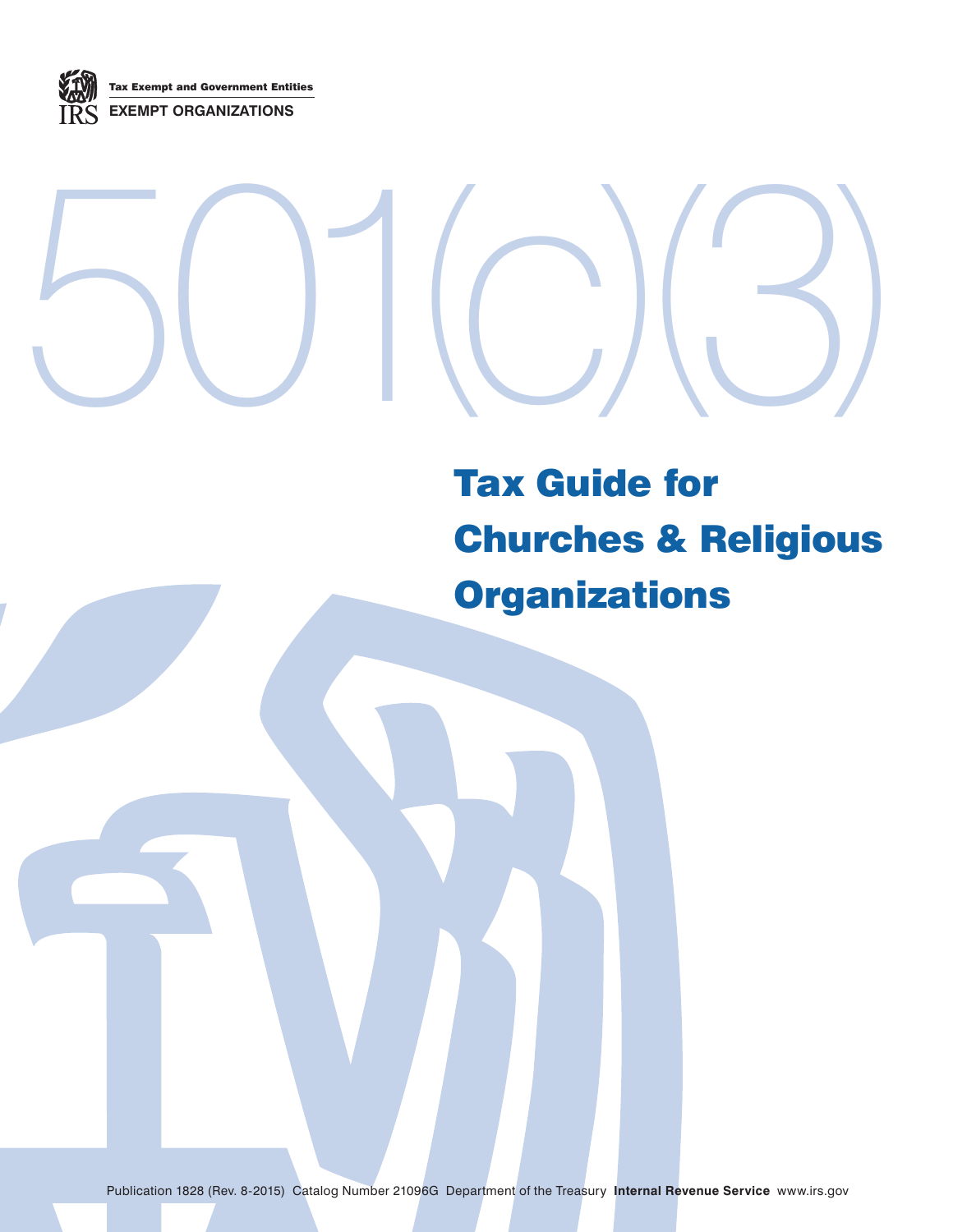Congress has enacted special tax laws that apply to churches, religious organizations and ministers in recognition of their unique status in American society and of their rights guaranteed by the First Amendment of the Constitution of the United States. Churches and religious organizations are generally exempt from income tax and receive other favorable treatment under the tax law; however, certain income of a church or religious organization may be subject to tax, such as income from an unrelated business.

The Internal Revenue Service offers this quick reference guide of federal tax law and procedures for churches and religious organizations to help them voluntarily comply with tax rules. The contents of this publication reflect the IRS interpretation of tax laws enacted by Congress, Treasury regulations and court decisions. The information given is not comprehensive, however, and doesn't cover every situation. Thus, it isn't intended to replace the law or be the sole source of information. The resolution of any particular issue may depend on the specific facts and circumstances of a given taxpayer. In addition, this publication covers subjects on which a court may have made a decision more favorable to taxpayers than the interpretation by the IRS. Until these differing interpretations are resolved by higher court decisions, or in some other way, this publication will present the interpretation of the IRS.

For more detailed tax information, the IRS has assistance programs and tax information products for churches and religious organizations, as noted at the end of this publication. Most IRS publications and forms can be downloaded from the IRS website at www.irs.gov. Specialized information can be accessed through the Exempt Organizations (EO) website under the IRS Tax Exempt and Government Entities division at www.irs.gov/eo or by calling EO Customer Account Services toll free at 877-829-5500.

The IRS considers this publication a living document, one that will be revised to take into account future developments and feedback. Comments on the publication may be submitted to the IRS at: Internal Revenue Service 1111 Constitution Avenue, NW Washington, DC 20224 Attn: SE:T:C&L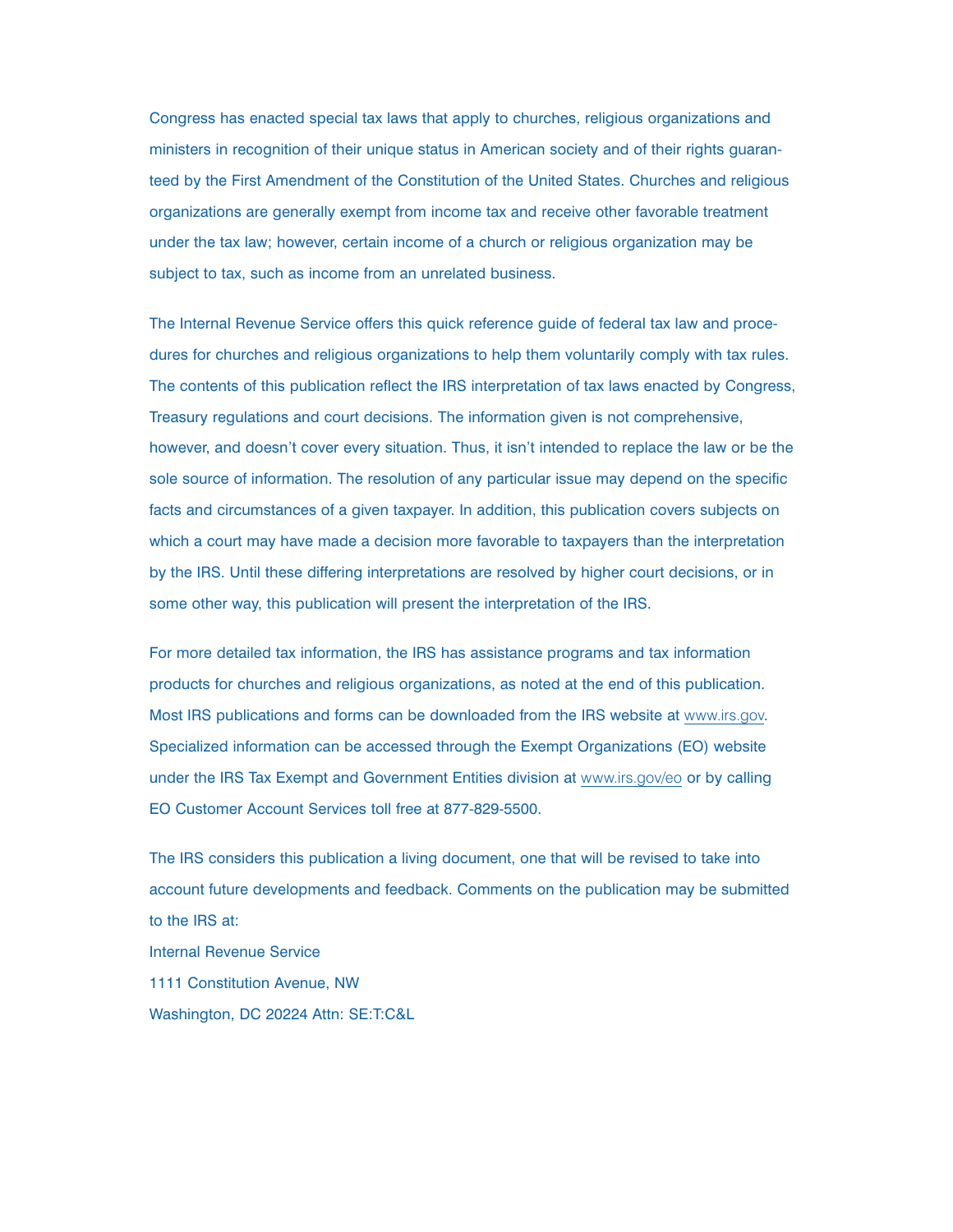# **Contents**

| Social Security and Medicare Taxes — Federal Insurance Contributions Act (FICA) 21 |
|------------------------------------------------------------------------------------|
|                                                                                    |
|                                                                                    |
|                                                                                    |
|                                                                                    |
| Social Security and Medicare Taxes - Federal Insurance Contributions Act (FICA)    |
|                                                                                    |
|                                                                                    |
|                                                                                    |
|                                                                                    |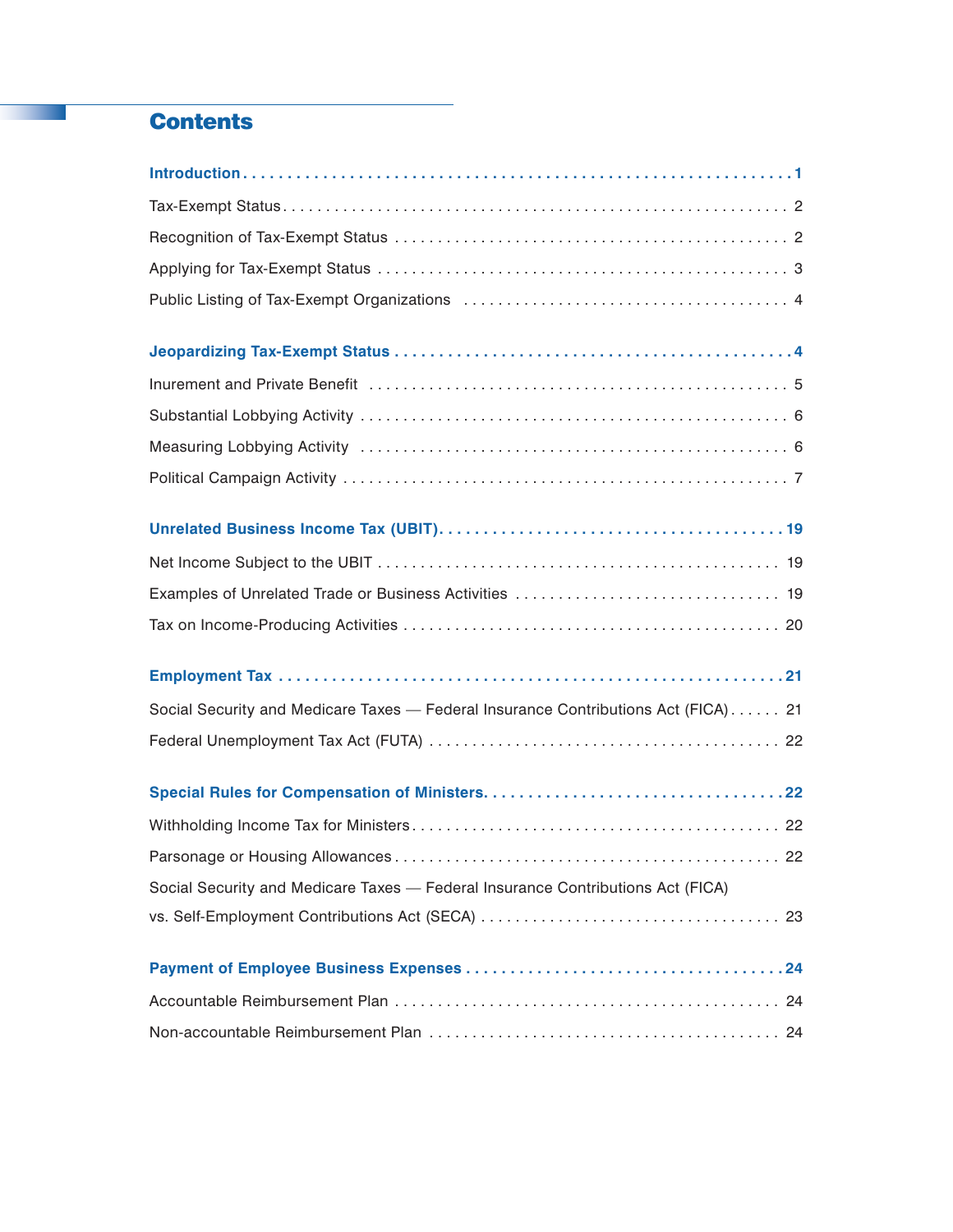| <b>Charitable Contributions- Substantiation and Disclosure Rules29</b> |
|------------------------------------------------------------------------|
|                                                                        |
|                                                                        |
|                                                                        |
|                                                                        |
|                                                                        |
| Special Rules Limiting IRS Authority to Audit a Church 31              |
|                                                                        |
|                                                                        |
|                                                                        |
|                                                                        |
|                                                                        |
|                                                                        |
|                                                                        |
|                                                                        |
|                                                                        |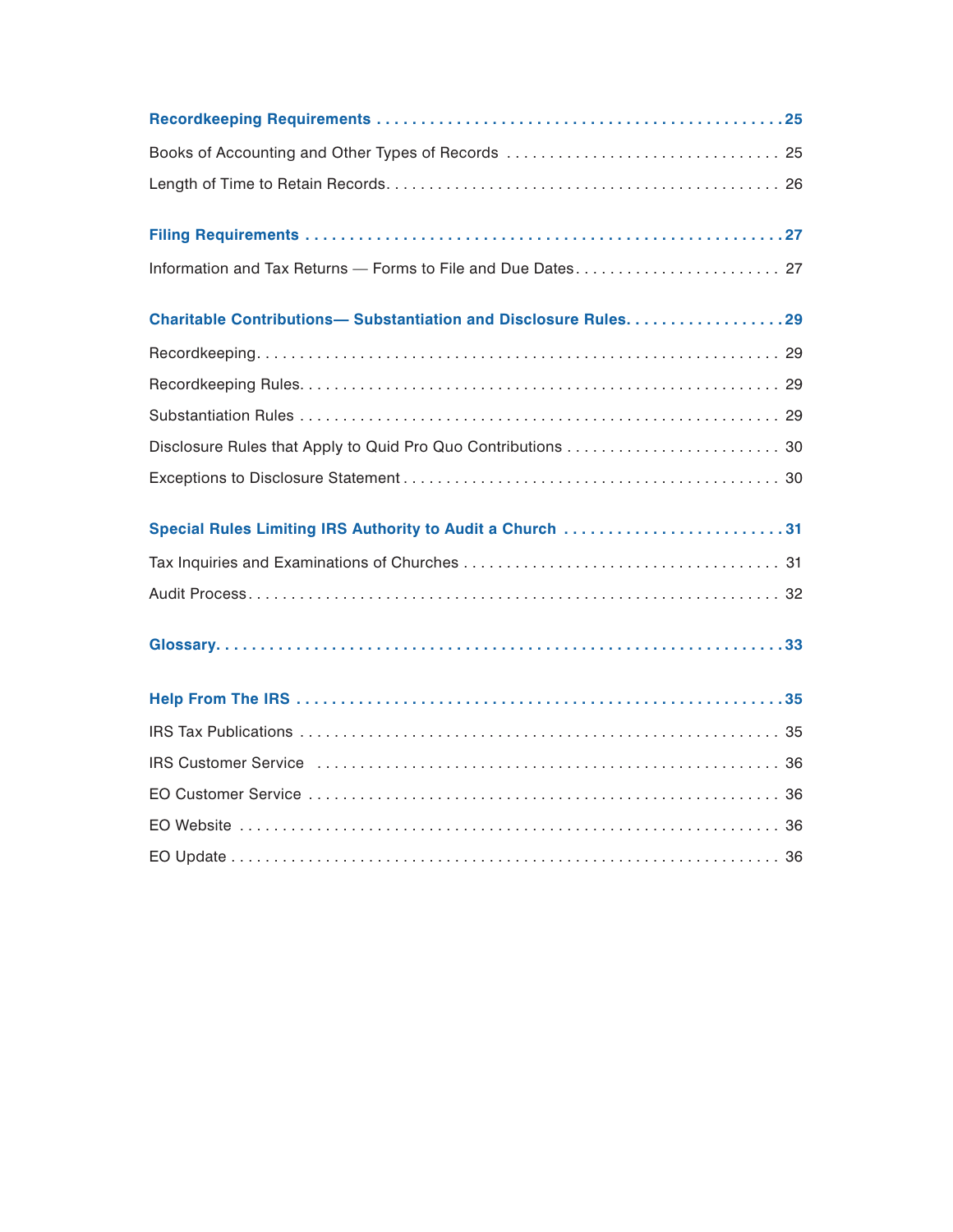# <span id="page-4-0"></span>Introduction

This publication explains the benefits and the responsibilities under the federal tax system for churches and religious organizations. The term church is found, but not specifically defined, in the Internal Revenue Code (IRC). The term is not used by all faiths; however, in an attempt to make this publication easy to read, we use it in its generic sense as a place of worship including, for example, mosques and synagogues. With the exception of the special rules for church audits, the use of the term church throughout this publication also includes conventions and associations of churches as well as integrated auxiliaries of a church.

Because special tax rules apply to churches, it's important to distinguish churches from other religious organizations. Therefore, when this publication uses the term "religious organizations," it isn't referring to churches or integrated auxiliaries. Religious organizations that are not churches typically include nondenominational ministries, interdenominational and ecumenical organizations, and other entities whose principal purpose is the study or advancement of religion.

Churches and religious organizations may be legally organized in a variety of ways under state law, such as unincorporated associations, nonprofit corporations, corporations sole and charitable trusts.

Certain terms used throughout this publication—church, integrated auxiliary of a church, minister and IRC Section  $501(c)(3)$  — are defined in the [Glossary.](#page-36-0)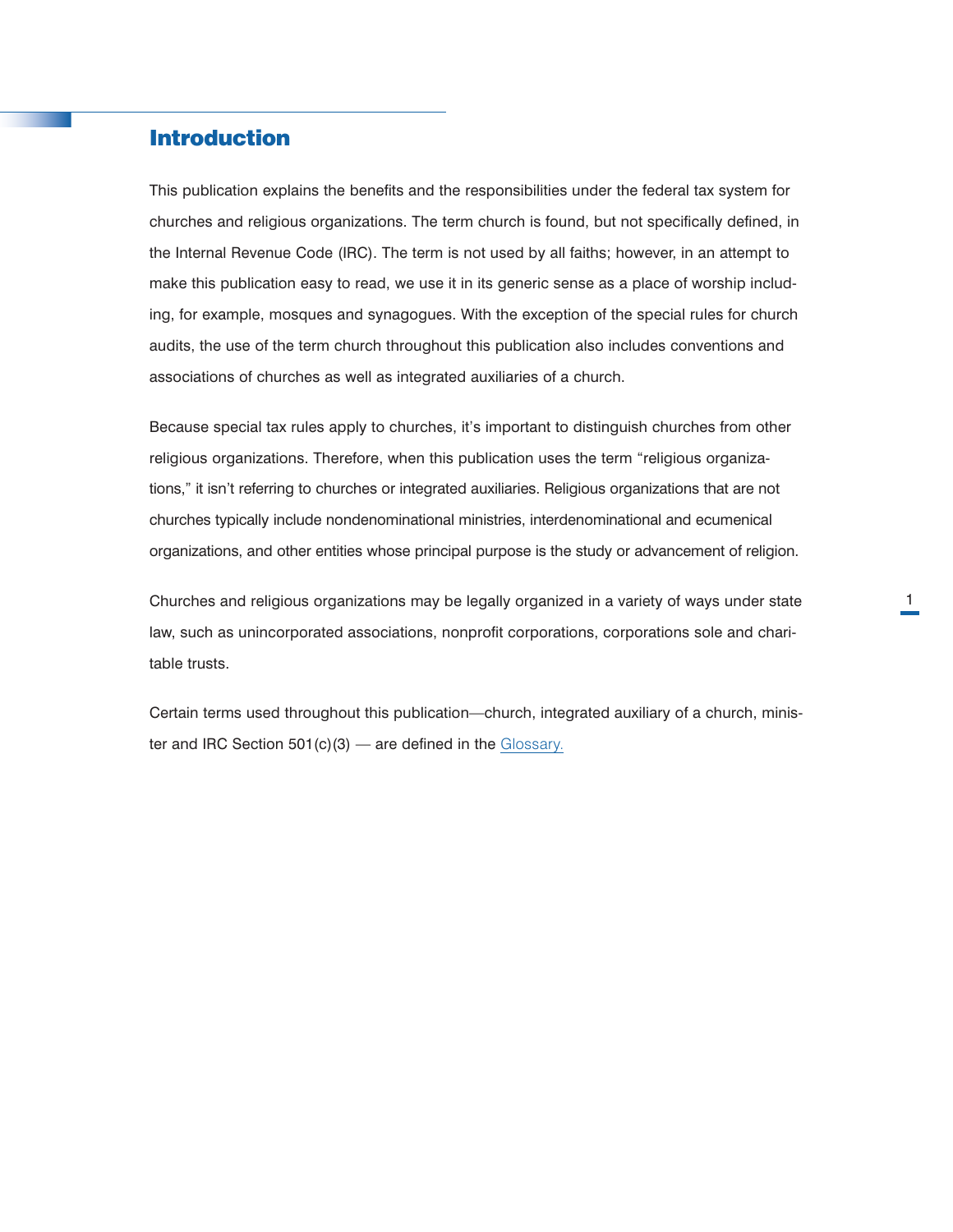# <span id="page-5-0"></span>Tax-Exempt Status

Churches and religious organizations, like many other charitable organizations, qualify for exemption from federal income tax under IRC Section 501(c)(3) and are generally eligible to receive tax-deductible contributions. To qualify for tax-exempt status, the organization must meet the following requirements (covered in greater detail throughout this publication):

 $\blacksquare$  the organization must be organized and operated exclusively for religious, educational, scientific or other charitable purposes;

- net earnings may not inure to the benefit of any private individual or shareholder;
- $\blacksquare$  no substantial part of its activity may be attempting to influence legislation;
- $\blacksquare$  the organization may not intervene in political campaigns; and

<sup>n</sup>the organization's purposes and activities may not be illegal or violate fundamental public policy.

## Recognition of Tax-Exempt Status

#### **Automatic Exemption for Churches**

Churches that meet the requirements of IRC Section 501(c)(3) are automatically considered tax exempt and are not required to apply for and obtain recognition of tax-exempt status from the IRS.

Although there is no requirement to do so, many churches seek recognition of tax-exempt status from the IRS because this recognition assures church leaders, members and contributors that the church is recognized as exempt and qualifies for related tax benefits. For example, contributors to a church that has been recognized as tax exempt would know that their contributions generally are tax-deductible.

#### **Church Exemption Through a Central/Parent Organization**

A church with a parent organization may wish to contact the parent to see if it has a *group ruling.* If the parent holds a group ruling, then the IRS may already recognize the church as tax exempt. Under the group exemption process, the parent organization becomes the holder of a group ruling that identifies other affiliated churches or other affiliated organizations. A church is recognized as tax exempt if it is included in a list provided by the parent organization. If the church or other affiliated organization is included on the list, it doesn't need to take further action to obtain recognition of tax-exempt status.

An organization that isn't covered under a group ruling should contact its parent organization to see if it's eligible to be included in the parent's application for the group ruling. For general information on the group exemption process, see [Publication 4573,](http://www.irs.gov/pub/irs-pdf/p4573.pdf) *Group Exemptions*, and [Revenue Procedure 80-27](http://www.irs.gov/pub/irs-tege/rp1980-27.pdf), 1980-1 C.B. 677.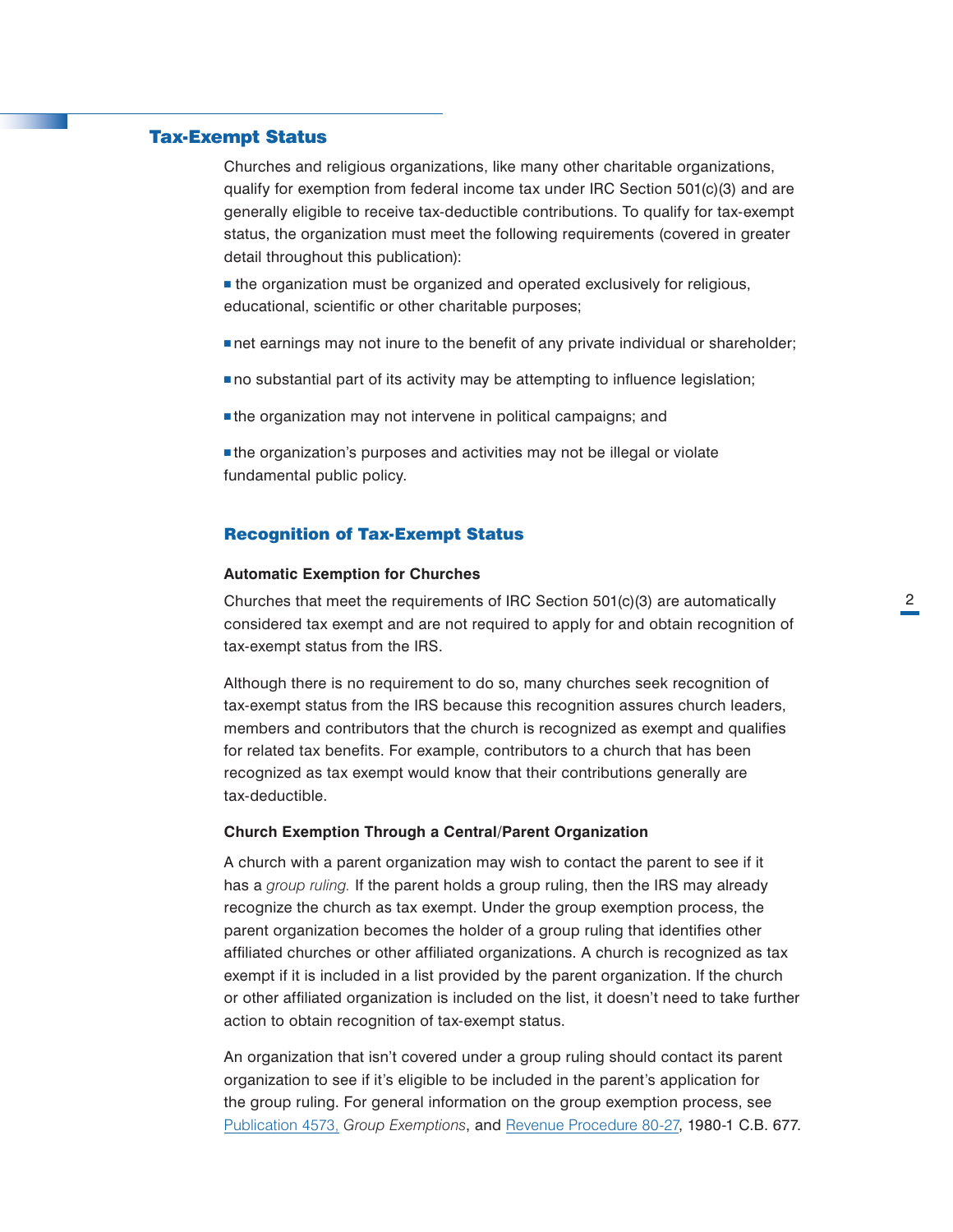#### <span id="page-6-0"></span>**Religious Organizations**

Unlike churches, religious organizations that wish to be tax exempt generally must apply to the IRS for tax-exempt status unless their gross receipts do not normally exceed \$5,000 annually.

# Applying for Tax-Exempt Status

#### **Employer Identification Number (EIN)**

Every tax-exempt organization, including a church, should have an employer identification number whether or not the organization has any employees. There are many instances in which an EIN is necessary. For example, a church needs an EIN when it opens a bank account, to be listed as a subordinate in a group ruling or if it files returns with the IRS (for example, Forms W-2, 1099, 990-T).

An organization may obtain an EIN by filing [Form SS-4,](http://www.irs.gov/pub/irs-pdf/fss4.pdf) *Application for Employer Identification Number,* according to its instructions. If the organization is submitting IRS [Form 1023](http://www.irs.gov/pub/irs-pdf/f1023.pdf), *Application for Recognition of Exemption Under Section 501(c)(3) of the Internal Revenue Code*, Form SS-4 should be included with the application.

#### **Application Form**

When applying for recognition as tax exempt under IRC Section 501(c)(3), churches and some religious organizations must use Form 1023. Smaller religious organizations may be eligible to use [Form 1023-EZ,](http://www.irs.gov/pub/irs-pdf/f1023ez.pdf) *Streamlined Application for Recognition of Exemption Under Section 501(c)(3) of the Internal Revenue Code*

A religious organization generally must submit its application within 27 months from the end of the month in which the organization is formed to be considered tax exempt and qualified to receive deductible contributions as of the date the organization was formed. On the other hand, a church may obtain recognition of exemption from the date of its formation as a church, even though that date may be prior to 27 months from the end of the month in which its application is submitted.

*Cost of applying for exemption.* The IRS is required to collect a non-refundable fee from any organization seeking a determination of tax-exempt status under IRC Section 501(c)(3). Although churches are not required by law to file an application for exemption, if they choose to do so voluntarily, they're required to pay the fee for determination.

The fee must be submitted with Form 1023; otherwise, the application will be returned to the submitter. Fees change periodically. The most recent user fee can be found at the Exempt Organizations (EO) website under the IRS Tax Exempt and Government Entities Division via [www.irs.gov/eo](http://www.irs.gov/eo) (key word "user fee") or by calling EO Customer Account Services toll-free at 877-829-5500.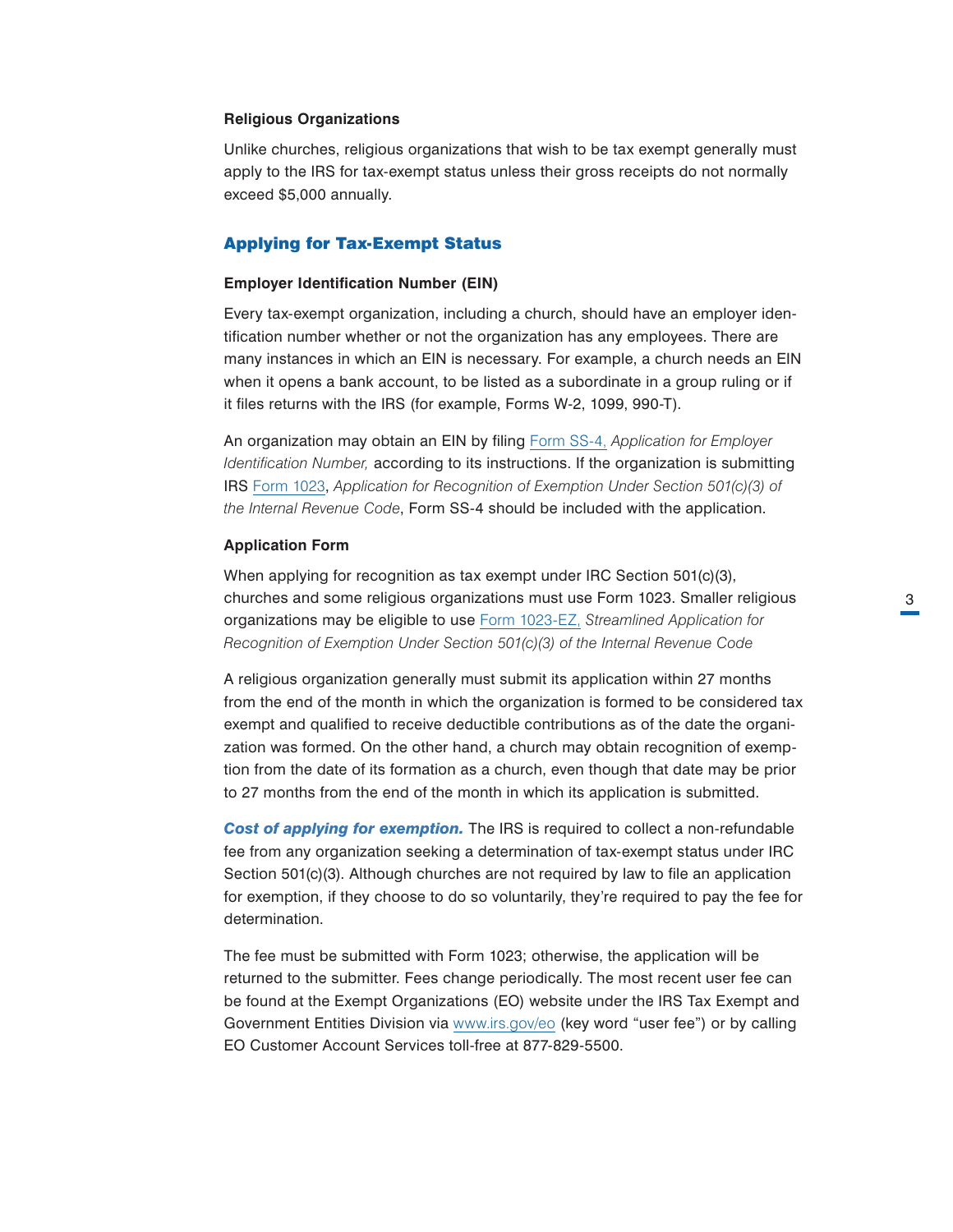#### <span id="page-7-0"></span>**IRS Approval of Exemption Application**

If the application for tax-exempt status is approved, the IRS will notify the organization of its status, any requirement to file an annual information return and its eligibility to receive deductible contributions. The IRS does not assign a special number or other identification as evidence of an organization's tax-exempt status.

#### Public Listing of Tax-Exempt Organizations

[Exempt Organizations Select Check](http://www.irs.gov/Charities-&-Non-Profits/Exempt-Organizations-Select-Check) is an online search tool that allows users to search for organizations that are eligible to receive tax-deductible charitable contributions. Note that not every organization that is eligible to receive tax-deductible contributions is listed on *Select Check*. For example, churches that have not applied for recognition of tax-exempt status are not included in the publication. Only the parent organization in a group ruling is included by name on *Select Check*.

*Select Check* also allows users to search for organizations whose tax-exempt status has been automatically revoked because they have not met their annual filing requirement for three consecutive years. In addition, users may search *Select Check* for organizations that have filed a [Form 990-N](http://www.irs.gov/Charities-&-Non-Profits/Annual-Electronic-Filing-Requirement-for-Small-Exempt-Organizations-Form-990-N-(e-Postcard)) *(e-Postcard)* annual electronic notice.

If you have questions about listing an organization, correcting an erroneous entry or deleting a listing on *Select Check*, contact EO Customer Account Services toll-free at 877-829-5500.

#### Jeopardizing Tax-Exempt Status

All IRC Section 501(c)(3) organizations, including churches and religious organizations, must abide by certain rules:

- ntheir net earnings may not inure to any private shareholder or individual;
- $\blacksquare$  they must not provide a substantial benefit to private interests;

 $\blacksquare$  they must not devote a substantial part of their activities to attempting to influence legislation;

 $\blacksquare$  they must not participate in, or intervene in, any political campaign on behalf of (or in opposition to) any candidate for public office; and

 $\blacksquare$  the organization's purposes and activities may not be illegal or violate fundamental public policy.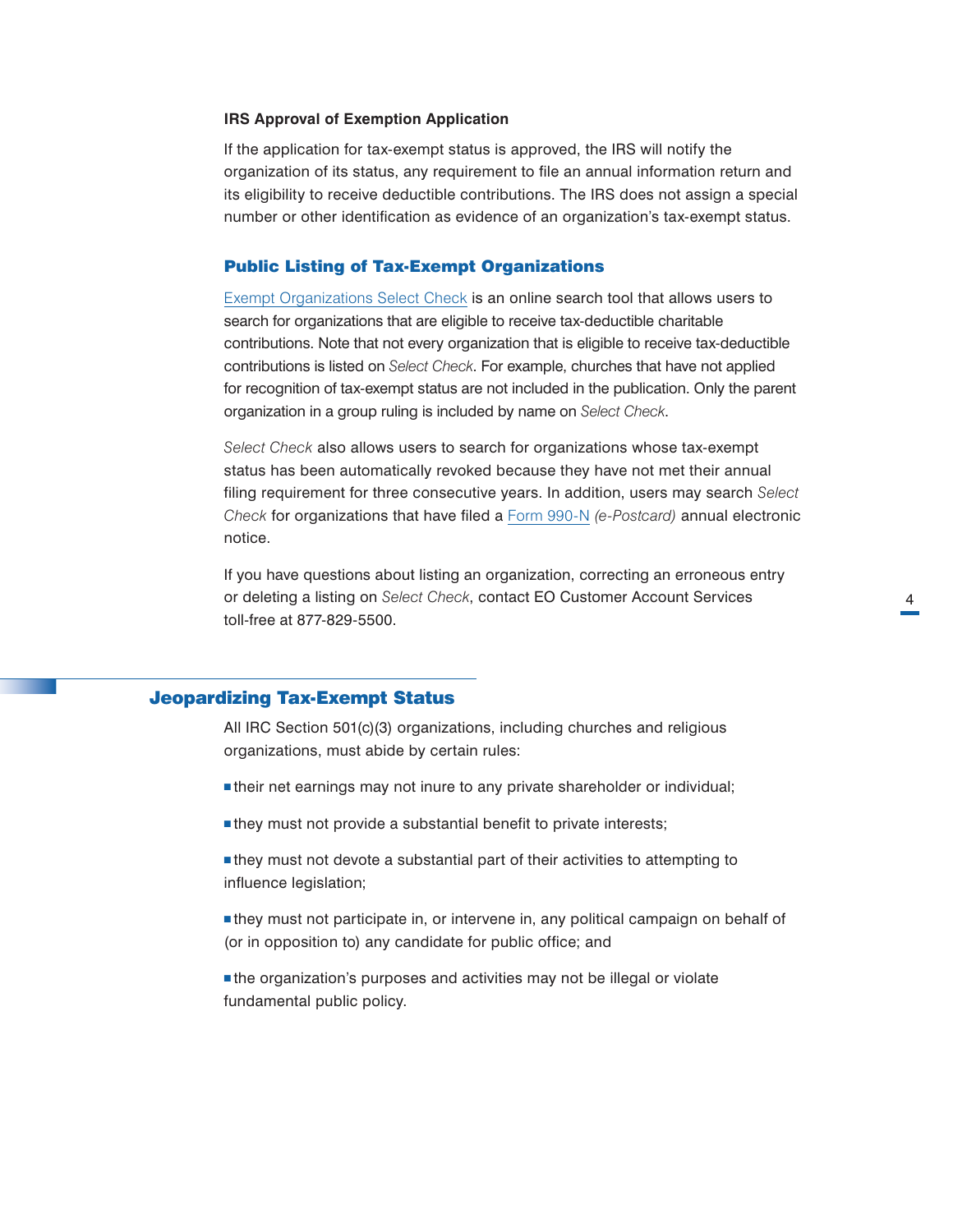#### <span id="page-8-0"></span>Inurement and Private Benefit

#### **Inurement to Insiders**

Churches and religious organizations, like all exempt organizations under IRC Section 501(c)(3), are prohibited from engaging in activities that result in inurement of the church's or organization's income or assets to insiders (such as persons having a personal and private interest in the activities of the organization). Insiders could include the minister, church board members, officers, and in certain circumstances, employees. Examples of prohibited inurement include the payment of dividends, the payment of unreasonable compensation to insiders and transferring property to insiders for less than fair market value. The prohibition against inurement to insiders is absolute; therefore, any amount of inurement is, potentially, grounds for loss of tax-exempt status. In addition, the insider involved may be subject to excise tax. See the following section on Excess benefit transactions. Note that prohibited inurement doesn't include reasonable payments for services rendered, payments that further tax-exempt purposes or payments made for the fair market value of real or personal property.

**Excess benefit transactions.** In cases where an IRC Section 501(c)(3) organization provides an excess economic benefit to an insider, both the organization and the insider have engaged in an excess benefit transaction. The IRS may impose an excise tax on any insider who improperly benefits from an excess benefit transaction, as well as on organization managers who participate in the transaction knowing that it's improper. An insider who benefits from an excess benefit transaction must return the excess benefits to the organization. Detailed rules on excess benefit transactions are contained in the Code of Federal Regulations, Title 26, sections 53.4958-0 through 53.4958-8.

# **Private Benefit**

An IRC Section 501(c)(3) organization's activities must be directed exclusively toward charitable, educational, religious or other exempt purposes. The organization's activities may not serve the private interests of any individual or organization. Rather, beneficiaries of an organization's activities must be recognized objects of charity (such as the poor or the distressed) or the community at large (for example, through the conduct of religious services or the promotion of religion). Private benefit is different from inurement to insiders. Private benefit may occur even if the persons benefited are not insiders. Also, private benefit must be substantial to jeopardize tax-exempt status.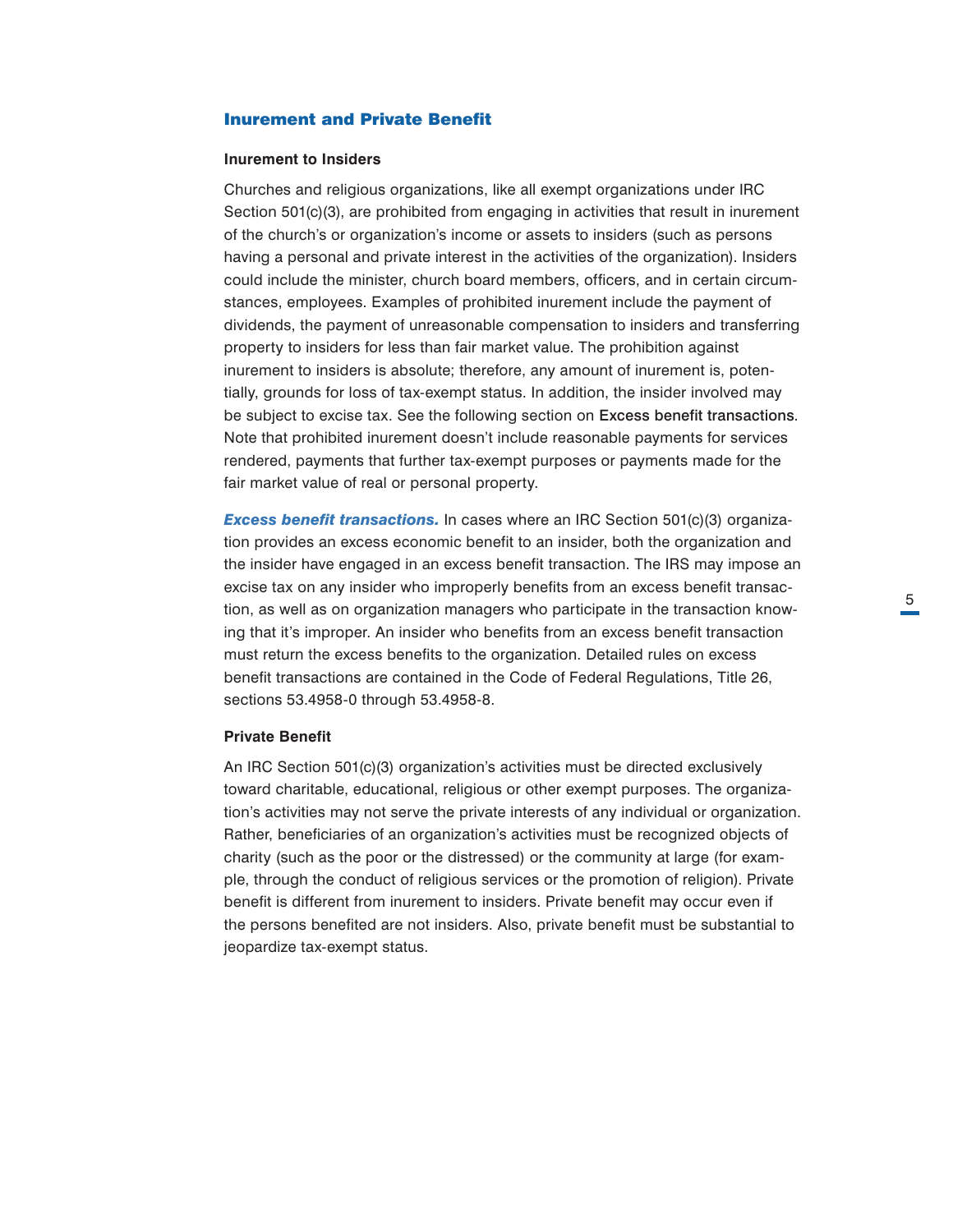# <span id="page-9-0"></span>Substantial Lobbying Activity

In general, no organization, including a church, may qualify for IRC Section 501(c)(3) status if a substantial part of its activities is attempting to influence legislation (commonly known as lobbying). An IRC Section 501(c)(3) organization may engage in some lobbying, but too much lobbying activity risks loss of tax-exempt status.

Legislation includes action by Congress, any state legislature, any local council or similar governing body, with respect to acts, bills, resolutions or similar items (such as legislative confirmation of appointive offices), or by the public in a referendum, ballot initiative, constitutional amendment or similar procedure. It doesn't include actions by executive, judicial or administrative bodies.

A church or religious organization will be regarded as attempting to influence legislation if it contacts, or urges the public to contact, members or employees of a legislative body for the purpose of proposing, supporting or opposing legislation, or if the organization advocates the adoption or rejection of legislation.

Churches and religious organizations may, however, involve themselves in issues of public policy without the activity being considered as lobbying. For example, churches may conduct educational meetings, prepare and distribute educational materials, or otherwise consider public policy issues in an educational manner without jeopardizing their tax-exempt status.

# Measuring Lobbying Activity

*Substantial part test.* Whether a church's or religious organization's attempts to influence legislation constitute a substantial part of its overall activities is determined on the basis of all the pertinent facts and circumstances in each case. The IRS considers a variety of factors, including the time devoted (by both compensated and volunteer workers) and the expenditures devoted by the organization to the activity, when determining whether the lobbying activity is substantial. Churches must use the substantial part test since they aren't eligible to use the expenditure test described in the next section.

Under the substantial part test, a church or religious organization that conducts excessive lobbying activity in any taxable year may lose its tax-exempt status, resulting in all its income being subject to tax. In addition, a religious organization is subject to an excise tax equal to five percent of its lobbying expenditures for the year in which it ceases to qualify for exemption. Further, a tax equal to five percent of the lobbying expenditures for the year may be imposed against organization managers, jointly and severally, who agree to the making of such expenditures knowing that the expenditures would likely result in loss of tax-exempt status.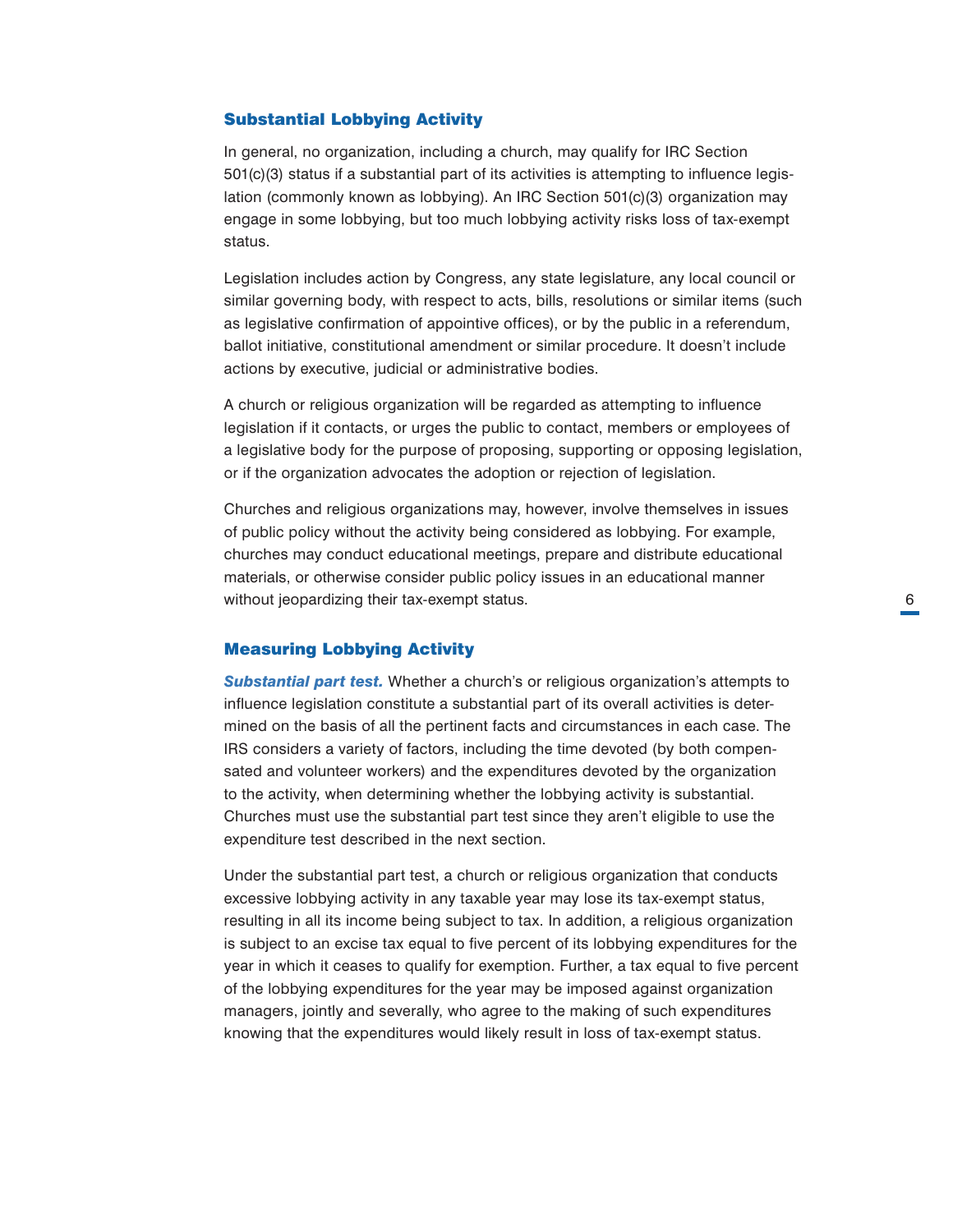<span id="page-10-0"></span>Expendi*ture test.* Although churches aren't eligible, religious organizations may elect the expenditure test under IRC Section 501(h) as an alternative method for measuring lobbying activity. Under the expenditure test, the extent of an organization's lobbying activity won't jeopardize its tax-exempt status, provided its expenditures, related to the activity, do not normally exceed an amount specified in IRC Section 4911. This limit is generally based on the organization's size and may not exceed \$1,000,000.

Religious organizations electing to use the expenditure test must file IRS [Form](http://www.irs.gov/pub/irs-pdf/f5768.pdf)  [5768](http://www.irs.gov/pub/irs-pdf/f5768.pdf), *Election/Revocation of Election by an Eligible Section 501(c)(3) Organization To Make Expenditures To Influence Legislation*, at any time during the tax year for which it is to be effective. The election remains in effect for succeeding years unless it's revoked by the organization. Revocation of the election is effective beginning with the year following the year in which the revocation is filed. Religious organizations may wish to consult their tax advisors to determine their eligibility for, and the advisability of, electing the expenditure test.

Under the expenditure test, a religious organization that engages in excessive lobbying activity over a four-year period may lose its tax-exempt status, making all its income for that period subject to tax. Should the organization exceed its lobbying expenditure dollar limit in a particular year, it must pay an excise tax equal to 25 percent of the excess.

#### Political Campaign Activity

Under the Internal Revenue Code, all IRC Section 501(c)(3) organizations, including churches and religious organizations, are absolutely prohibited from directly or indirectly participating in, or intervening in, any political campaign on behalf of (or in opposition to) any candidate for elective public office. Contributions to political campaign funds or public statements of position (verbal or written) made by or on behalf of the organization in favor of (or in opposition to) any candidate for public office clearly violate the prohibition against political campaign activity. Violation of this prohibition may result in denial or revocation of tax-exempt status and the imposition of excise tax.

Certain activities or expenditures may not be prohibited depending on the facts and circumstances. For example, certain voter education activities (including the presentation of public forums and the publication of voter education guides) conducted in a non-partisan manner do not constitute prohibited political campaign activity. In addition, other activities intended to encourage people to participate in the electoral process, such as voter registration and get-out-the-vote drives, would not constitute prohibited political campaign activity if conducted in a non-partisan manner. On the other hand, voter education or registration activities with evidence of bias that: (a) would favor one candidate over another; (b) oppose a candidate in some manner; or (c) have the effect of favoring a candidate or group of candidates, will constitute prohibited participation or intervention.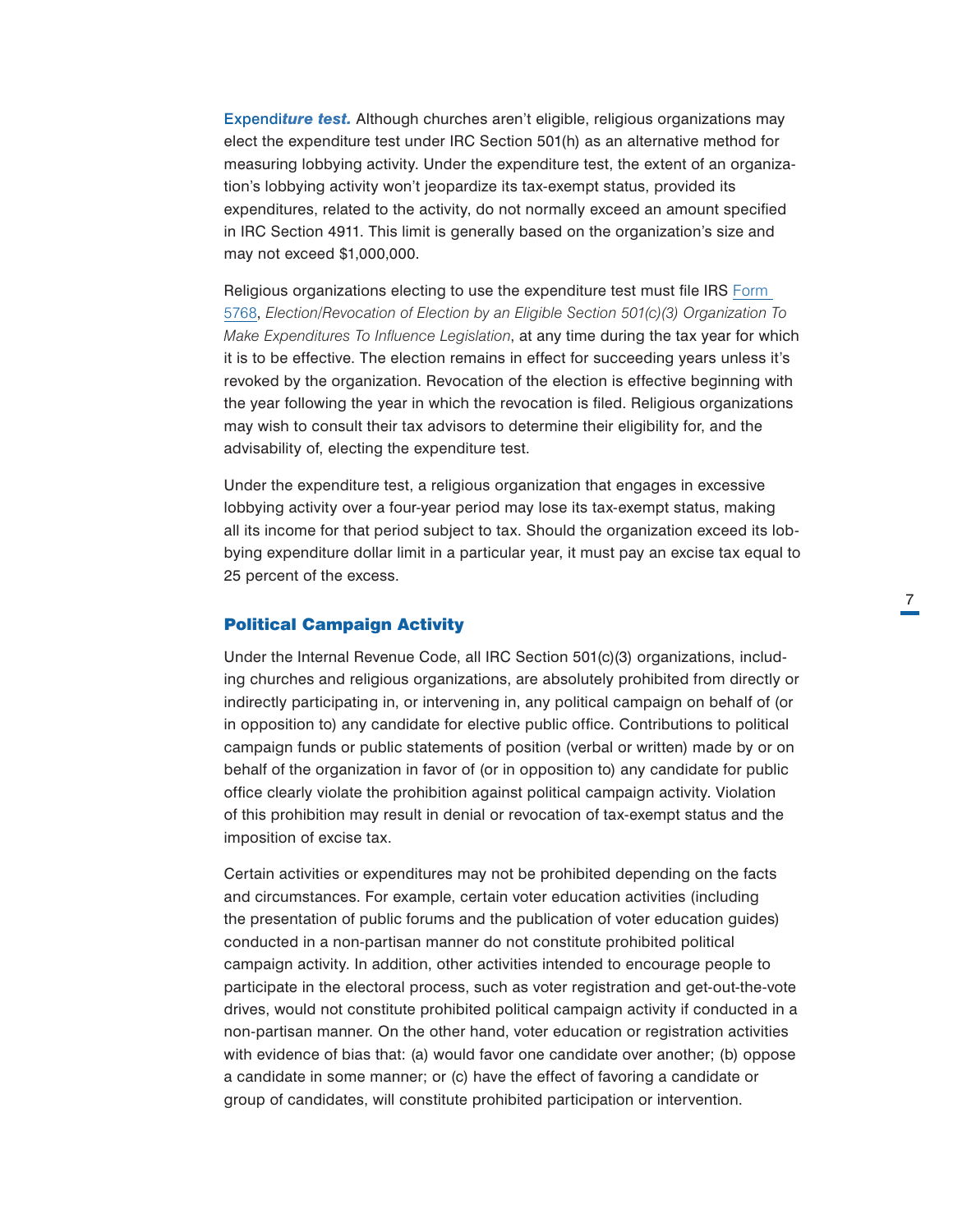#### **Individual Activity by Religious Leaders**

The political campaign activity prohibition isn't intended to restrict free expression on political matters by leaders of churches or religious organizations speaking for themselves, as individuals. Nor are leaders prohibited from speaking about important issues of public policy. However, for their organizations to remain tax exempt under IRC Section 501(c)(3), religious leaders can't make partisan comments in official organization publications or at official church functions. To avoid potential attribution of their comments outside of church functions and publications, religious leaders who speak or write in their individual capacity are encouraged to clearly indicate that their comments are personal and not intended to represent the views of the organization. The following are examples of situations involving endorsements by religious leaders.

#### EXAMPLE 1

Minister A is the minister of Church J, a Section 501(c)(3) organization, and is well known in the community. With their permission, Candidate T publishes a full-page ad in the local newspaper listing five prominent ministers who have personally endorsed Candidate T, including Minister A. Minister A is identified in the ad as the minister of Church J. The ad states, "Titles and affiliations of each individual are provided for identification purposes only." The ad is paid for by Candidate T's campaign committee. Since the ad was not paid for by Church J, the ad is not otherwise in an official publication of Church J, and the endorsement is made by Minister A in a personal capacity, the ad doesn't constitute political campaign intervention by Church J.

#### EXAMPLE 2

Minister B is the minister of Church K, a Section 501(c)(3) organization, and is well known in the community. Three weeks before the election, he attends a press conference at Candidate V's campaign headquarters and states that Candidate V should be re-elected. Minister B doesn't say he is speaking on behalf of Church K. His endorsement is reported on the front page of the local newspaper and he is identified in the article as the minister of Church K. Because Minister B didn't make the endorsement at an official church function, in an official church publication or otherwise use the church's assets, and did not state that he was speaking as a representative of Church K, his actions didn't constitute political campaign intervention by Church K.

#### EXAMPLE 3

Minister C is the minister of Church I, a Section 501(c)(3) organization. Church I publishes a monthly church newsletter that is distributed to all church members. In each issue, Minister C has a column titled "My Views." The month before the election, Minister C states in the "My Views" column, "It is my personal opinion that Candidate U should be re-elected." For that one issue, Minister C pays from his personal funds the portion of the cost of the newsletter attributable to the "My Views" column. Even though he paid part of the cost of the newsletter, the newsletter is an official publication of the church. Because the endorsement appeared in an official publication of Church I, it constitutes political campaign intervention by Church I.

#### EXAMPLE 4

Minister D is the minister of Church M, a Section 501(c)(3) organization. During regular services of Church M shortly before the election, Minister D preached on a number of issues, including the importance of voting in the upcoming election, and concluded by stating, "It is important that you all do your duty in the election and vote for Candidate W." Because Minister D's remarks indicating support for Candidate W were made during an official church service, they constitute political campaign intervention by Church M.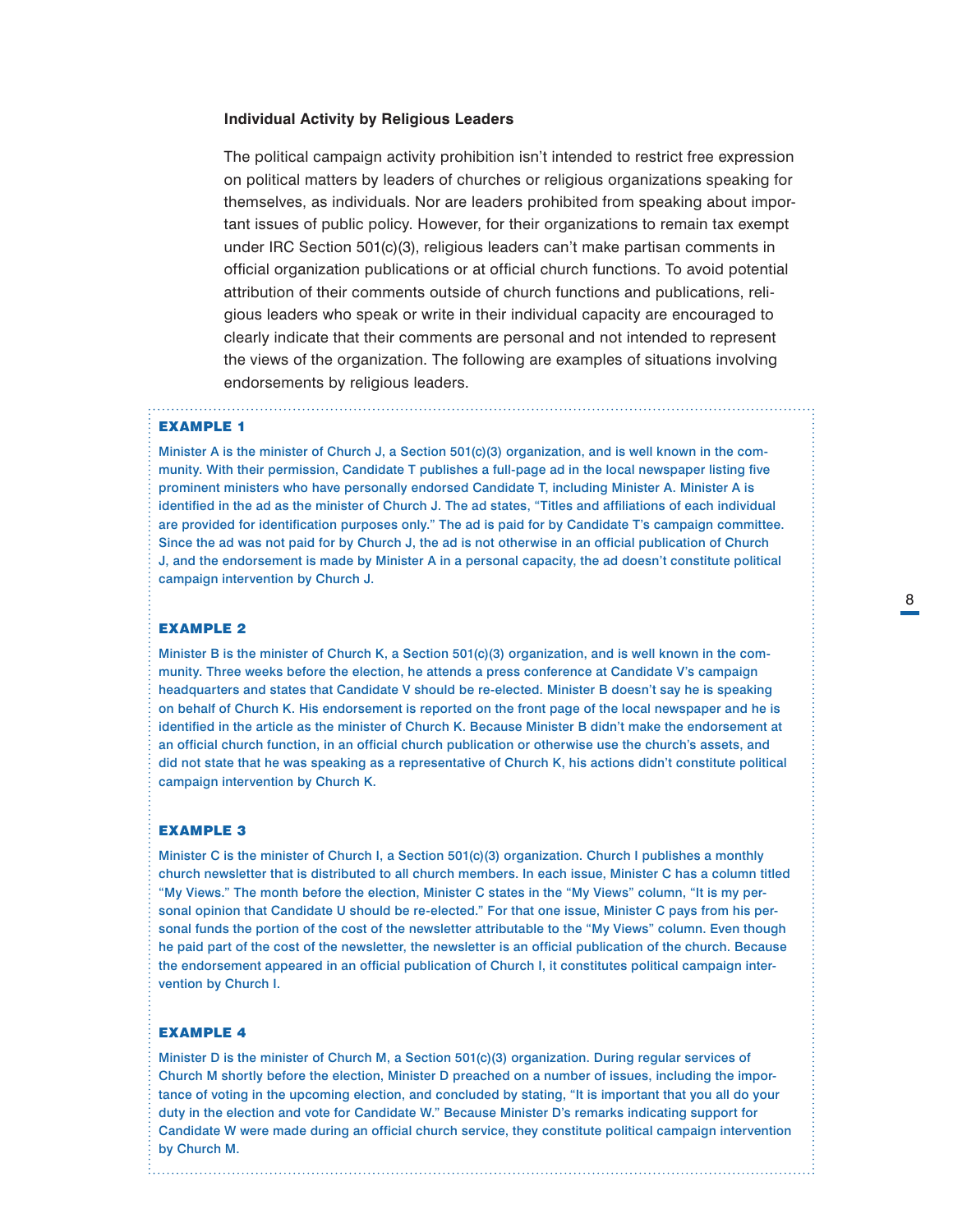#### **Issue Advocacy vs. Political Campaign Intervention**

Like other Section 501(c)(3) organizations, some churches and religious organizations take positions on public policy issues, including issues that divide candidates in an election for public office. However, 501(c)(3) organizations must avoid any issue advocacy that functions as political campaign intervention. Even if a statement does not expressly tell an audience to vote for or against a specific candidate, an organization delivering the statement is at risk of violating the political campaign intervention prohibition if there is any message favoring or opposing a candidate. A statement can identify a candidate not only by stating the candidate's name but also by other means such as showing a picture of the candidate, referring to political party affiliations or other distinctive features of a candidate's platform or biography. All the facts and circumstances need to be considered to determine if the advocacy is political campaign intervention.

Key factors in determining whether a communication results in political campaign intervention include:

- whether the statement identifies one or more candidates for a given public office,
- whether the statement expresses approval or disapproval for one or more candidates' positions or actions,
- whether the statement is delivered close in time to the election,
- whether the statement makes reference to voting or an election,
- whether the issue addressed in the communication has been raised as an issue distinguishing candidates for a given office,
- whether the communication is part of an ongoing series of communications by the organization on the same issue that are made independent of the timing of any election, and
- whether the timing of the communication and identification of the candidate are related to a non-electoral event such as a scheduled vote on specific legislation by an officeholder who also happens to be a candidate for public office.

A communication is particularly at risk of political campaign intervention when it makes reference to candidates or voting in a specific upcoming election. Nevertheless, the communication must still be considered in context before arriving at any conclusions.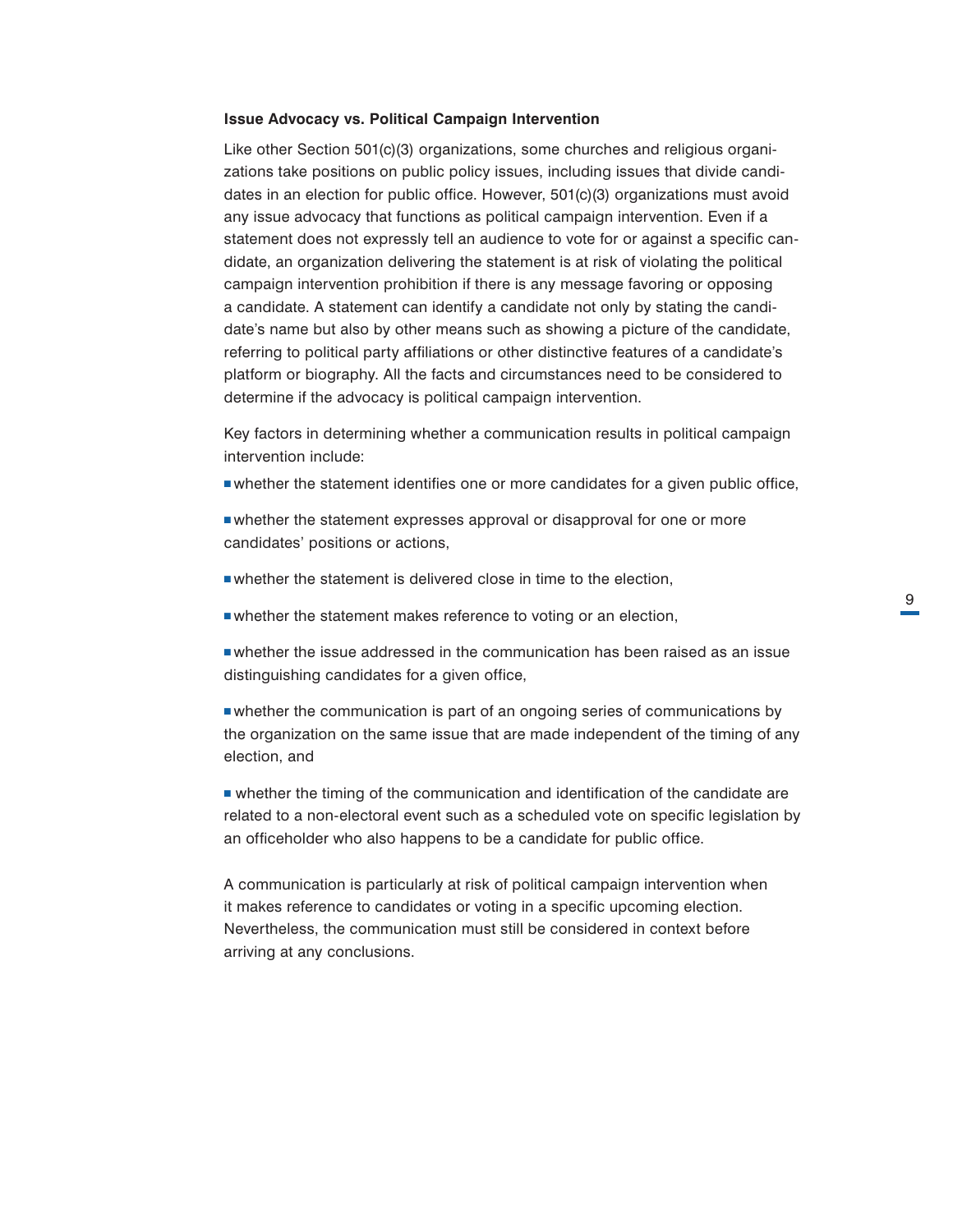#### EXAMPLE 1

Church O, a Section 501(c)(3) organization, prepares and finances a full-page newspaper advertisement that is published in several large circulation newspapers in State V shortly before an election in which Senator C is the incumbent candidate for nomination in a party primary. The advertisement states that a pending bill in the United States Senate would provide additional opportunities for State V residents to participate in faith-based programs by providing funding to such church-affiliated programs. The advertisement ends with the statement "Call or write Senator C to tell him to vote for this bill, despite his opposition in the past." Funding for faith-based programs hasn't been raised as an issue distinguishing Senator C from any opponent. The bill is scheduled for a vote before the election. The advertisement identifies Senator C's position as contrary to O's position. Church O has not violated the political campaign intervention prohibition. The advertisement doesn't mention the election or the candidacy of Senator C or distinguish Senator C from any opponent. The timing of the advertising and the identification of Senator C are directly related to a vote on the identified legislation. The candidate identified, Senator C, is an officeholder who is in a position to vote on the legislation.

#### EXAMPLE 2

Church R, a Section 501(c)(3) organization, prepares and finances a radio advertisement urging an increase in state funding for faith-based education in State X, which requires a legislative appropriation. Governor E is the governor of State X. The radio advertisement is first broadcast on several radio stations in State X beginning shortly before an election in which Governor E is a candidate for re-election. The advertisement is not part of an ongoing series of substantially similar advocacy communications by Church R on the same issue. The advertisement cites numerous statistics indicating that faith-based education in State X is under funded. Although the advertisement doesn't say anything about Governor E's position on funding for faith-based education, it ends with "Tell Governor E what you think about our under-funded schools." In public appearances and campaign literature, Governor E's opponent has made funding of faith-based education an issue in the campaign by focusing on Governor E's veto of an income tax increase to increase funding for faith-based education. At the time the advertisement is broadcast, no legislative vote or other major legislative activity is scheduled in the State X legislature on state funding of faith-based education. Church R has violated the political campaign prohibition. The advertisement identifies Governor E, appears shortly before an election in which Governor E is a candidate, is not part of an ongoing series of substantially similar advocacy communications by Church R on the same issue, is not timed to coincide with a non-election event such as a legislative vote or other major legislative action on that issue, and takes a position on an issue that the opponent has used to distinguish himself from Governor E.

#### EXAMPLE 3

 Candidate A and Candidate B are candidates for the state senate in District W of State X. The issue of State X funding for a faith-based indigent hospital care in District W is a prominent issue in the campaign. Both candidates have spoken out on the issue. Candidate A supports funding the care; Candidate B opposes the project and supports increasing State X funding for public hospitals instead. P is the head of the board of elders at Church C, a Section 501(c)(3) organization located in District W. At C's annual fundraising dinner in District W, which takes place in the month before the election, P gives a long speech about health care issues, including the issue of funding for faith-based programs. P doesn't mention the name of any candidate or any political party. However, at the end of the speech, P states, "For those of you who care about quality of life in District W and the desire of our community for health care responsive to their faith, there is a very important choice coming up next month. We need more funding for health care. Increased public hospital funding won't make a difference. You have the power to respond to the needs of this community. Use that power when you go to the polls and cast your vote in the election for your state senator." C has violated the political campaign intervention prohibition as a result of P's remarks at C's official function shortly before the election, in which P referred to the upcoming election after stating a position on a prominent issue in a campaign that distinguishes the candidates.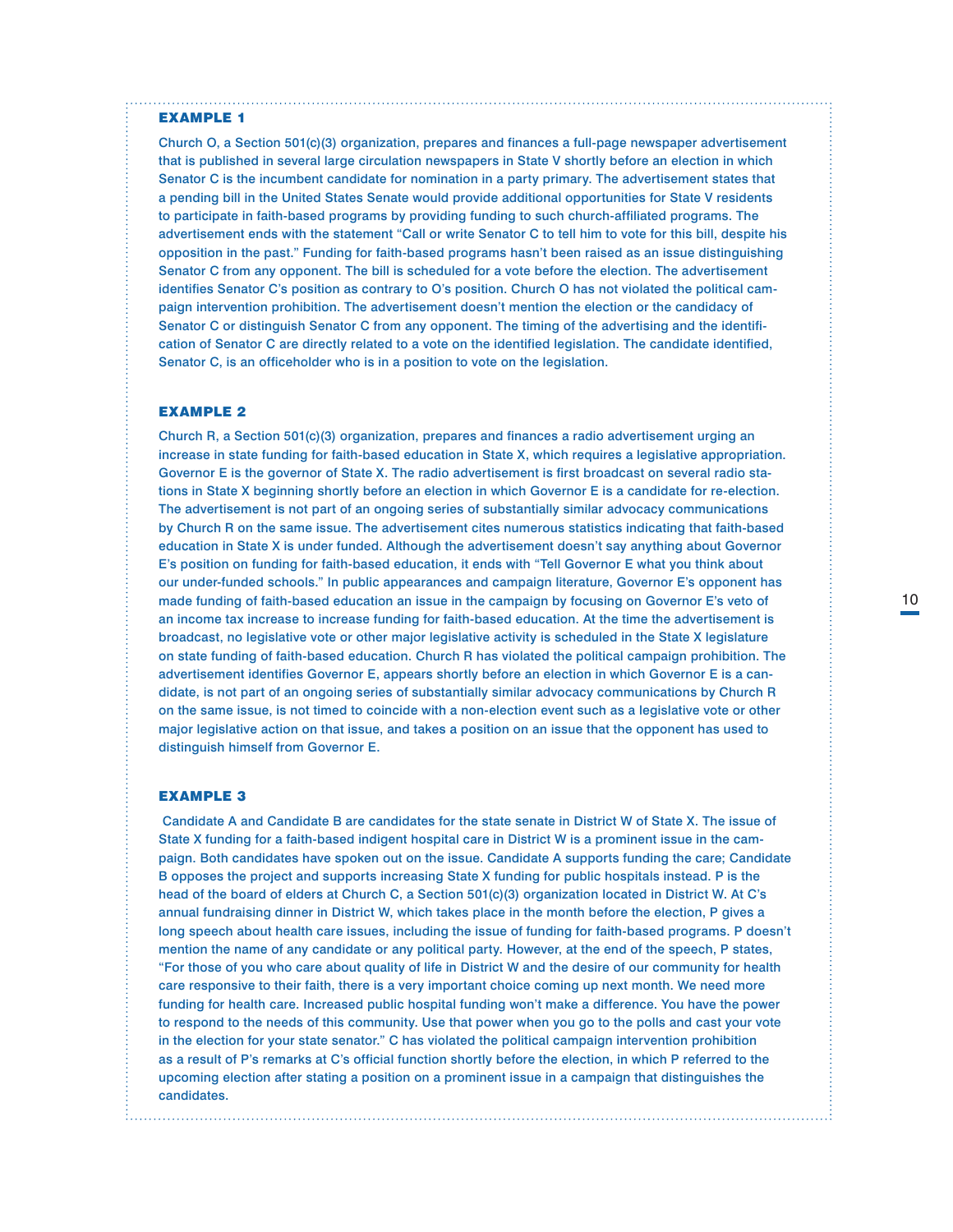#### **Inviting a Candidate to Speak**

Depending on the facts and circumstances, a church or religious organization may invite political candidates to speak at its events without jeopardizing its tax-exempt status. Political candidates may be invited in their capacity as candidates, or individually (not as candidates). Candidates may also appear without an invitation at organization events that are open to the public.

*Speaking as a candidate*. Like any other IRC Section 501(c)(3) organization, when a candidate is invited to speak at a church or religious organization event as a political candidate, factors in determining whether the organization participated or intervened in a political campaign include:

<sup>n</sup> whether the church provides an equal opportunity to the political candidates seeking the same office,

<sup>n</sup> whether the church indicates any support of or opposition to the candidate. This should be stated explicitly when the candidate is introduced and in communications concerning the candidate's appearance,

 $\blacksquare$  whether any political fundraising occurs,

<sup>n</sup> whether the individual is chosen to speak solely for reasons other than candidacy for public office,

<sup>n</sup> whether the organization maintains a nonpartisan atmosphere on the premises or at the event where the candidate is present, and

 $\blacksquare$  whether the organization clearly indicates the capacity in which the candidate is appearing and does not mention the individual's political candidacy or the upcoming election in the communications announcing the candidate's attendance at the event.

*Equal opportunity to participate.* Like any other Section 501(c)(3) organization, in determining whether candidates are given an equal opportunity to participate, a church or religious organization should consider the nature of the event to which each candidate is invited, in addition to the manner of presentation. For example, a church or religious organization that invites one candidate to speak at its well attended annual banquet, but invites the opposing candidate to speak at a sparsely attended general meeting, will likely be found to have violated the political campaign prohibition, even if the manner of presentation for both speakers is otherwise neutral.

**Public forum.** Sometimes a church or religious organization invites several candidates to speak at a public forum. A public forum involving several candidates for public office may qualify as an exempt educational activity. However, if the forum is operated to show a bias for or against any candidate, then the forum would be prohibited campaign activity, as it would be considered intervention or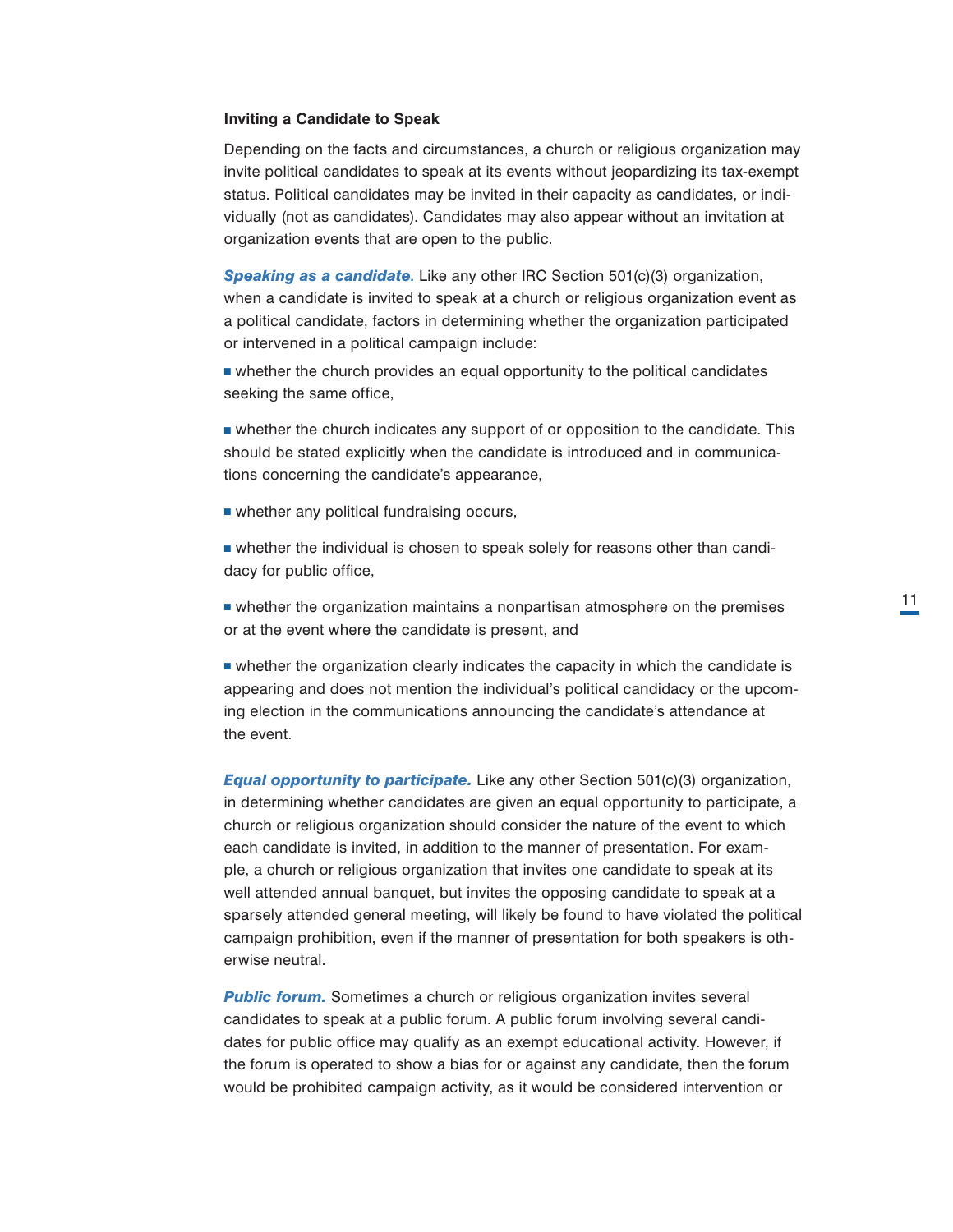participation in a political campaign. When an organization invites several candidates to speak at a forum, it should consider:

• whether questions for the candidate are prepared and presented by an independent nonpartisan panel;

<sup>n</sup> whether the topics discussed by the candidates cover a broad range of issues that the candidates would address if elected to the office sought and are of interest to the public;

• whether each candidate is given an equal opportunity to present his or her views on the issues discussed;

**n** whether the candidates are asked to agree or disagree with positions, agendas, platforms or statements of the organization; and

**n** whether a moderator comments on the questions or otherwise implies approval or disapproval of the candidates.

A candidate may seek to reassure the organization that it's permissible for the organization to do certain things in connection with the candidate's appearance. An organization in this position should keep in mind that the candidate may not be familiar with the organization's tax-exempt status and that the candidate may be focused on compliance with the election laws that apply to the candidate's campaign rather than the federal tax law that applies to the organization. The organization will be in the best position to ensure compliance with the prohibition on political campaign intervention if it makes its own independent conclusion about its compliance with federal tax law.

The following are examples of situations where a church or religious organization invites candidates to speak before the congregation. 

#### EXAMPLE 1

Minister E is the minister of Church N, a Section 501(c)(3) organization. In the month prior to the election, Minister E invited the three Congressional candidates for the district in which Church N is located to address the congregation, one each on three successive Sundays, as part of regular worship services. Each candidate was given an equal opportunity to address and field questions on a variety of topics from the congregation. Minister E's introduction of each candidate included no comments on their qualifications or any indication of a preference for any candidate. The actions do not constitute political campaign intervention by Church N.

#### EXAMPLE 2

The facts are the same as in Example 1 except there are four candidates in the race rather than three, and one of the candidates declines the invitation to speak. In the publicity announcing the dates for each of the candidate's speeches, Church N includes a statement that the order of the speakers was determined at random and the fourth candidate declined the church's invitation to speak. Minister E makes the same statement in his opening remarks at each of the meetings where one of the candidates is speaking. Church N's actions do not constitute political campaign intervention.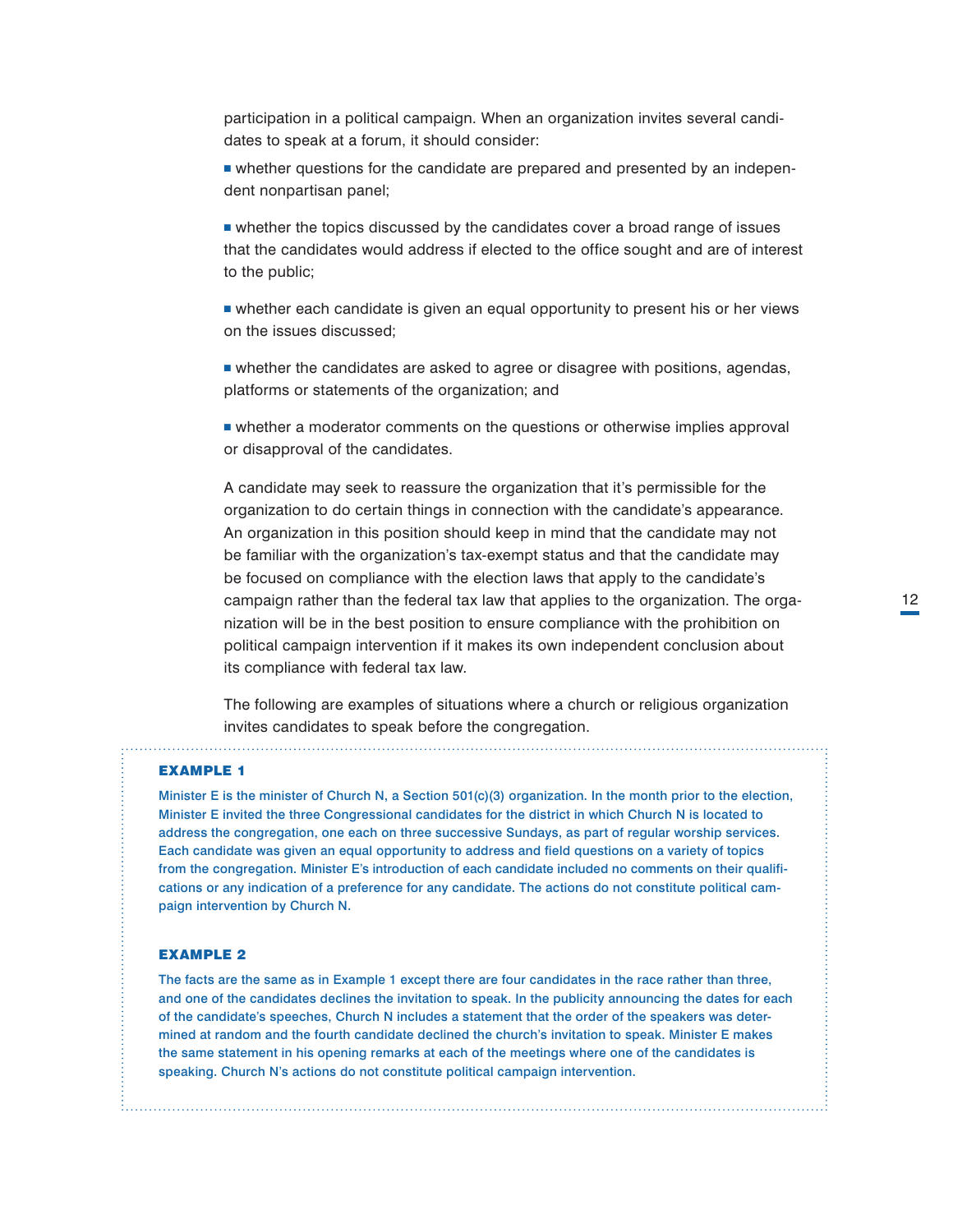#### EXAMPLE 3

Minister F is the minister of Church O, a Section 501(c)(3) organization. The Sunday before the election, Minister F invited Senate Candidate X to preach to her congregation during worship services. During his remarks, Candidate X stated, "I am asking not only for your votes, but for your enthusiasm and dedication, for your willingness to go the extra mile to get a very large turnout on Tuesday." Minister F invited no other candidate to address her congregation during the Senatorial campaign. Because these activities took place during official church services, they are by Church O. By selectively providing church facilities to allow Candidate X to speak in support of his campaign, Church O's actions constitute political campaign intervention.

> **Speaking as a non-candidate.** Like any other Section 501(c)(3) organization, a church or religious organization may invite political candidates (including church members) to speak in a non-candidate capacity. For instance, a political candidate may be a public figure because he or she: (a) currently holds, or formerly held, public office; (b) is considered an expert in a non-political field; or (c) is a celebrity or has led a distinguished military, legal or public service career. A candidate may choose to attend an event that is open to the public, such as a lecture, concert or worship service. The candidate's presence at a church-sponsored event does not, by itself, cause the organization to be involved in political campaign intervention. However, if the candidate is publicly recognized by the organization, or if the candidate is invited to speak, factors in determining whether the candidate's appearance results in political campaign intervention include:

 $\blacksquare$  whether the individual speaks only in a non-candidate capacity,

<sup>n</sup> whether either the individual or any representative of the church makes any mention of his or her candidacy or the election,

<sup>n</sup> whether any campaign activity occurs in connection with the candidate's attendance,

<sup>n</sup> whether the individual is chosen to speak solely for reasons other than candidacy for public office,

**n** whether the organization maintains a nonpartisan atmosphere on the premises or at the event where the candidate is present, and

<sup>n</sup> whether the organization clearly indicates the capacity in which the candidate is appearing and doesn't mention the individual's political candidacy or the upcoming election in the communications announcing the candidate's attendance at the event.

In addition, the church or religious organization should clearly indicate the capacity in which the candidate is appearing and shouldn't mention the individual's political candidacy or the upcoming election in the communications announcing the candidate's attendance at the event.

Below are examples of situations where a public official appears at a church or religious organization.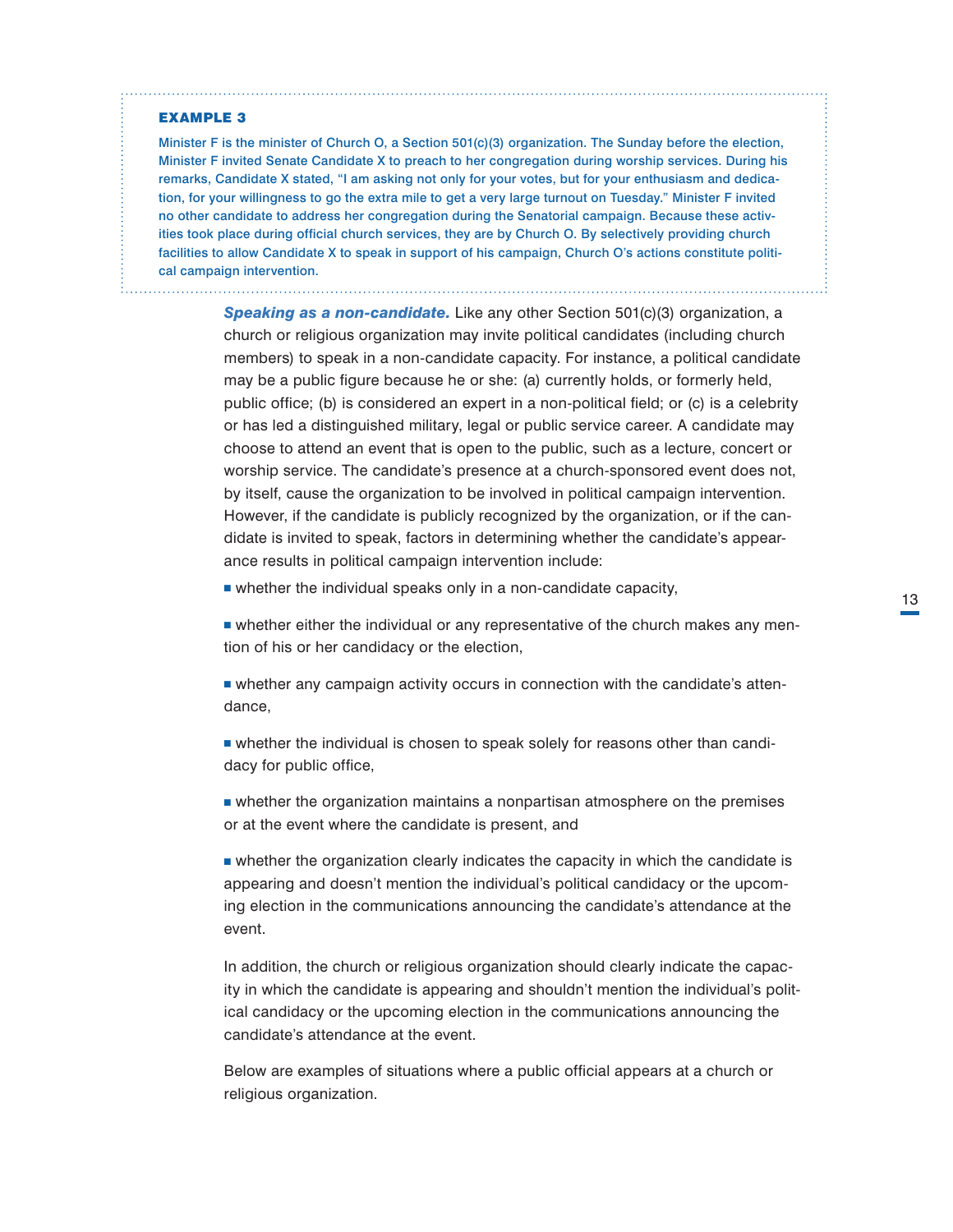#### EXAMPLE 1

Church P, a Section 501(c)(3) organization, is located in the state capital. Minister G customarily acknowledges the presence of any public officials present during services. During the state gubernatorial race, Lieutenant Governor Y, a candidate, attended a Wednesday evening prayer service in the church. Minister G acknowledged the Lieutenant Governor's presence in his customary manner, saying, "We are happy to have worshiping with us this evening Lieutenant Governor Y." Minister G made no reference in his welcome to the Lieutenant Governor's candidacy or the election. Minister G's actions do not constitute political campaign intervention by Church P.

#### EXAMPLE 2

Minister H is the minister of Church Q, a Section 501(c)(3) organization. Church Q is building a community center. Minister H invites Congressman Z, the representative for the district containing Church Q, to attend the groundbreaking ceremony for the community center. Congressman Z is running for re-election at the time. Minister H makes no reference in her introduction to Congressman Z's candidacy or the election. Congressman Z also makes no reference to his candidacy or the election and does not do any fundraising while at Church Q. Church Q has not intervened in a political campaign

#### EXAMPLE 3

Church X is a Section 501(c)(3) organization. Church X regularly publishes a member newsletter. Individual church members are invited to send in updates about their activities, which are printed in each edition of the newsletter. After receiving an update letter from Member Q, Church X prints the following: "Member Q is running for city council in Metropolis." The newsletter does not contain any reference to this election or to Member Q's candidacy other than this statement. Church X has not intervened in a political campaign.

#### EXAMPLE 4

Mayor G attends a concert performed by a choir of Church S, a Section 501(c)(3) organization, in City Park. The concert is free and open to the public. Mayor G is a candidate for re-election, and the concert takes place after the primary and before the general election. During the concert, Church S's minister addresses the crowd and says, "I am pleased to see Mayor G here tonight. Without his support, these free concerts in City Park would not be possible. We will need his help if we want these concerts to continue next year so please support Mayor G in November as he has supported us." As a result of these remarks, Church S has engaged in political campaign intervention.

#### **Voter Education, Voter Registration and Get-Out-the-Vote Drives**

Section 501(c)(3) organizations are permitted to conduct certain voter education activities (including the presentation of public forums and the publication of voter education guides) if they are carried out in a non-partisan manner. In addition, Section 501(c)(3) organizations may encourage people to participate in the electoral process through voter registration and get-out-the-vote drives, conducted in a non-partisan manner. On the other hand, voter education or registration activities conducted in a biased manner that favors (or opposes) one or more candidates is prohibited.

Like other Section 501(c)(3) organizations, some churches and religious organizations undertake voter education activities by distributing voter guides. Voter guides, generally, are distributed during an election campaign and provide information on how all candidates stand on various issues. These guides may be dis-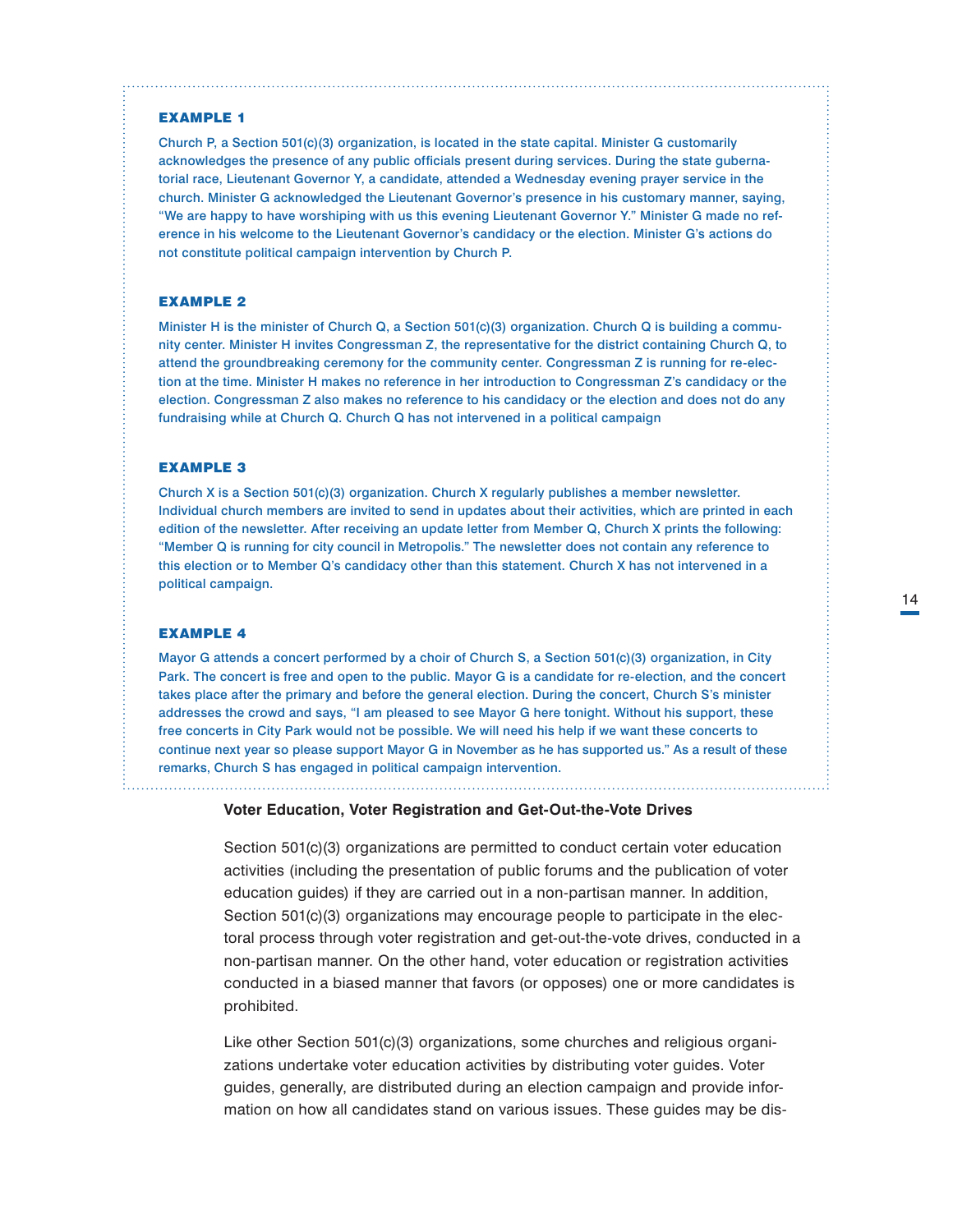tributed with the purpose of educating voters; however, they may not be used to attempt to favor or oppose candidates for public elected office.

A careful review of the following facts and circumstances may help determine whether a church or religious organization's publication or distribution of voter guides constitutes prohibited political campaign activity:

- **n** whether the candidates' positions are compared to the organization's position,
- <sup>n</sup> whether the guide includes a broad range of issues that the candidates would address if elected to the office sought,
- $\blacksquare$  whether the description of issues is neutral,
- $\blacksquare$  whether all candidates for an office are included, and
- $\blacksquare$  whether the descriptions of candidates' positions are either:
- the candidates' own words in response to questions, or
- a neutral, unbiased and complete compilation of all candidates' positions.

The following are examples of situations where churches distribute voter guides.

#### EXAMPLE 1

Church R, a Section 501(c)(3) organization, distributes a voter guide prior to elections. The voter guide consists of a brief statement from the candidates on each issue made in response to a questionnaire sent to all candidates for governor of State I. The issues on the questionnaire cover a wide variety of topics and were selected by Church R based solely on their importance and interest to the electorate as a whole. Neither the questionnaire nor the voter guide, through their content or structure, indicate a bias or preference for any candidate or group of candidates. Church R is not participating or intervening in a political campaign.

#### EXAMPLE 2

Church S, a Section 501(c)(3) organization, distributes a voter guide during an election campaign. The voter guide is prepared using the responses of candidates to a questionnaire sent to candidates for major public offices. Although the questionnaire covers a wide range of topics, the wording of the questions evidences a bias on certain issues. By using a questionnaire structured in this way, Church S is participating or intervening in a political campaign.

#### EXAMPLE 3

Church T, a Section 501(c)(3) organization, sets up a booth at the state fair where citizens can register to vote. The signs and banners in and around the booth give only the name of the church, the date of the next upcoming statewide election and notice of the opportunity to register. No reference to any candidate or political party is made by volunteers staffing the booth or in the materials available in the booth, other than the official voter registration forms which allow registrants to select a party affiliation. Church T is not engaged in political campaign intervention when it operates this voter registration booth.

#### EXAMPLE 4

Church C is a Section 501(c)(3) organization. Church C's activities include educating its members on family issues involving moral values. Candidate G is running for state legislature and an important ele-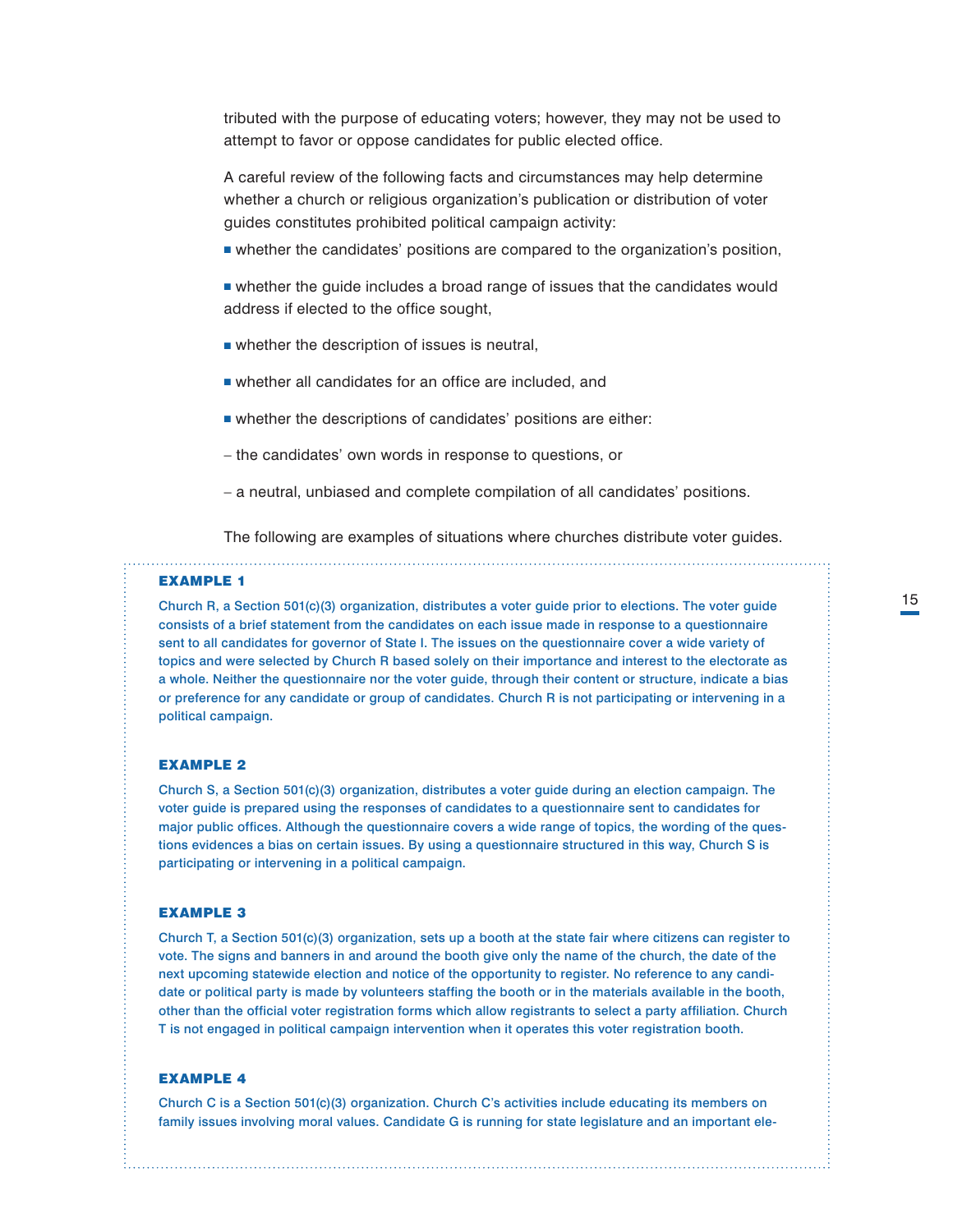ment of her platform is challenging the incumbent's position on family issues. Shortly before the election, Church C sets up a telephone bank to call registered voters in the district in which Candidate G is seeking election. In the phone conversations, Church C's representative tells the voter about the moral importance of family issues and asks questions about the voter's views on these issues. If the voter appears to agree with the incumbent's position, Church C's representative thanks the voter and ends the call. If the voter appears to agree with Candidate G's position, Church C's representative reminds the voter about the upcoming election, stresses the importance of voting in the election and offers to provide transportation to the polls. Church C is engaged in political campaign intervention when it conducts this get-out-the-vote drive.

#### **Business Activity**

The question of whether an activity constitutes participation or intervention in a political campaign may also arise in the context of a business activity of the church or religious organization, such as the selling or renting of mailing lists, the leasing of office space or the acceptance of paid political advertising. (The tax treatment of income from unrelated business activities follows.) In this context, some of the factors to be considered in determining whether the church or religious organization has engaged in prohibited political campaign activity include:

 $\blacksquare$  whether the good, service or facility is available to the candidates equally;

**n** whether the good, service or facility is available only to candidates and not to the general public;

<sup>n</sup> whether the fees charged are at the organization's customary and usual rates; and

<sup>n</sup> whether the activity is an ongoing activity of the organization or is conducted only for the candidate.

#### EXAMPLE 1

Church K is a Section 501(c)(3) organization. It owns a building that has a large basement hall suitable for hosting dinners and receptions. For several years, Church K has made the hall available for rent to the public. It has standard fees for renting the hall based on the number of people in attendance. A number of different organizations have rented the hall. Church K rents the hall on a first come, first served basis. Candidate P's campaign pays the standard fee for the dinner. Church K isn't involved in political campaign intervention as a result of renting the hall to Candidate P for use as the site of a campaign fundraising dinner.

#### EXAMPLE 2

Church L is a Section 501(c)(3) organization. It maintains a mailing list of all its members. Church L has never rented the mailing list to a third party. The campaign committee of Candidate A, who supports funding for faith-based programs, approaches Church L and offers to rent Church L's mailing list for a fee that is comparable to fees charged by similar organizations. Church L rents the list to Candidate A's campaign committee, but declines similar requests from campaign committees of other candidates. Church L has intervened in a political campaign.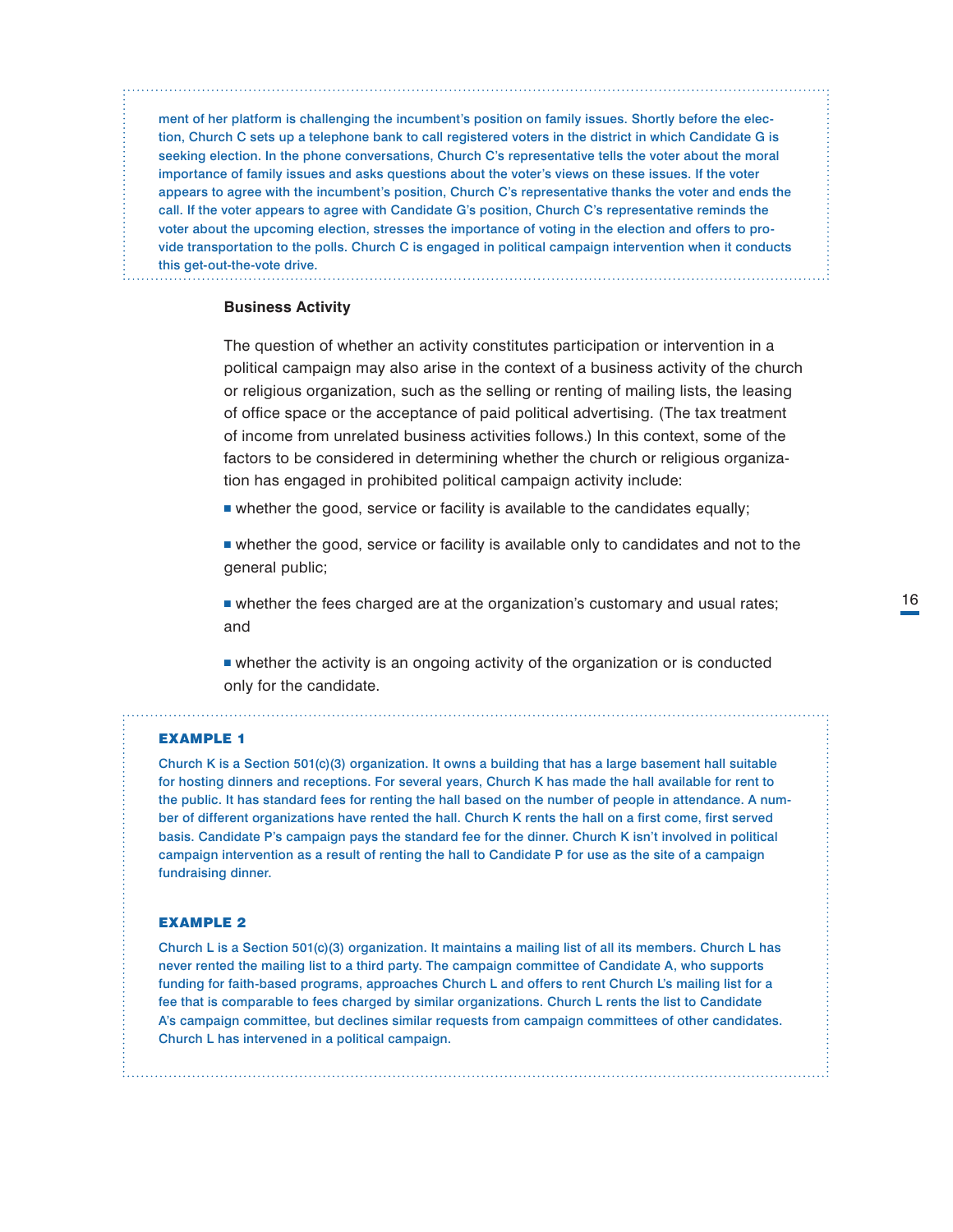*Websites.* The Internet has become a widely used communications tool. Section 501(c)(3) organizations use their own websites to disseminate statements and information. They also routinely link their websites to websites maintained by other organizations as a way of providing additional information that the organizations believe is relevant to the public.

A website is a form of communication. If an organization posts something on its website that favors or opposes a candidate for public office, the organization will be treated the same as if it distributed printed material, oral statements or broadcasts that favored or opposed a candidate.

An organization has control over whether it establishes a link to another site. When an organization establishes a link to another website, the organization is responsible for the consequences of establishing and maintaining that link, even if the organization doesn't have control over the content of the linked site. Because the linked content may change over time, an organization may reduce the risk of political campaign intervention by monitoring the linked content and adjusting the links accordingly.

Links to candidate-related material, by themselves, do not necessarily constitute political campaign intervention. All the facts and circumstances must be taken into account when assessing whether a link produces that result. The facts and circumstances to be considered include, but are not limited to, the context for the link on the organization's website, whether all candidates are represented, any exempt purpose served by offering the link and the directness of the links between the organization's website and the Web page that contains material favoring or opposing a candidate for public office.

#### EXAMPLE 1

. . . . . . . . . . . . . . . . . .

Church P, a Section 501(c)(3) organization, maintains a website that includes biographies of its ministers, times of services, details of community outreach programs and activities of members of its congregation. B, a member of Church P's congregation, is running for a seat on the town council. Shortly before the election, Church P posts the following message on its website, "Lend your support to B, your fellow parishioner, in Tuesday's election for town council." Church P has intervened in a political campaign.

#### EXAMPLE 2

Church N, a Section 501(c)(3) organization, maintains a website that includes staff listings, directions to the church and descriptions of its community outreach programs, schedules of services and school activities. On one page of the website, Church N describes a particular type of treatment program for homeless veterans. This section includes a link to an article on the website of O, a major national newspaper, praising Church N's treatment program for homeless veterans. The page containing the article on O's website doesn't refer to any candidate or election and has no direct links to candidate or election information. Elsewhere on O's website, there is a page displaying editorials that O has published. Several of the editorials endorse candidates in an election that hasn't yet occurred. Church N has not intervened in a political campaign by maintaining a link on O's website because the link is provided for the exempt purpose of educating the public about its programs; the context for the link, the relationship between Church N and O and the arrangement of the links going from Church N's website to the endorsement on O's website don't indicate that Church N was favoring or opposing any candidate.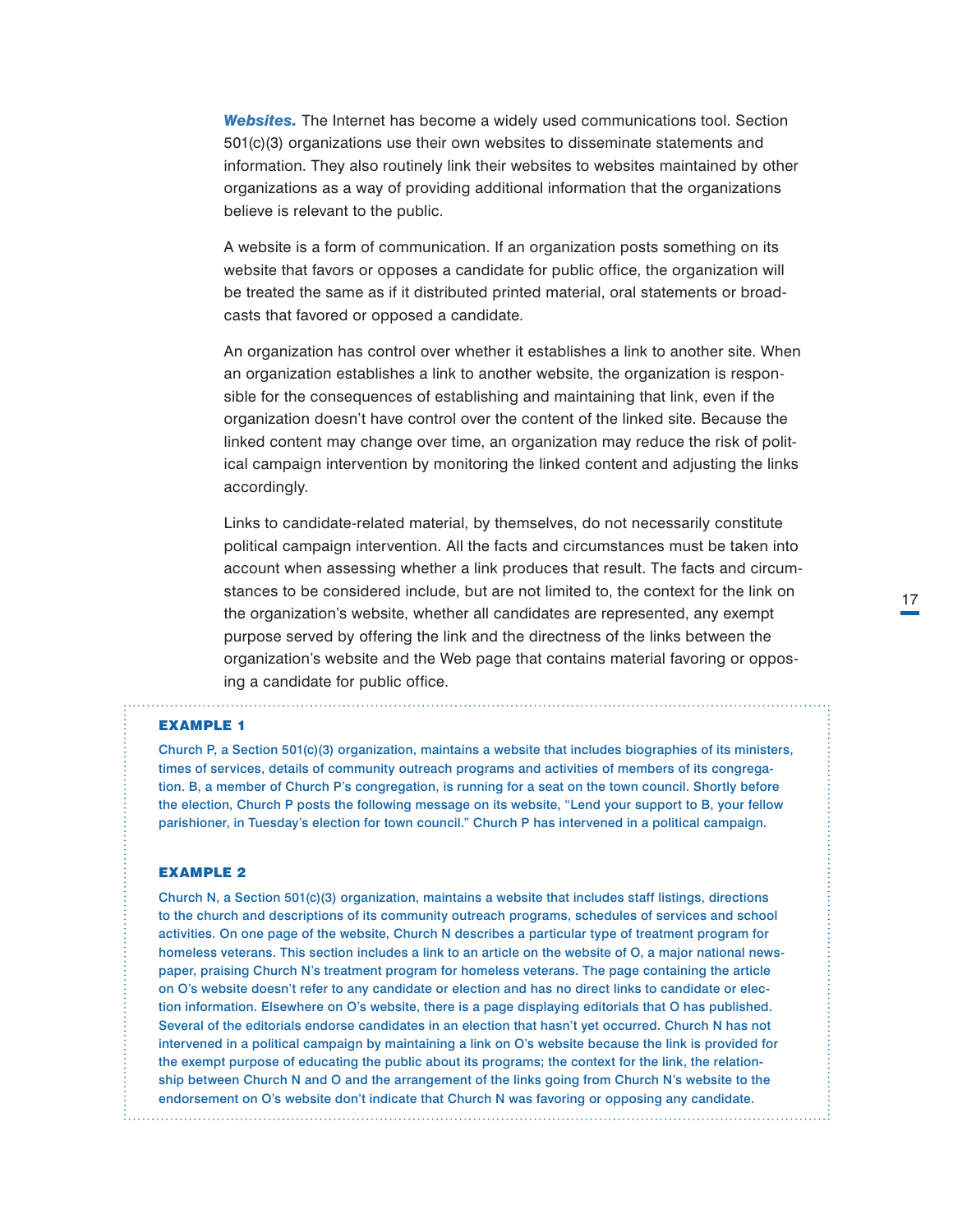#### EXAMPLE 3

Church M, a Section 501(c)(3) organization, maintains a website and posts an unbiased, nonpartisan voter guide. For each candidate covered in the voter guide, Church M includes a link to that candidate's official campaign website. The links to the candidate websites are presented on a consistent neutral basis for each candidate, with text saying "For more information on Candidate X, you may consult [URL]." Church M has not intervened in a political campaign because the links are provided for the exempt purpose of educating voters and are presented in a neutral, unbiased manner that includes all candidates for a particular office.

#### **Consequences of Political Campaign Activity**

When it participates in political campaign activity, a church or religious organization jeopardizes both its tax-exempt status under IRC Section 501(c)(3) and its eligibility to receive tax-deductible contributions. In addition, it may become subject to an excise tax on its political expenditures. This excise tax may be imposed in addition to revocation, or it may be imposed instead of revocation. Also, the church or religious organization should correct the violation.

*Excise tax.* An initial tax is imposed on an organization at the rate of 10 percent of the political expenditures. Also, a tax at the rate of 2.5 percent of the expenditures is imposed against the organization managers (jointly and severally) who, without reasonable cause, agreed to the expenditures knowing they were political expenditures. The tax on management may not exceed \$5,000 with respect to any one expenditure.

In any case in which an initial tax is imposed against an organization, and the expenditures are not corrected within the period allowed by law, an additional tax equal to 100 percent of the expenditures is imposed against the organization. In that case, an additional tax is also imposed against the organization managers (jointly and severally) who refused to agree to make the correction. The additional tax on management is equal to 50 percent of the expenditures and may not exceed \$10,000 with respect to any one expenditure.

**Correction.** Correction of a political expenditure requires the recovery of the expenditure, to the extent possible, and establishment of safeguards to prevent future political expenditures.

Please note that a church or religious organization that engages in any political campaign activity also needs to determine whether it complies with the appropriate federal, state or local election laws, as these may differ from the requirements under IRC Section 501(c)(3).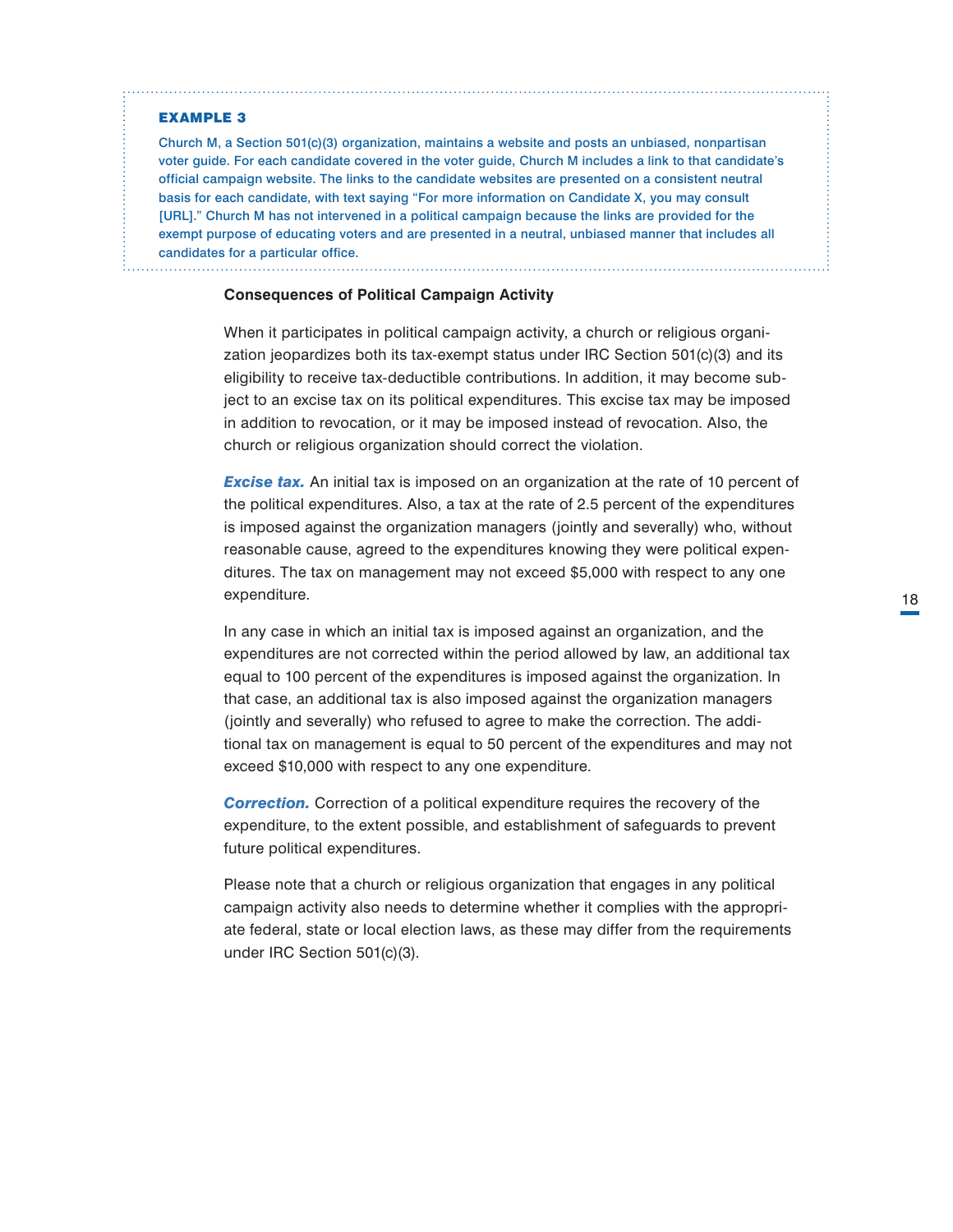# <span id="page-22-0"></span>Unrelated Business Income Tax (UBIT)

#### Net Income Subject to the UBIT

Churches and religious organizations, like other tax-exempt organizations, may engage in income-producing activities unrelated to their tax-exempt purposes, as long as the unrelated activities aren't a substantial part of the organization's activities. However, the net income from these activities will be subject to the UBIT if the following three conditions are met:

- $\blacksquare$  the activity constitutes a trade or business,
- $\blacksquare$  the trade or business is regularly carried on, and

<sup>n</sup> the trade or business is not substantially related to the organization's exempt purpose. (The fact that the organization uses the income to further its charitable or religious purposes does not make the activity substantially related to its exempt purposes.)

#### **Exceptions to UBIT**

Even if an activity meets the above criteria, the income may not be subject to tax if it meets one of the following exceptions: (a) substantially all the work in operating the trade or business is performed by volunteers, (b) the activity is conducted by the organization primarily for the convenience of its members or (c) the trade or business involves the selling of merchandise substantially all of which was donated.

In general, rents from real property, royalties, capital gains, and interest and dividends aren't subject to the unrelated business income tax unless financed with borrowed money.

#### Examples of Unrelated Trade or Business Activities

Unrelated trade or business activities vary depending on types of activities.

#### **Advertising**

Many tax-exempt organizations sell advertising in their publications or other forms of public communication. Generally, income from the sale of advertising is unrelated trade or business income. This may include the sale of advertising space in weekly bulletins, magazines or journals, or on church or religious organization websites.

#### **Gaming**

Most forms of gaming, if regularly carried on, may be considered the conduct of an unrelated trade or business. This can include the sale of pull-tabs and raffles. Income derived from bingo games may be eligible for a special tax exception (in addition to the exception regarding uncompensated volunteer labor), if: (a) the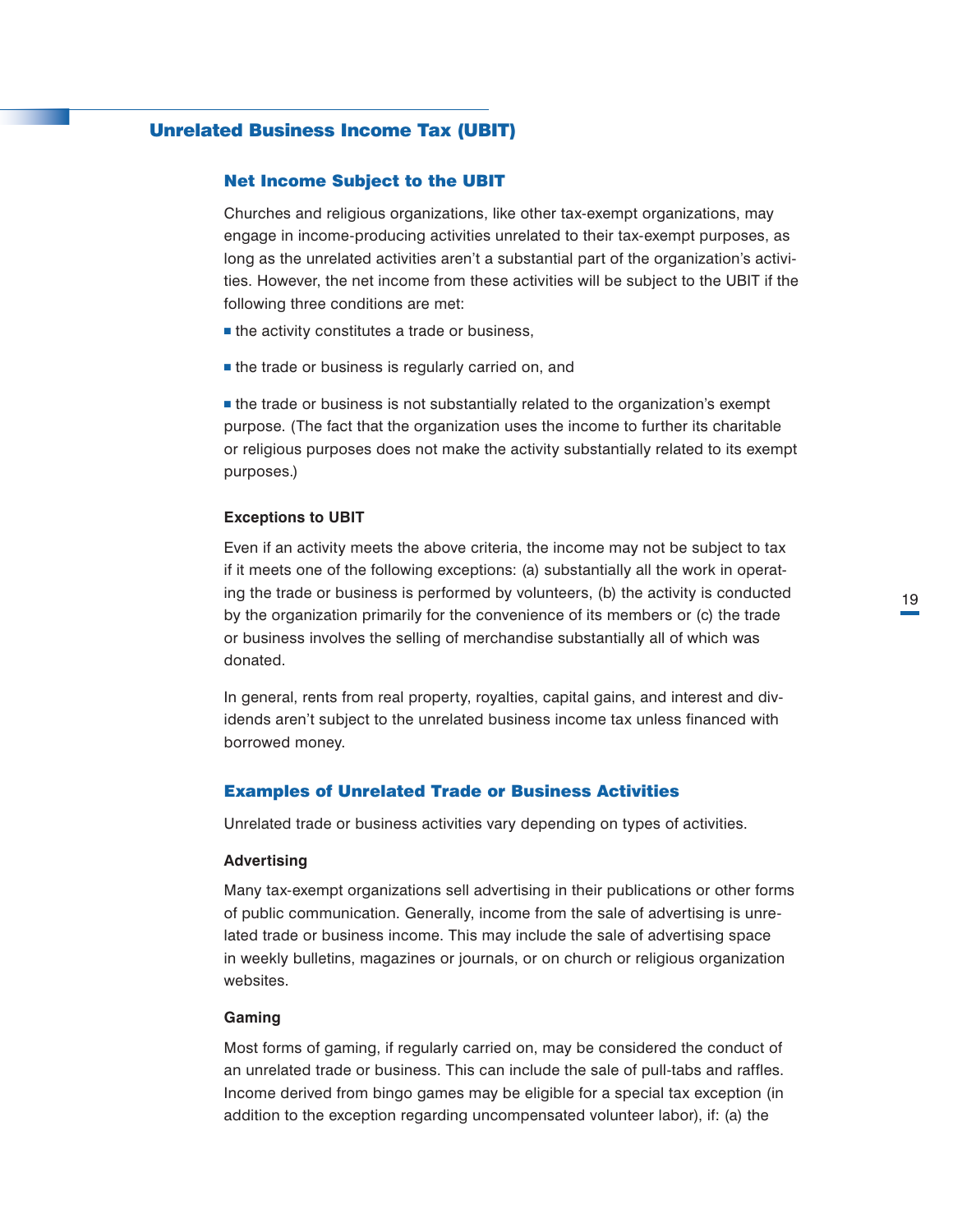<span id="page-23-0"></span>bingo game is the traditional type of bingo (as opposed to instant bingo, a variation of pull-tabs), (b) the conduct of the bingo game is not an activity carried out by for-profit organizations in the local area and (c) the operation of the bingo game does not violate any state or local law.

# **Sale of merchandise and publications**

The sale of merchandise and publications (including the actual publication of materials) can be considered the conduct of an unrelated trade or business if the items involved do not have a substantial relationship to the exempt purposes of the organization.

#### **Rental income**

Generally, income derived from the rental of real property and incidental personal property is excluded from unrelated business income. However, there are certain situations in which rental income may be unrelated business taxable income:

 $\blacksquare$  if a church rents out property on which there is debt outstanding (for example, a mortgage note), the rental income may constitute unrelated debt-financed income subject to UBIT. (However, if a church or convention or association of churches acquires debt-financed land and intends to use it for exempt purposes within 15 years of the time of acquisition, then income from the rental of the land may not constitute unrelated business income.)

<sup>n</sup> if personal services are rendered in connection with the rental, then the income may be unrelated business taxable income.

#### **Parking lots**

If a church owns a parking lot that is used by church members and visitors while attending church services, any parking fee paid to the church would not be subject to UBIT. However, if a church operates a parking lot that is used by members of the general public, parking fees would be taxable, as this activity would not be substantially related to the church's exempt purpose, and parking fees are not treated as rent from real property. If the church enters into a lease with a third party who operates the church's parking lot and pays rent to the church, these payments would not be subject to tax, as they would constitute rent from real property.

Whether an income-producing activity is an unrelated trade or business activity depends on all the facts and circumstances. For more information, see IRS [Publication 598,](http://www.irs.gov/pub/irs-pdf/p598.pdf) *Tax on Unrelated Business Income of Exempt Organizations.*

#### Tax on Income-Producing Activities

If a church, or other exempt organization, has gross income of \$1,000 or more for any taxable year from the conduct of any unrelated trade or business, it must file IRS [Form 990-T,](http://www.irs.gov/pub/irs-pdf/f990t.pdf) *Exempt Organization Business Income Tax Return*, for that year.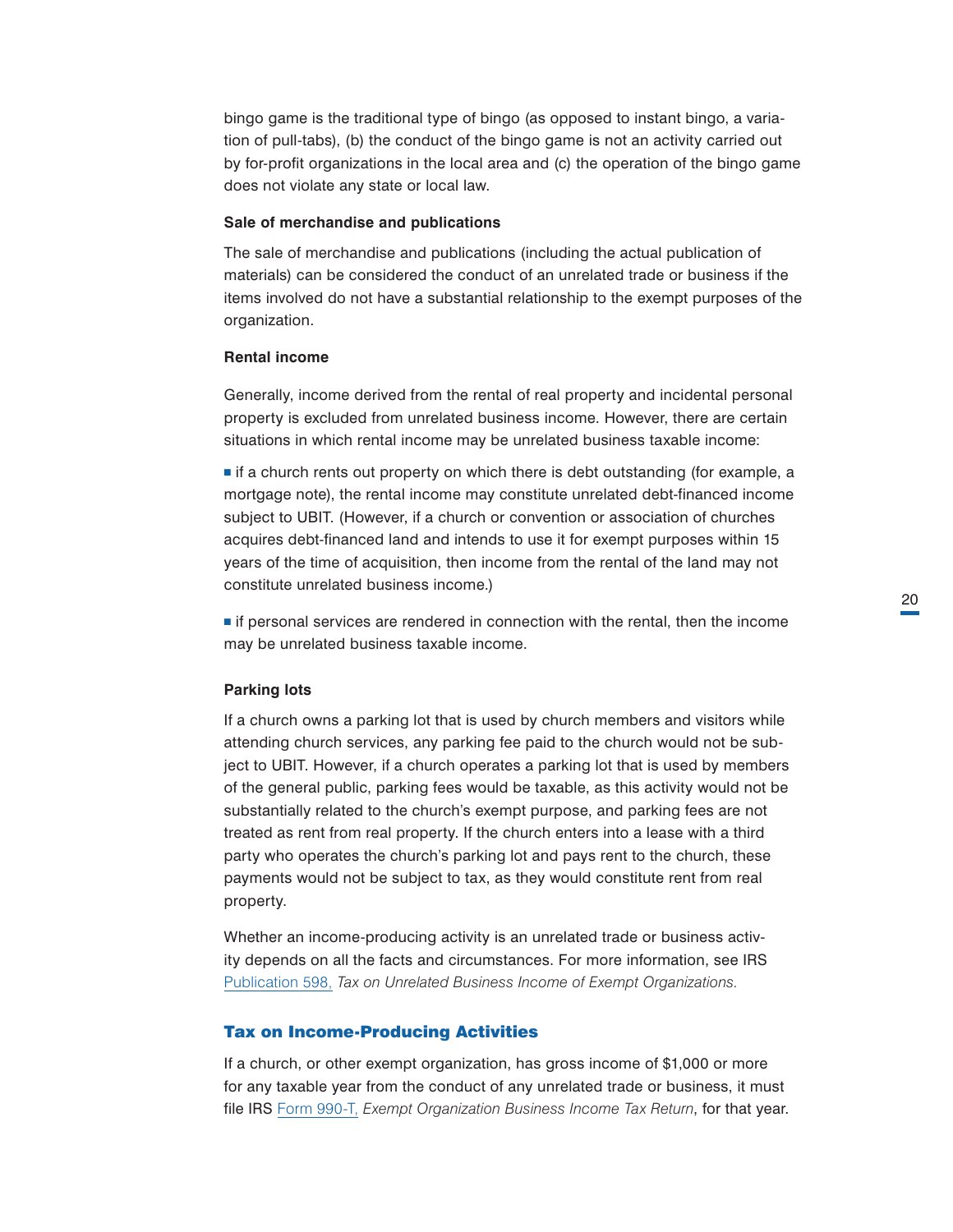<span id="page-24-0"></span>If the church is part of a larger entity (such as a diocese), it must file a separate Form 990-T if it has a separate EIN. Form 990-T is due the l5th day of the 5th month following the end of the church's tax year. (IRC Section 512(b)(12) provides a special rule for parishes and similar local units of a church. A specific deduction is provided, which is equal to the lower of \$1,000 or the gross income derived from any unrelated trade or business regularly carried on by the parish or local unit of a church.) See [Filing Requirements.](#page-30-0)

# Employment Tax

Generally, churches and religious organizations are required to withhold, report and pay income and Federal Insurance Contributions Act (FICA) taxes for their employees. Employment tax includes income tax and FICA taxes withheld and paid for an employee. Substantial penalties may be imposed against an organization that fails to withhold and pay the proper employment tax. Whether a church or religious organization must withhold and pay employment tax depends upon whether the church's workers are employees. Determination of worker status is important. Several facts determine whether a worker is an employee. For an in-depth explanation and examples of the common law employer-employee relationship, see IRS [Publication 15-A](http://www.irs.gov/publications/p15a/index.html), *Employer's Supplemental Tax Guide*. If a church or a worker wants the IRS to determine whether the worker is an employee, the church or worker should file IRS [Form SS-8](http://www.irs.gov/pub/irs-pdf/fss8.pdf), *Determination of Worker Status for Purposes of Federal Employment Taxes and Income Tax Withholding,* with the IRS.

# Social Security and Medicare Taxes — Federal Insurance Contributions Act (FICA)

FICA taxes consist of Social Security and Medicare taxes. Wages paid to employees of churches or religious organizations are subject to FICA taxes unless one of the following applies:

<sup>n</sup> wages are paid for services performed by a duly ordained, commissioned or licensed minister of a church in the exercise of his or her ministry, or by a member of a religious order in the exercise of duties required by such order; or

**a** church that is opposed to the payment of Social Security and Medicare taxes for religious reasons files IRS [Form 8274](http://www.irs.gov/pub/irs-pdf/f8274.pdf), *Certification by Churches and Qualified Church-Controlled Organizations Electing Exemption From Employer Social Security and Medicare Taxes.* Very specific timing rules apply to filing Form 8274. It must be filed before the first date on which the electing entity is required to file its first quarterly employment tax return. This election does not relieve the organization of its obligation to withhold income tax on wages paid to its employees. In addition, if an employee makes such an election and earns more than \$108.28 in wages in a calendar year, he or she must pay Self-Employment Contributions Act (SECA) tax. For more information, see [Publication 517,](http://www.irs.gov/pub/irs-pdf/p517.pdf) *Social Security and Other Information for Members of the Clergy and Religious Workers.*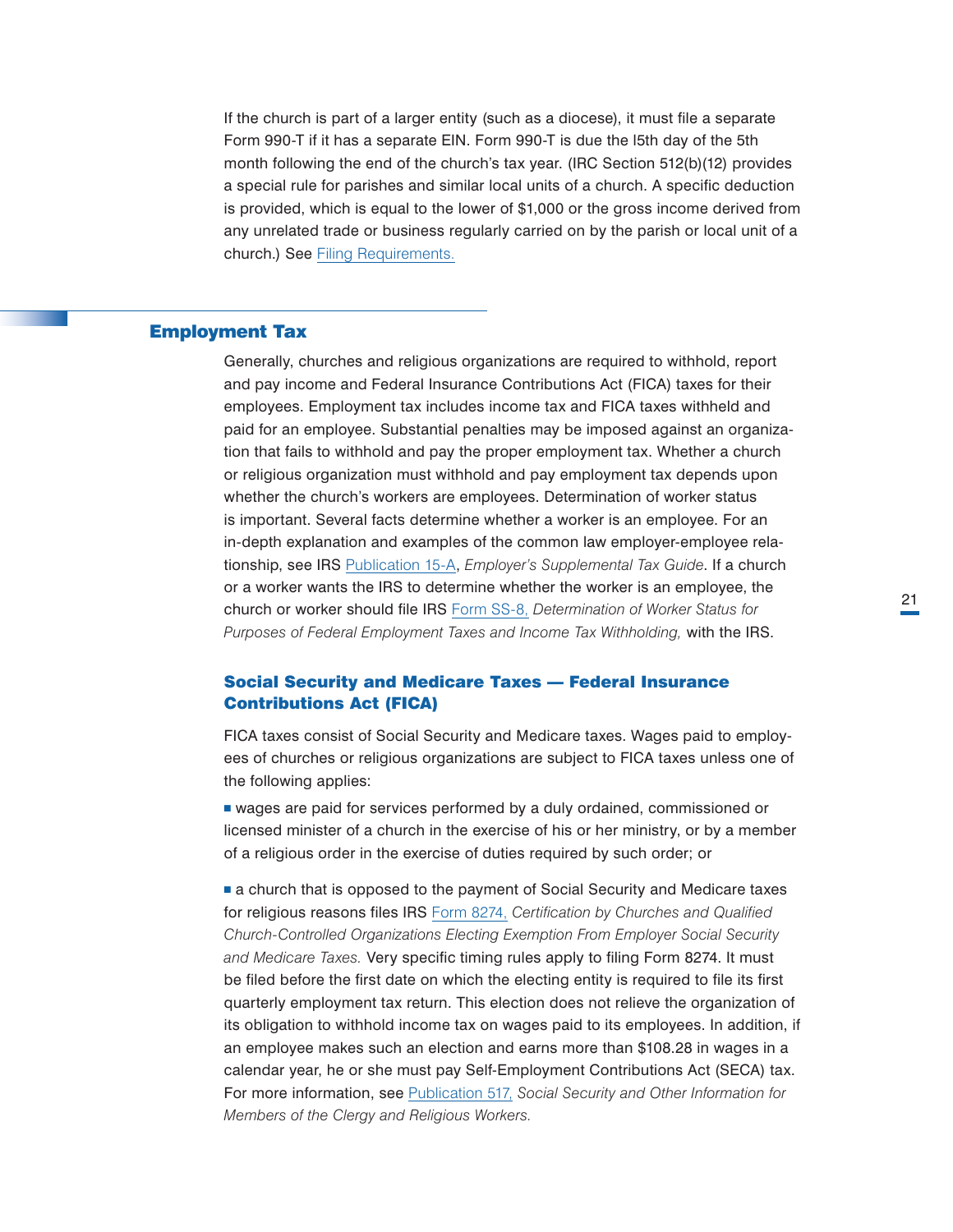<span id="page-25-0"></span>Withheld employee income tax and FICA taxes are reported on IRS [Form 941](http://www.irs.gov/pub/irs-pdf/f941.pdf), *Employer's Quarterly Federal Tax Return*. Some small employers are eligible to file an annual Form 944 instead of quarterly returns. For more information about employment tax, see;

- [Publication 15](http://www.irs.gov/pub/irs-pdf/p15.pdf), *Circular E, Employer's Tax Guide*
- <sup>n</sup> [Publication 15-A](http://www.irs.gov/pub/irs-pdf/p15a.pdf), *Employer's Supplemental Tax Guide*
- <sup>n</sup> [Publication 517](http://core.publish.no.irs.gov/pubs/pdf/p517--2014-00-00.pdf)[,](http://www.irs.gov/pub/irs-pdf/p517.pdf) *Social Security and Other Information for Members of the Clergy and Religious Workers*
- **[Form 944 Instructions](http://www.irs.gov/pub/irs-pdf/i944.pdf)**

#### Federal Unemployment Tax Act (FUTA)

Churches and religious organizations are not liable for FUTA tax. For further information on FUTA, see IRS Publication 15, *Circular E, Employer's Tax Guide*, IRS Publication 15-A, *Employer's Supplemental Tax Guide*, and IRS Publication 517, *Social Security and Other Information for Members of the Clergy and Religious Workers.*

# Special Rules for Compensation of Ministers

#### Withholding Income Tax for Ministers

Unlike other exempt organizations or businesses, a church isn't required to withhold income tax from the compensation it pays to its duly ordained, commissioned or licensed ministers for performing services in the exercise of their ministry. An employee minister may, however, enter into a voluntary withholding agreement with the church by completing IRS [Form W-4,](http://www.irs.gov/pub/irs-pdf/fw4.pdf) *Employee's Withholding Allowance Certificate.* A church should report compensation paid to a minister on [Form W-2,](http://www.irs.gov/pub/irs-pdf/fw2.pdf) *Wage and Tax Statement,* if the minister is an employee, or on IRS [Form 1099-MISC](http://www.irs.gov/pub/irs-pdf/f1099msc.pdf), *Miscellaneous Income,* if the minister is an independent contractor.

#### Parsonage or Housing Allowances

Generally, a minister's gross income does not include the fair rental value of a home (parsonage) provided, or a housing allowance paid, as part of the minister's compensation for services performed that are ordinarily the duties of a minister.

A minister who is furnished a parsonage may exclude from income the fair rental value of the parsonage, including utilities. However, the amount excluded can't be more than the reasonable pay for the minister's services.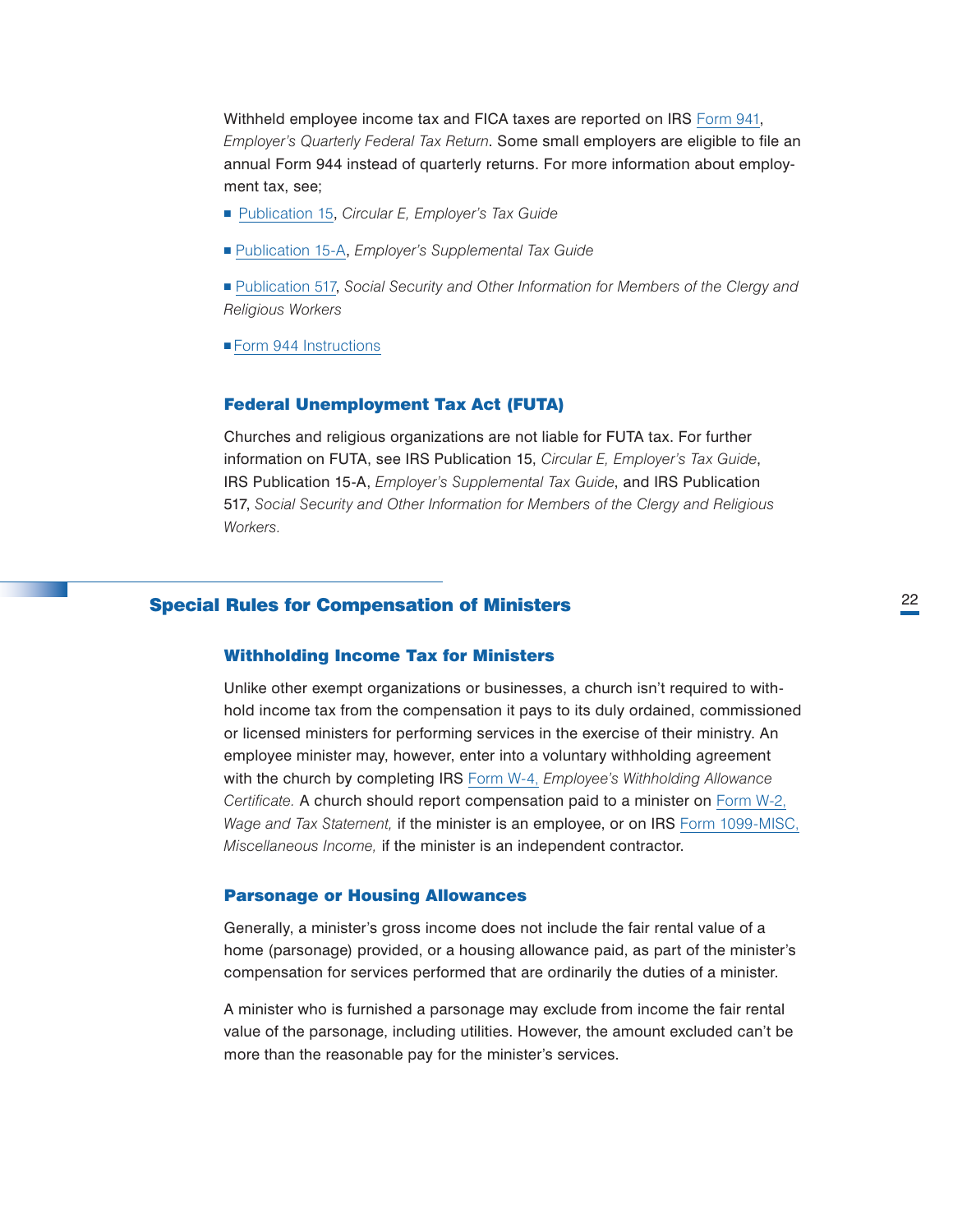<span id="page-26-0"></span>A minister who receives a housing allowance may exclude the allowance from gross income to the extent it's used to pay expenses in providing a home. Generally, those expenses include rent, mortgage payments, utilities, repairs and other expenses directly relating to providing a home. If a minister owns a home, the amount excluded from the minister's gross income as a housing allowance is limited to the least of: (a) the amount actually used to provide a home, (b) the amount officially designated as a housing allowance or (c) the fair rental value of the home. The minister's church or other qualified organization must designate the housing allowance by official action taken *in advance* of the payment. If a minister is employed and paid by a local congregation, a designation by a national church agency won't be effective. The local congregation must make the designation. A national church agency may make an effective designation for ministers it directly employs. If none of the minister's salary has been officially designated as a housing allowance, the full salary must be included in gross income.

The fair rental value of a parsonage or housing allowance is excludable from income only for income tax purposes. These amounts are *not* excluded in determining the minister's net earnings from self-employment for Self-Employment Contributions Act (SECA) tax purposes. Retired ministers who receive either a parsonage or housing allowance aren't required to include the amounts for SECA tax purposes.

As mentioned above, a minister who receives a parsonage or rental allowance excludes that amount from his income. The portion of expenses allocable to the excludable amount is not deductible. This limitation, however, does not apply to interest on a home mortgage or real estate taxes, nor to the calculation of net earnings from self-employment for SECA tax purposes.

IRS Publication 517, *Social Security and Other Information for Members of the Clergy and Religious Workers,* has a detailed example of the tax treatment for a housing allowance and the related limitations on deductions. IRS [Publication 525](http://www.irs.gov/pub/irs-pdf/p525.pdf), *Taxable and Nontaxable Income*, has information on particular types of income for ministers.

# Social Security and Medicare Taxes — Federal Insurance Contributions Act (FICA) vs. Self-Employment Contributions Act (SECA)

The compensation that a church or religious organization pays to its ministers for performing services in the exercise of ministry is not subject to FICA taxes. However, income that a minister earns in performing services in the exercise of his ministry is subject to SECA tax, unless the minister has timely applied for and received an exemption from SECA tax.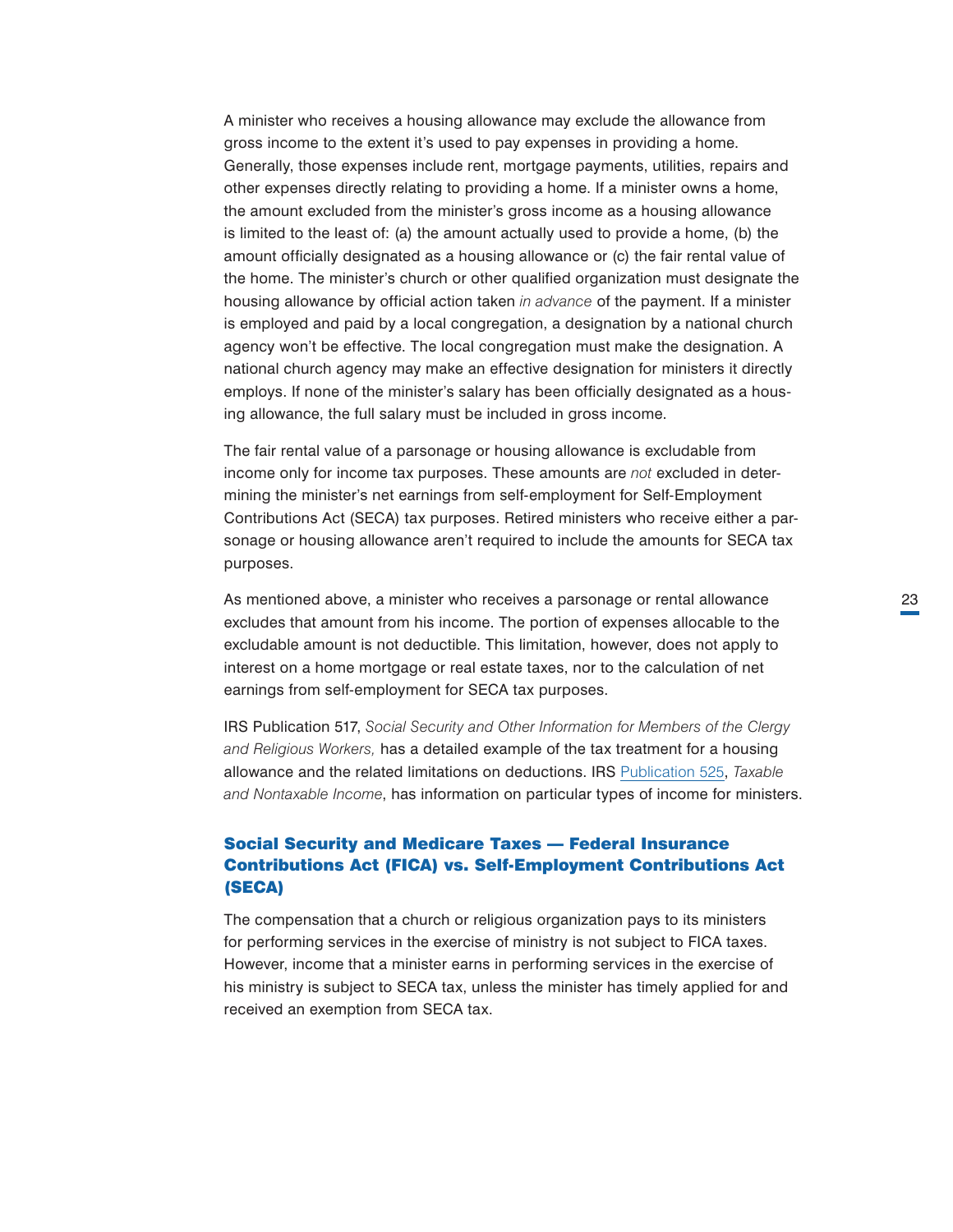# <span id="page-27-0"></span>Payment of Employee Business Expenses

A church or religious organization is treated like any other employer as far as the tax rules on employee business expenses. The rules differ depending upon whether the expenses are paid through an accountable or non-accountable plan, and these plans determine whether the payment for these expenses is included in the employee's income.

#### Accountable Reimbursement Plan

An arrangement that an employer establishes to reimburse or advance employee business expenses will be an accountable plan if it: (1) involves a business connection, (2) requires the employee to substantiate expenses incurred and (3) requires the employee to return any excess amounts.

Employees must provide the organization with sufficient information to identify the specific business nature of each expense and to substantiate each element of an expenditure. It isn't sufficient for an employee to aggregate expenses into broad categories such as travel or to report expenses through the use of non-descriptive terms such as miscellaneous business expenses. Both the substantiation and the return of excess amounts must occur within a reasonable time.

Employee business expenses reimbursed under an accountable plan are: (a) excluded from an employee's gross income, (b) not required to be reported on the employee's IRS Form W-2, *Wage and Tax Statement,* and (c) exempt from the withholding and payment of wages subject to FICA taxes and income tax withholdings.

# Non-accountable Reimbursement Plan

If the church or religious organization reimburses or advances the employee for business expenses, but the arrangement does not satisfy the three requirements of an accountable plan, the amounts paid to the employees are considered wages subject to FICA taxes and income tax withholding, if applicable, and are reportable on Form W-2. (Amounts paid to employee ministers are treated as wages reportable on Form W-2, but are not subject to FICA taxes or income tax withholding.)

For example, if a church or religious organization pays its secretary a \$200 per month allowance to reimburse monthly business expenses the secretary incurs while conducting church or religious organization business, and the secretary is not required to substantiate the expenses or return any excess, then the entire \$200 must be reported on Form W-2 as wages subject to FICA taxes and income tax withholding. In the same situation involving an employee-minister, the allowance must be reported on the minister's Form W-2, but no FICA or income tax withholding is required. For further information see IRS [Publication 463](http://www.irs.gov/pub/irs-pdf/p463.pdf), *Travel, Entertainment, Gift, and Car Expenses*.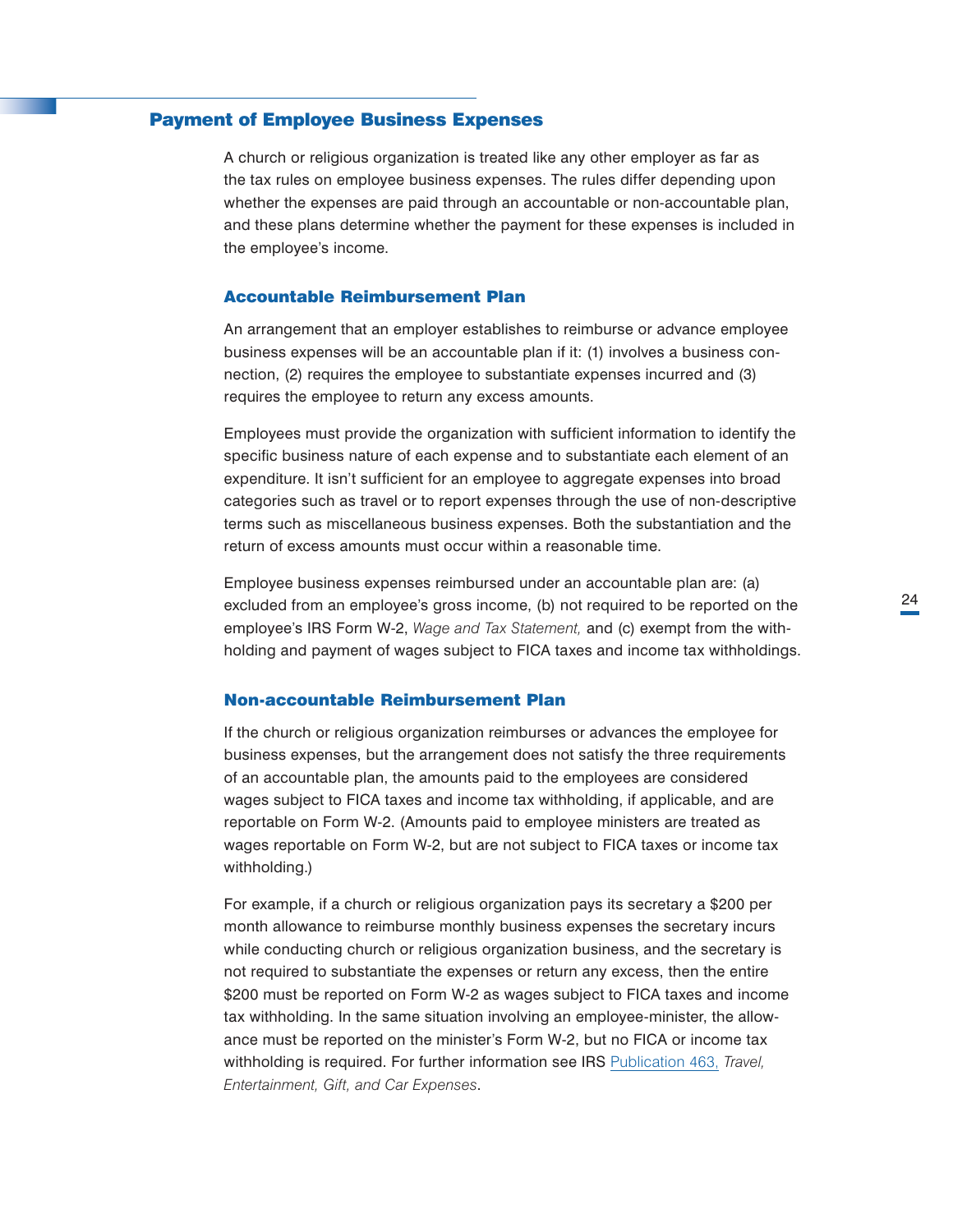<span id="page-28-0"></span>One common business expense reimbursement is for automobile mileage. If a church or religious organization pays a mileage allowance at a rate that is less than or equal to the federal standard rate, the amount of the expense is deemed substantiated. (Each year, the federal government establishes a standard mileage reimbursement rate.) There are no income or employment tax consequences to the reimbursed individual provided that the employee substantiates the time, place and business purposes of the automobile mileage for which reimbursement is sought. Of course, reimbursement for automobile mileage incurred for personal purposes is includible in the individual's income.

If a church or religious organization reimburses automobile mileage at a rate exceeding the standard mileage rate, the excess is treated as paid under a nonaccountable plan. This means that the excess is includible in the individual's income and is subject to the withholding and payment of income and employment taxes, if applicable.

In addition, any mileage reimbursement that is paid without requiring the individual to substantiate the time, place and business purposes of each trip is included in the individual's income, regardless of the rate of reimbursement.

No income is attributed to an employee or a volunteer who uses an automobile owned by the church or religious organization to perform church-related work.

# Recordkeeping Requirements

#### Books of Accounting and Other Types of Records

All tax-exempt organizations, including churches and religious organizations (regardless of whether tax-exempt status has been officially recognized by the IRS), are required to maintain books of accounting and other records necessary to justify their claim for exemption in the event of an audit. See Special Rules Limiting [IRS Authority to Audit a Church](#page-34-0). Tax-exempt organizations are also required to maintain books and records that are necessary to accurately file any federal tax and information returns that may be required.

There is no specific format for keeping records. However, the types of required records frequently include organizing documents (charter, constitution, articles of incorporation) and bylaws, minute books, property records, general ledgers, receipts and disbursements journals, payroll records, banking records and invoices. The extent of the records necessary generally varies according to the type, size and complexity of the organization's activities.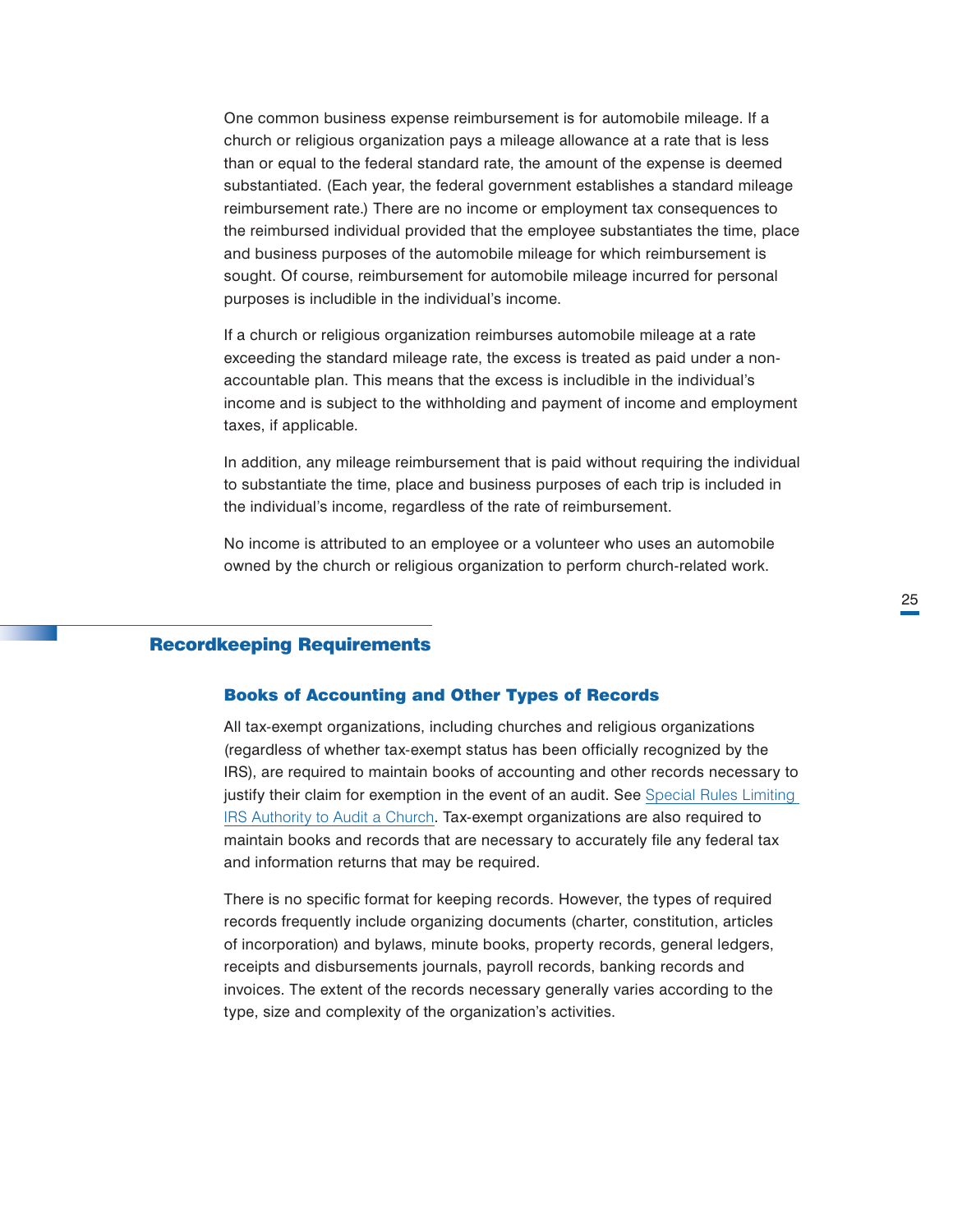# <span id="page-29-0"></span>Length of Time to Retain Records

The law does not specify a length of time that records must be retained; however, the following guidelines should be applied in the event that the records may be material to the administration of any federal tax law.

# TYPE OF RECORD LENGTH OF TIME TO RETAIN

Records of revenue Retain for at least four records. The relate.

Records relating to **Retain for at least four** 

and expenses, years after filing the including payroll returns to which they

acquisition and years after the filing of disposition of property the return for the year (real and personal, in which disposition including investments). occurs.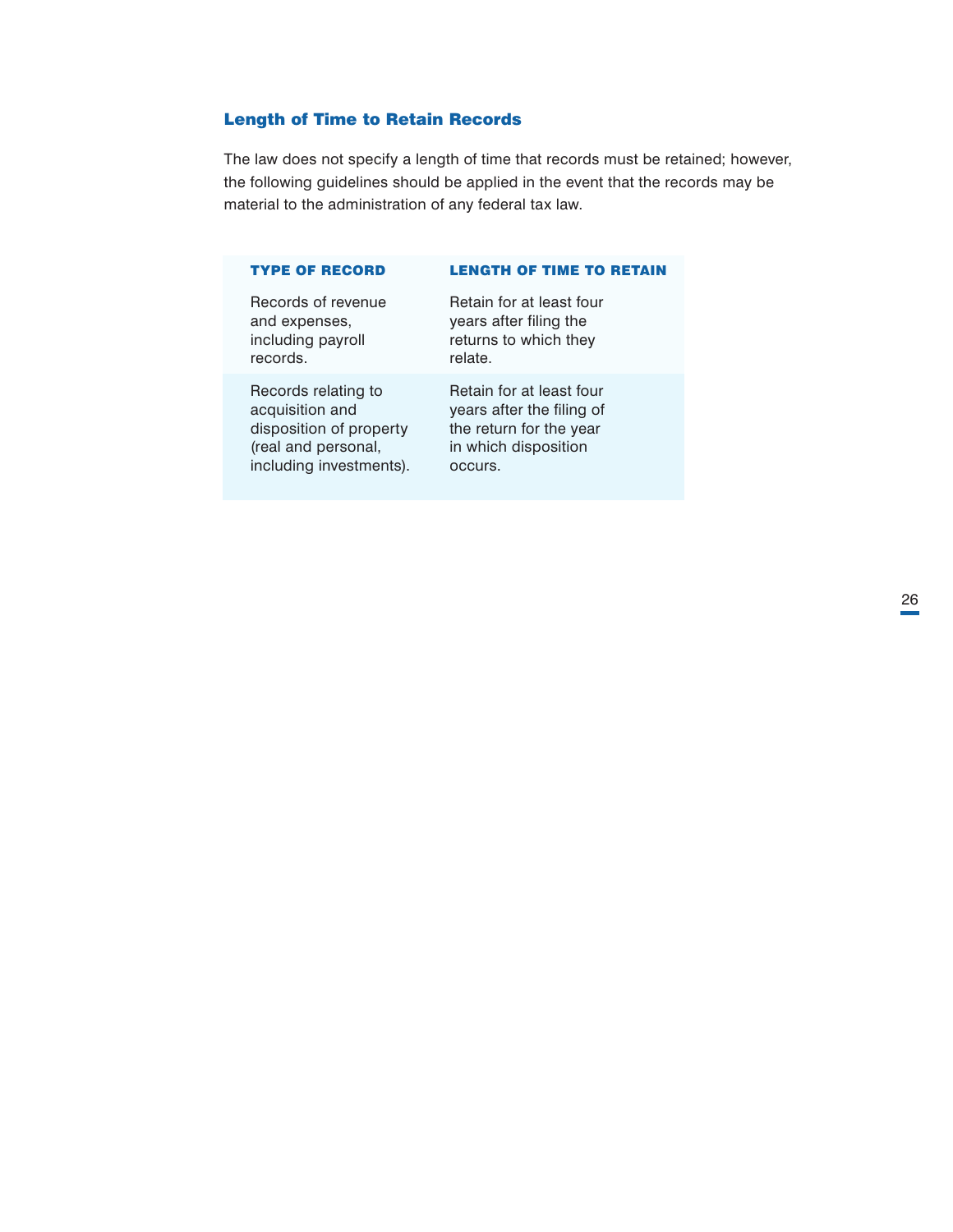# <span id="page-30-0"></span>Filing Requirements

# Information and Tax Returns — Forms to File and Due Dates

Churches or religious organizations may be required to report certain payments or information to the IRS. The following is a list of the most frequently required returns, who should use them, how they are used and when they should be filed.

| <b>Forms</b>                                                                                                                                                                                                                                                                                                                                      | <b>Who Should Use Them</b>                                                                                                                                                                                                                                                                                                                                                                                                                                                                                                                                                                                                                                                                                                 | <b>How They are Used</b>                                                                                                                                                                     | <b>When to File</b>                                                                                                                                                                                 |
|---------------------------------------------------------------------------------------------------------------------------------------------------------------------------------------------------------------------------------------------------------------------------------------------------------------------------------------------------|----------------------------------------------------------------------------------------------------------------------------------------------------------------------------------------------------------------------------------------------------------------------------------------------------------------------------------------------------------------------------------------------------------------------------------------------------------------------------------------------------------------------------------------------------------------------------------------------------------------------------------------------------------------------------------------------------------------------------|----------------------------------------------------------------------------------------------------------------------------------------------------------------------------------------------|-----------------------------------------------------------------------------------------------------------------------------------------------------------------------------------------------------|
| Form W-2<br><b>Wage and Tax Statement</b><br>Form W-3<br><b>Transmittal of Wage</b><br>and Tax Statement                                                                                                                                                                                                                                          | Organizations with employees.                                                                                                                                                                                                                                                                                                                                                                                                                                                                                                                                                                                                                                                                                              | Use Form W-2 to report employee<br>wages and the taxes withheld from<br>them. Use Form W-3 to transmit<br>Forms W-2 to the Social Security<br>Administration.                                | Furnish each employee with a<br>completed Form W-2 by January 31;<br>and file all Forms W-2 and Form W-3<br>with the Social Security Administration<br>(SSA) by the last day of February.           |
| Form W-2G<br><b>Certain Gaming Winnings</b><br>For more information on reporting<br>requirements for gaming activities,<br>see IRS Publication 3079, Tax-<br><b>Exempt Organizations and Gaming.</b>                                                                                                                                              | Any charitable or religious orga-<br>nization, including a church, that<br>sponsors a gaming event (raffles,<br>bingo) must file Form W-2G when<br>a participant wins a prize over a<br>specific value amount.                                                                                                                                                                                                                                                                                                                                                                                                                                                                                                             | The requirements for reporting and<br>withholding depend on the type of<br>gaming, the amount of winnings and<br>the ratio of winnings to the wager.                                         | For each winner meeting the<br>filing requirement, the church<br>or religious organization must furnish<br>Form W-2G by January 31; and file<br>Copy A of Form W-2G with the IRS<br>by February 28. |
| <b>Form 941</b><br><b>Employer's Quarterly</b><br><b>Federal Tax Return</b><br>$\cap$ r<br><b>Form 944</b><br><b>Employer's Annual</b><br><b>Federal Tax Return</b>                                                                                                                                                                               | Small employers that have been<br>notified by the IRS to file Form<br>944 (see form instructions) may<br>use that form; other employers<br>required to file must use Form 941.                                                                                                                                                                                                                                                                                                                                                                                                                                                                                                                                             | Use Form 941 or 944 to report Social<br>Security and Medicare taxes and income<br>taxes withheld by the organization, and<br>Social Security and Medicare taxes paid<br>by the organization. | See form instructions for due dates.                                                                                                                                                                |
| <b>Form 945</b><br><b>Annual Return of</b><br><b>Withheld Federal</b><br><b>Income Tax</b>                                                                                                                                                                                                                                                        |                                                                                                                                                                                                                                                                                                                                                                                                                                                                                                                                                                                                                                                                                                                            | If a church or religious organization<br>withholds income tax, including backup<br>withholding, from non-payroll payments,<br>it must file Form 945.                                         | File Form 945 by January 31. This<br>form is not required for those years<br>in which there is no non-payroll tax<br>liability.                                                                     |
| <b>Form 990</b><br><b>Return of Organization</b><br><b>Exempt From Income Tax</b><br><b>Form 990-EZ</b><br><b>Short Form Return of</b><br><b>Organization Exempt</b><br><b>From Income Tax</b><br>Form 990-N (e-Postcard)<br><b>Electronic Notice for</b><br><b>Tax-Exempt Organizations</b><br><b>Not Required to File</b><br>Form 990 or 990-EZ | Generally, all religious organiza-<br>tions (see exceptions to file Form<br>990 below) must file Form 990,<br>Form 990-EZ or Form 990-N.<br>Exceptions to file Form 990, 990-EZ and 990-N<br>The following is a list of some of the organizations that are not required to file<br>Form 990, 990-EZ, or 990-N.<br>■ Churches (as opposed to "religious organizations," defined earlier)<br>Inter-church organizations of local units of a church<br>In Mission societies sponsored by or affiliated with one or more churches or church<br>denomination, if more than half of the activities are conducted in, or directed at,<br>persons in foreign countries<br>An exclusively religious activity of any religious order | The thresholds for determining which<br>form to file, Form 990. 990-EZ or 990-N<br>are found at www.irs.gov/charities.                                                                       | Form 990, 990-EZ or 990-N must be<br>filed on or before the 15th day of the<br>5th month following the end of the<br>organization's tax year.<br>For 990-N must be electronically filed.            |
|                                                                                                                                                                                                                                                                                                                                                   | See the form instructions for a list of other organizations that are not required to file.                                                                                                                                                                                                                                                                                                                                                                                                                                                                                                                                                                                                                                 |                                                                                                                                                                                              |                                                                                                                                                                                                     |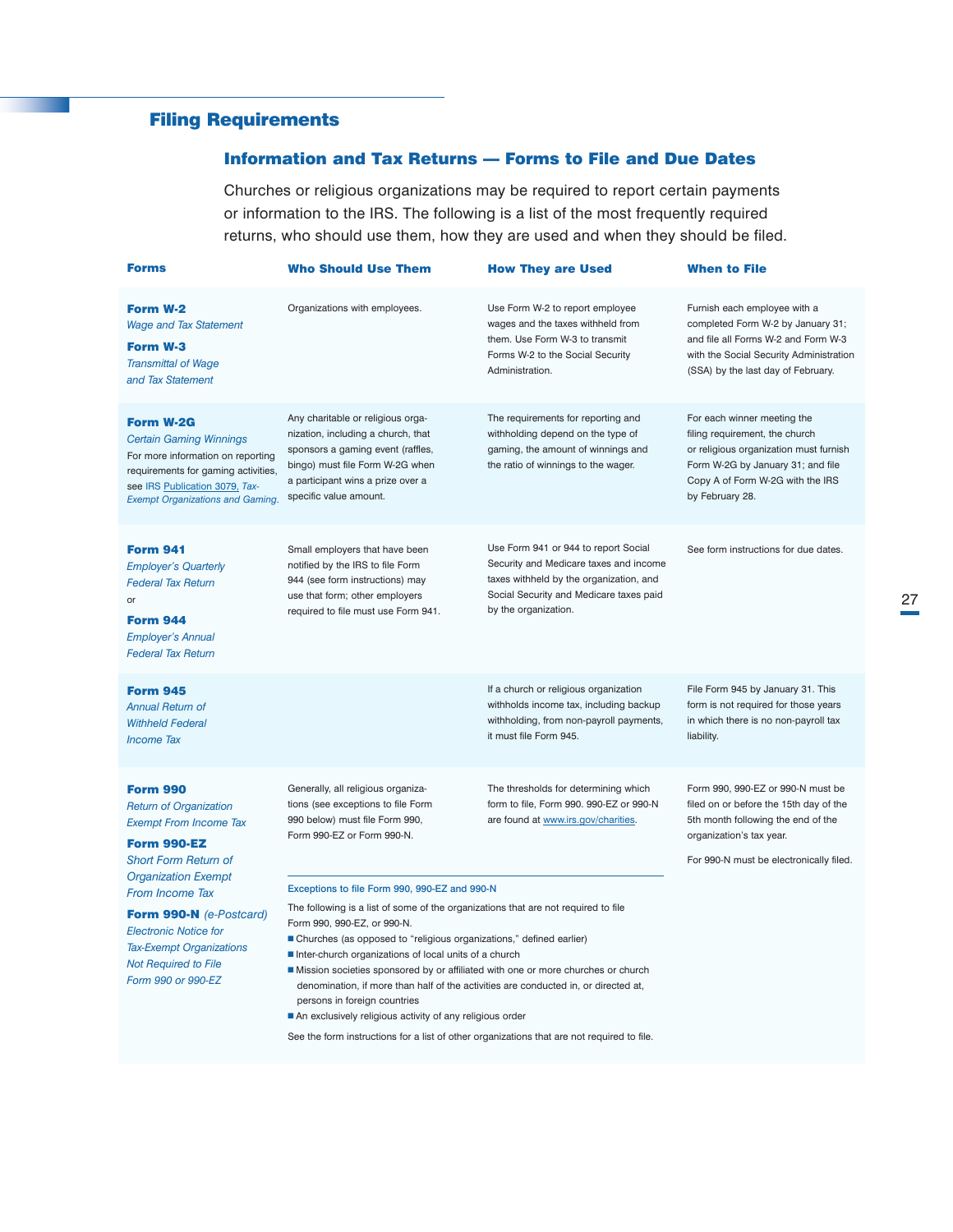| <b>Forms</b>                                                                                                                                                                                                                                                                              | <b>Who Should Use Them</b>                                                                                                                                                                                                                                                                                                                                                                                                                                                                                                                                                                                                                                                                                                                                                                                                                                  | <b>How They are Used</b>                                                                                                                                                                                                                                                                                                                                  | <b>When to File</b>                                                                                                                                                                                                                                                                                     |
|-------------------------------------------------------------------------------------------------------------------------------------------------------------------------------------------------------------------------------------------------------------------------------------------|-------------------------------------------------------------------------------------------------------------------------------------------------------------------------------------------------------------------------------------------------------------------------------------------------------------------------------------------------------------------------------------------------------------------------------------------------------------------------------------------------------------------------------------------------------------------------------------------------------------------------------------------------------------------------------------------------------------------------------------------------------------------------------------------------------------------------------------------------------------|-----------------------------------------------------------------------------------------------------------------------------------------------------------------------------------------------------------------------------------------------------------------------------------------------------------------------------------------------------------|---------------------------------------------------------------------------------------------------------------------------------------------------------------------------------------------------------------------------------------------------------------------------------------------------------|
| <b>Form 990-T</b><br><b>Exempt Organization</b><br><b>Business Income Tax Return</b><br>For more information on unrelated<br>business income, see Unrelated<br>Business Income Tax (UBIT).                                                                                                | Churches and religious organizations.                                                                                                                                                                                                                                                                                                                                                                                                                                                                                                                                                                                                                                                                                                                                                                                                                       | Churches and religious organizations<br>must file Form 990-T if they generate<br>gross income from an unrelated busi-<br>ness of \$1,000 or more for a taxable<br>year.                                                                                                                                                                                   | Form 990-T must be filed by the 15th<br>day of the 5th month after the organiza-<br>tion's accounting period ends (May 15<br>for a calendar year accounting period).                                                                                                                                    |
| <b>Form 990-W</b><br><b>Estimated Tax on Unrelated</b><br><b>Business Taxable Income for</b><br><b>Tax-Exempt Organizations</b>                                                                                                                                                           | Churches and religious organizations.                                                                                                                                                                                                                                                                                                                                                                                                                                                                                                                                                                                                                                                                                                                                                                                                                       | If the tax on unrelated business income<br>is expected to be \$500 or more, the<br>church or religious organization must<br>make estimated tax payments.<br>Use Form 990-W to compute the<br>estimated tax liability.                                                                                                                                     | Form 990-W is for computation<br>purposes only and does not need<br>to be filed.                                                                                                                                                                                                                        |
| <b>Form 1096</b><br><b>Annual Summary and</b><br>Transmittal of U.S.<br><b>Information Returns</b>                                                                                                                                                                                        | Churches and religious organizations.                                                                                                                                                                                                                                                                                                                                                                                                                                                                                                                                                                                                                                                                                                                                                                                                                       | Use Form 1096 to transmit Forms<br>1099-MISC, W-2G and certain other<br>forms to the IRS.                                                                                                                                                                                                                                                                 | Form 1096 must be filed by February<br>28 in the year following the calendar<br>year in which the payments were<br>made.                                                                                                                                                                                |
| <b>Form 1099-MISC</b><br><b>Miscellaneous Income</b><br>See the Instructions for<br>Form 1099-MISC for details.                                                                                                                                                                           | Churches and religious organizations.                                                                                                                                                                                                                                                                                                                                                                                                                                                                                                                                                                                                                                                                                                                                                                                                                       | A church or religious organization<br>must use Form 1099-MISC if it pays an<br>unincorporated individual or an entity<br>\$600 or more in any calendar year for<br>gross rents; commissions, fees or other<br>compensation paid to non-employees;<br>prizes and awards; or other fixed and<br>determinable income.                                        | Churches or religious organizations<br>must furnish each payee with a copy<br>of Form 1099-MISC by January 31;<br>and file Copy A of Form 1099-MISC<br>with the IRS by February 28.                                                                                                                     |
| <b>Form 5578</b><br><b>Annual Certification of</b><br><b>Racial Nondiscrimination</b><br>for a Private School Exempt<br>from Federal Income Tax<br>For information on racial and ethnic<br>nondiscriminatory policies, see<br>Revenue Procedure 75-50, 1975-2<br>C.B. 587 at www.irs.gov. | A church or religious organization<br>that operates a private school, whether<br>separately incorporated or operated<br>as part of its overall operations, that<br>teaches secular subjects and generally<br>complies with state law requirements<br>for public education.<br>Note: It is not considered racially discriminatory for a parochial school to select students on<br>the basis of membership in a religious denomination if membership in the denomination is open<br>to all on a racially nondiscriminatory basis. Further, a seminary, or other purely religious school,<br>that primarily teaches religious subjects usually with the purpose of training students for the<br>ministry, is not subject to the racially nondiscriminatory requirements because it is considered<br>to be a religious rather than an educational organization. | File Form 5578 to certify that the<br>school does not discriminate based<br>on race or ethnic origin.                                                                                                                                                                                                                                                     | Form 5578 must be filed on or<br>before the 15th day of the 5th month<br>following the end of the organization's<br>taxable year (May 15 for a calendar<br>year).<br>If an organization files Form 990 or<br>Form 990-EZ, the certification must<br>be made on Schedule A (Form 990<br>or Form 990-EZ). |
| <b>Form 8282</b><br><b>Donee Information Return</b>                                                                                                                                                                                                                                       | Churches and religious organizations.                                                                                                                                                                                                                                                                                                                                                                                                                                                                                                                                                                                                                                                                                                                                                                                                                       | A church or religious organization must<br>file Form 8282 if it sells, exchanges,<br>transfers or otherwise disposes of cer-<br>tain non-cash donated property within<br>three years of the date it originally<br>received the donation. This applies<br>to non-cash property that had an<br>appraised value of more than \$5,000<br>at time of donation. | The church or religious organization<br>must file Form 8282 with the IRS within<br>125 days of date of disposition of<br>the property; and furnish the original<br>donor with a copy of the form.                                                                                                       |
| <b>Treasury Form 90.22.1,</b><br><b>Report of Foreign Bank</b><br>and Financial Accounts                                                                                                                                                                                                  | See form instructions                                                                                                                                                                                                                                                                                                                                                                                                                                                                                                                                                                                                                                                                                                                                                                                                                                       | See form instructions                                                                                                                                                                                                                                                                                                                                     | See form instructions                                                                                                                                                                                                                                                                                   |

28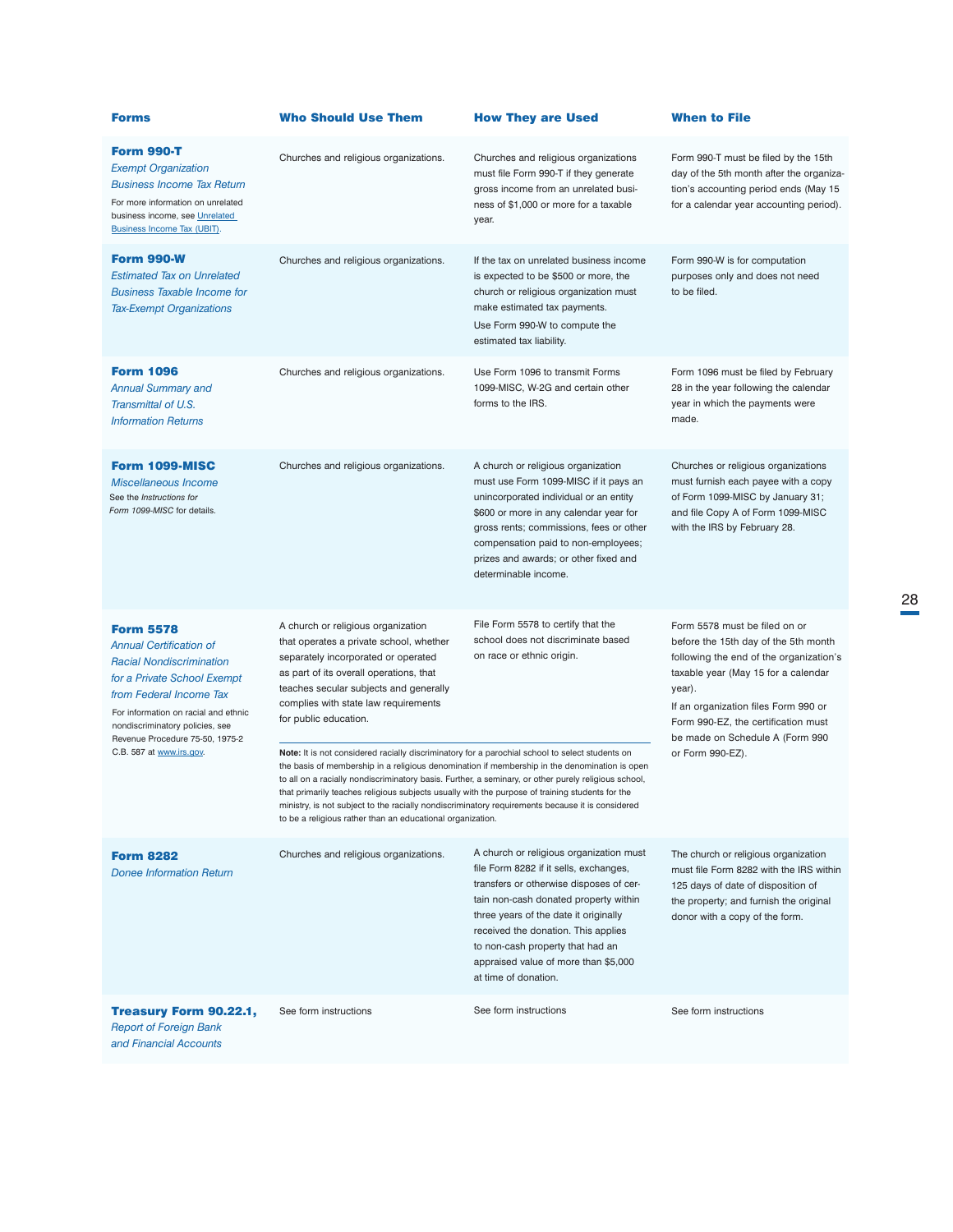# <span id="page-32-0"></span>Charitable Contributions— Substantiation and Disclosure Rules

#### Recordkeeping

A church or religious organization should be aware of the recordkeeping and substantiation rules imposed on donors of charities that receive certain quid pro quo contributions.

#### Recordkeeping Rules

A donor cannot claim a tax deduction for any contribution of cash, a check or other monetary gift made on or after January 1, 2007, unless the donor maintains a record of the contribution in the form of either a bank record (such as a cancelled check) or a written communication from the charity (such as a receipt or a letter) showing the name of the charity, the date of the contribution and the amount of the contribution.

#### Substantiation Rules

A donor can't claim a tax deduction for any single contribution of \$250 or more unless the donor obtains a contemporaneous, written acknowledgment of the contribution from the recipient church or religious organization. A church or religious organization that doesn't acknowledge a contribution incurs no penalty; but without a written acknowledgment, the donor can't claim a tax deduction. Although it's a donor's responsibility to obtain a written acknowledgment, a church or religious organization can assist the donor by providing a timely, written statement containing:

- $\blacksquare$  name of the church or religious organization,
- $\blacksquare$  date of the contribution,
- $\blacksquare$  amount of any cash contribution, and
- $\blacksquare$  description (but not the value) of non-cash contributions.
- In addition, the timely, written statement must contain one of the following:
- statement that no goods or services were provided by the church or religious organization in return for the contribution,
- statement that goods or services that a church or religious organization provided in return for the contribution consisted entirely of intangible religious benefits, or
- <sup>n</sup> description and good-faith estimate of the value of goods or services other than intangible religious benefits that the church or religious organization provided in return for the contribution.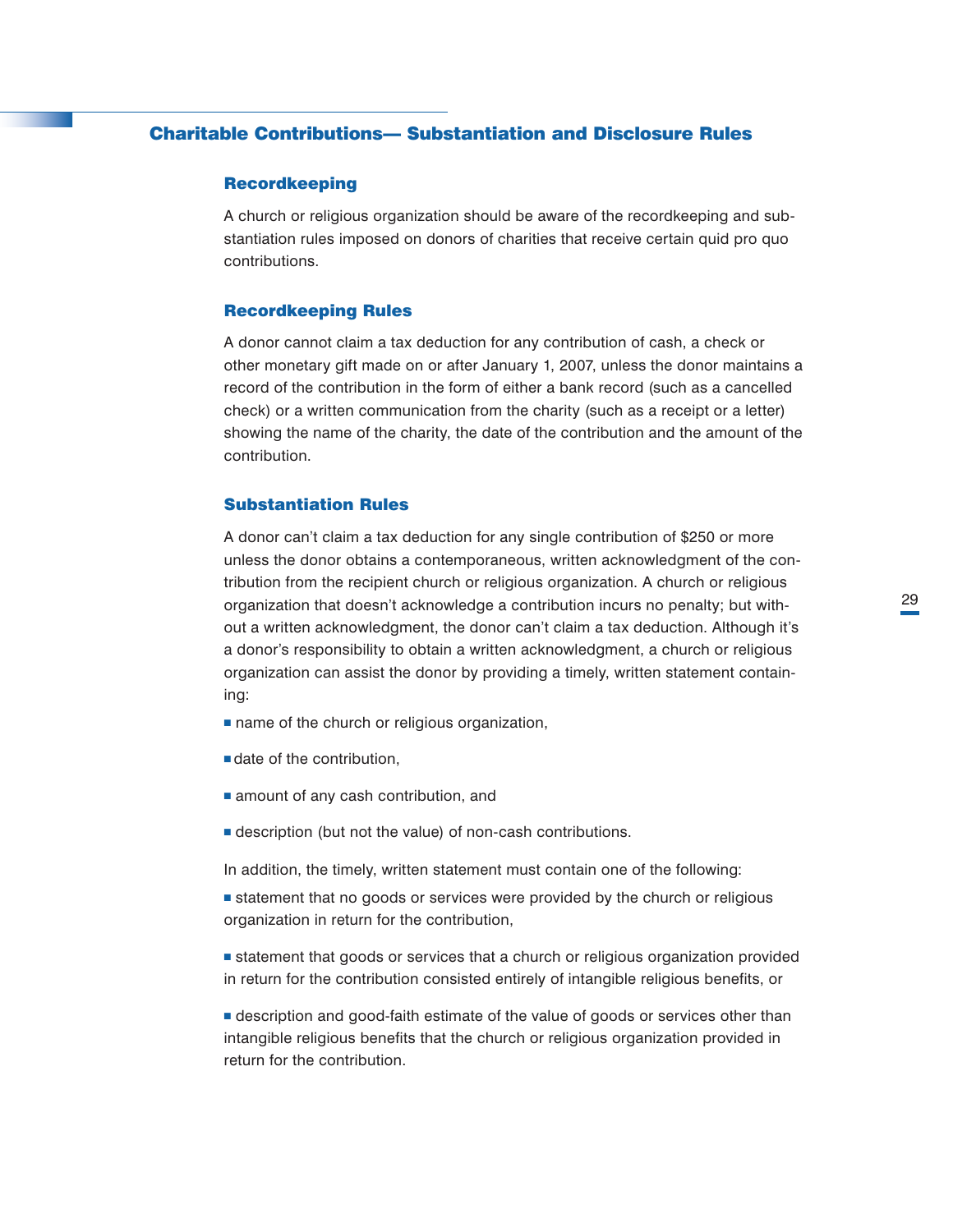<span id="page-33-0"></span>The church or religious organization may either provide separate acknowledgments for each single contribution of \$250 or more or one acknowledgment to substantiate several single contributions of \$250 or more. Separate contributions aren't aggregated for purposes of measuring the \$250 threshold.

#### Disclosure Rules that Apply to Quid Pro Quo Contributions

A contribution made by a donor in exchange for goods or services is known as a quid pro quo contribution. A donor may only take a contribution deduction to the extent that his or her contribution exceeds the fair market value of the goods and services the donor receives in return for the contribution. Therefore, donors need to know the value of the goods or services. A church or religious organization must provide a written statement to a donor who makes a payment exceeding \$75 partly as a contribution and partly for goods and services provided by the organization.

#### EXAMPLE 1

If a donor gives a church a payment of \$100 and, in return, receives a ticket to an event valued at \$40, this is a contribution, and only \$60 is deductible by the donor (\$100 - \$40 = \$60). Even though the deductible amount does not exceed \$75, since the contribution the church received is in excess of \$75, the church must provide the donor with a written disclosure statement. The statement must: (1) inform the donor that the amount of the contribution that is deductible for federal income tax purposes is limited to the excess of money (and the fair market value of any property other than money) contributed by the donor over the value of goods or services provided by the church or religious organization; and (2) provide the donor with a good-faith estimate of the value of the goods or services.

> The church or religious organization must provide the written disclosure statement with either the solicitation or the receipt of the contribution and in a manner that is likely to come to the attention of the donor. For example, a disclosure in small print within a larger document may not meet this requirement.

#### Exceptions to Disclosure Statement

A church or religious organization isn't required to provide a disclosure statement for quid pro quo contributions when: (a) the goods or services meet the standards for insubstantial value or (b) the only benefit received by the donor is an intangible religious benefit*.* Additionally, if the goods or services the church or religious organization provides are intangible religious benefits (examples follow), the acknowledgment for contributions of \$250 or more doesn't need to describe those benefits.

Generally, intangible religious benefits are benefits provided by a church or religious organization that are not usually sold in commercial transactions outside a donative (gift) context.

#### **Intangible religious benefits include:**

- admission to a religious ceremony
- <sup>n</sup> de minimis tangible benefits, such as wine used in religious ceremony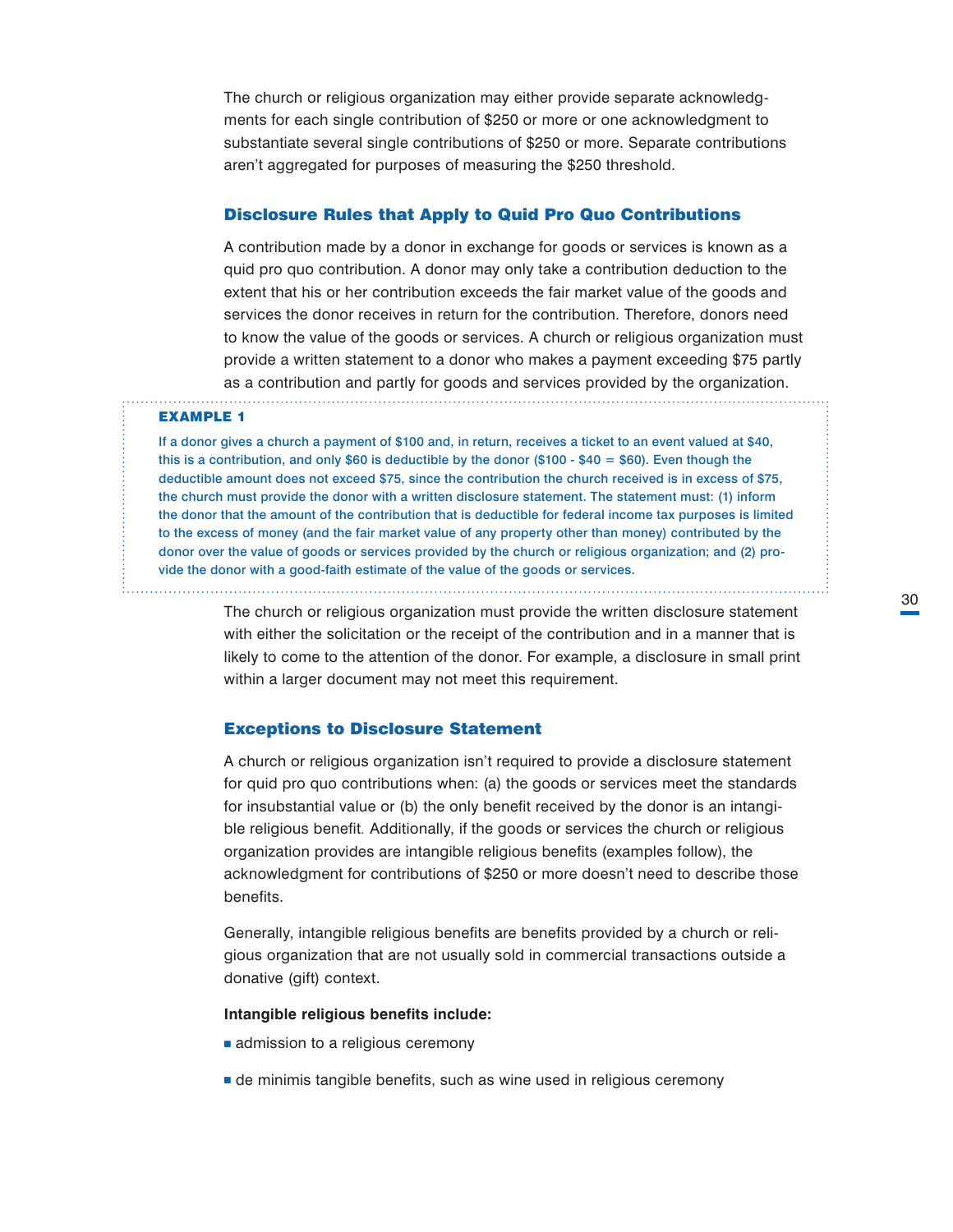#### <span id="page-34-0"></span>**Benefits that are not intangible religious benefits include:**

- $\blacksquare$  tuition for education leading to a recognized degree
- $\blacksquare$  travel services
- **consumer goods**

IRS [Publication 1771](http://www.irs.gov/pub/irs-pdf/p1771.pdf), *Charitable Contributions: Substantiation and Disclosure Requirements*, provides more information on substantiation and disclosure rules.

# Special Rules Limiting IRS Authority to Audit a Church

### Tax Inquiries and Examinations of Churches

Congress has imposed special limitations, found in IRC Section 7611, on how and when the IRS may conduct civil tax inquiries and examinations of churches. The IRS may only initiate a *c*hurch tax inquiry if an appropriate high-level Treasury Department official reasonably believes, based on a written statement of the facts and circumstances, that the organization: (a) may not qualify for the exemption or (b) may not be paying tax on an unrelated business or other taxable activity.

#### **Restrictions on Church Inquiries and Examinations**

Restrictions on church inquiries and examinations apply only to churches (including organizations claiming to be churches if such status has not been recognized by the IRS) and conventions or associations of churches. They don't apply to related persons or organizations. Thus, for example, the rules don't apply to schools that, although operated by a church, are organized as separate legal entities. Similarly, the rules don't apply to integrated auxiliaries of a church.

Restrictions on church inquiries and examinations do not apply to all church inquiries by the IRS. The most common exception relates to routine requests for information. For example, IRS requests for information from churches about filing of returns, compliance with income or Social Security and Medicare tax withholding requirements, supplemental information needed to process returns or applications and other similar inquiries are not covered by the special church audit rules.

Restrictions on church inquiries and examinations don't apply to criminal investigations or to investigations of the tax liability of any person connected with the church, such as a contributor or minister.

The procedures of IRC Section 7611 will be used in initiating and conducting any inquiry or examination into whether an excess benefit transaction (as that term is used in IRC Section 4958) has occurred between a church and an insider.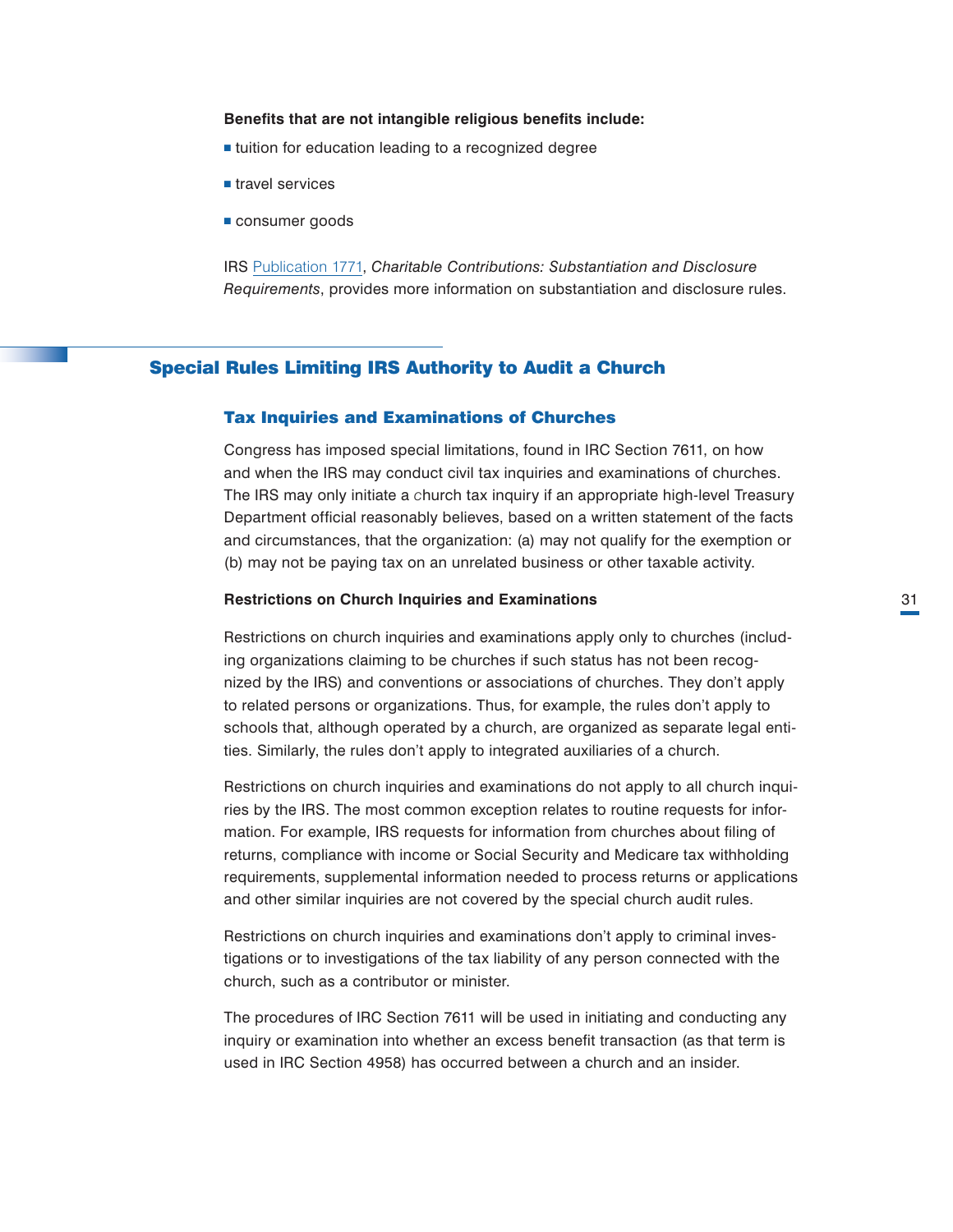# <span id="page-35-0"></span>Audit Process

The sequence of the audit process is:

**1.** If the reasonable belief requirement is met, the IRS must begin an inquiry by providing a church with written notice containing an explanation of its concerns.

**2.** The church is allowed a reasonable period in which to respond by furnishing a written explanation to alleviate IRS concerns.

**3.** If the church fails to respond within the required time, or if its response is not sufficient to alleviate IRS concerns, the IRS may, generally within 90 days, issue a second notice, informing the church of the need to examine its books and records.

**4.** After issuance of a second notice, but before commencement of an examination of its books and records, the church may request a conference with an IRS official to discuss IRS concerns. The second notice will contain a copy of all documents collected or prepared by the IRS for use in the examination and subject to disclosure under the Freedom of Information Act, as supplemented by IRC Section 6103 relating to disclosure and confidentiality of tax return information.

**5.** Generally, examination of a church's books and records must be completed within two years from the date of the second notice from the IRS.

If at any time during the inquiry process the church supplies information sufficient to alleviate the concerns of the IRS, the matter will be closed without examination of the church's books and records. There are additional safeguards for the protection of churches under IRC Section 7611. For example, the IRS can't begin a subsequent examination of a church for a five-year period unless the previous examination resulted in a revocation, notice of deficiency or assessment or a request for a significant change in church operations, including a significant change in accounting practices.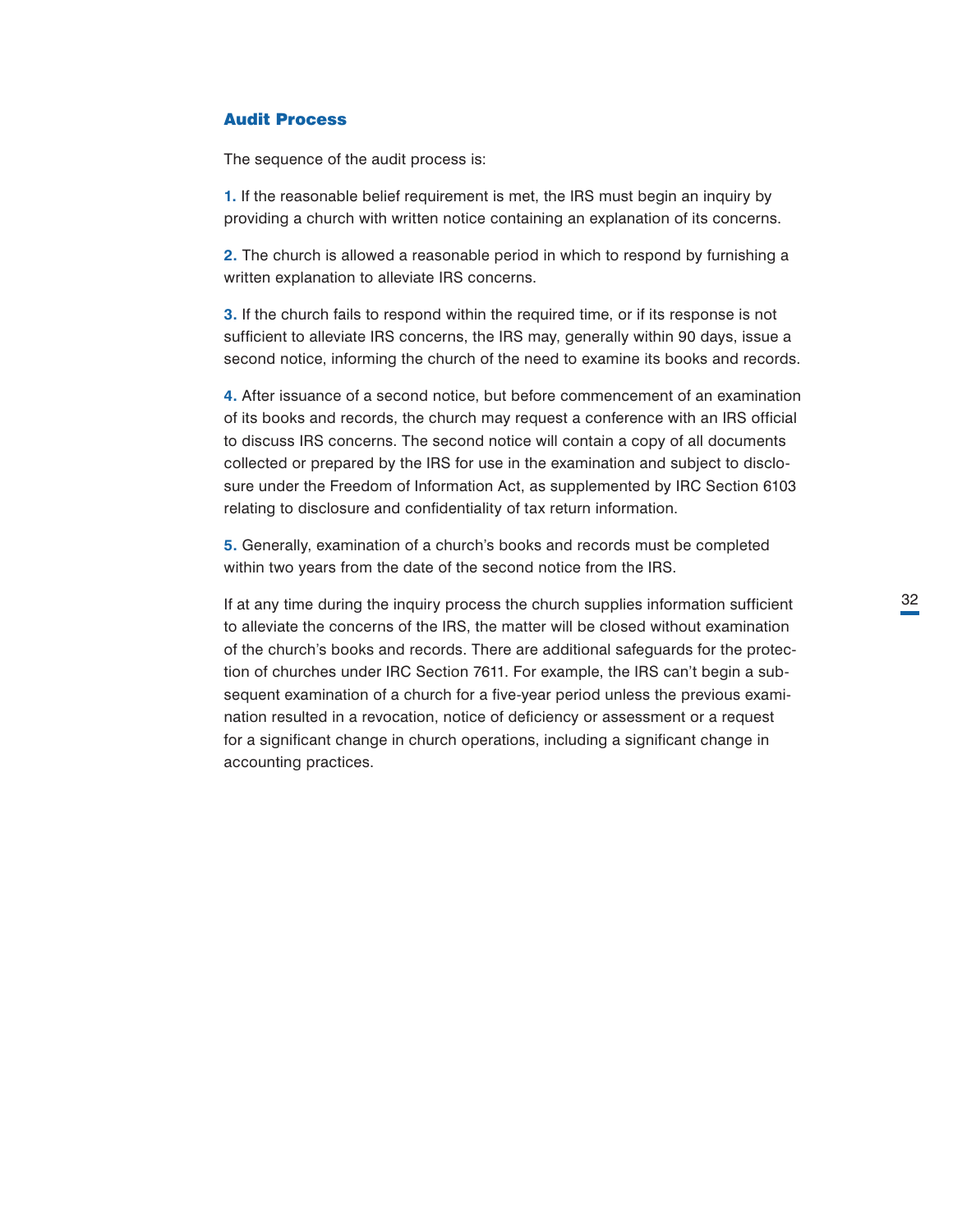# <span id="page-36-0"></span>**Glossary**

*Church.* Certain characteristics are generally attributed to churches. These attributes of a church have been developed by the IRS and by court decisions. They include:

- $\blacksquare$  distinct legal existence;
- $\blacksquare$  recognized creed and form of worship;
- $\blacksquare$  definite and distinct ecclesiastical government;
- <sup>n</sup> formal code of doctrine and discipline;
- $\blacksquare$  distinct religious history;
- **n** membership not associated with any other church or denomination;
- organization of ordained ministers;
- $\blacksquare$  ordained ministers selected after completing prescribed courses of study;
- $\blacksquare$  literature of its own;
- $\blacksquare$  established places of worship;
- **n** regular congregations;
- $\blacksquare$  regular religious services;
- **s** Sunday schools for the religious instruction of the young; and
- $\blacksquare$  schools for the preparation of its ministers.

The IRS generally uses a combination of these characteristics, together with other facts and circumstances, to determine whether an organization is considered a church for federal tax purposes.

The IRS makes no attempt to evaluate the content of whatever doctrine a particular organization claims is religious, provided the particular beliefs of the organization are truly and sincerely held by those professing them and the practices and rites associated with the organization's belief or creed are not illegal or contrary to clearly defined public policy.

*Integrated Auxiliary of a Church.* The term integrated auxiliary of a church refers to a class of organizations that are related to a church or convention or association of churches, but are not such organizations themselves. In general, the IRS will treat an organization that meets the following three requirements as an integrated auxiliary of a church. The organization must:

 $\blacksquare$  be described both as an IRC Section 501(c)(3) charitable organization and as a public charity under IRC Sections 509(a)(1), (2) or (3);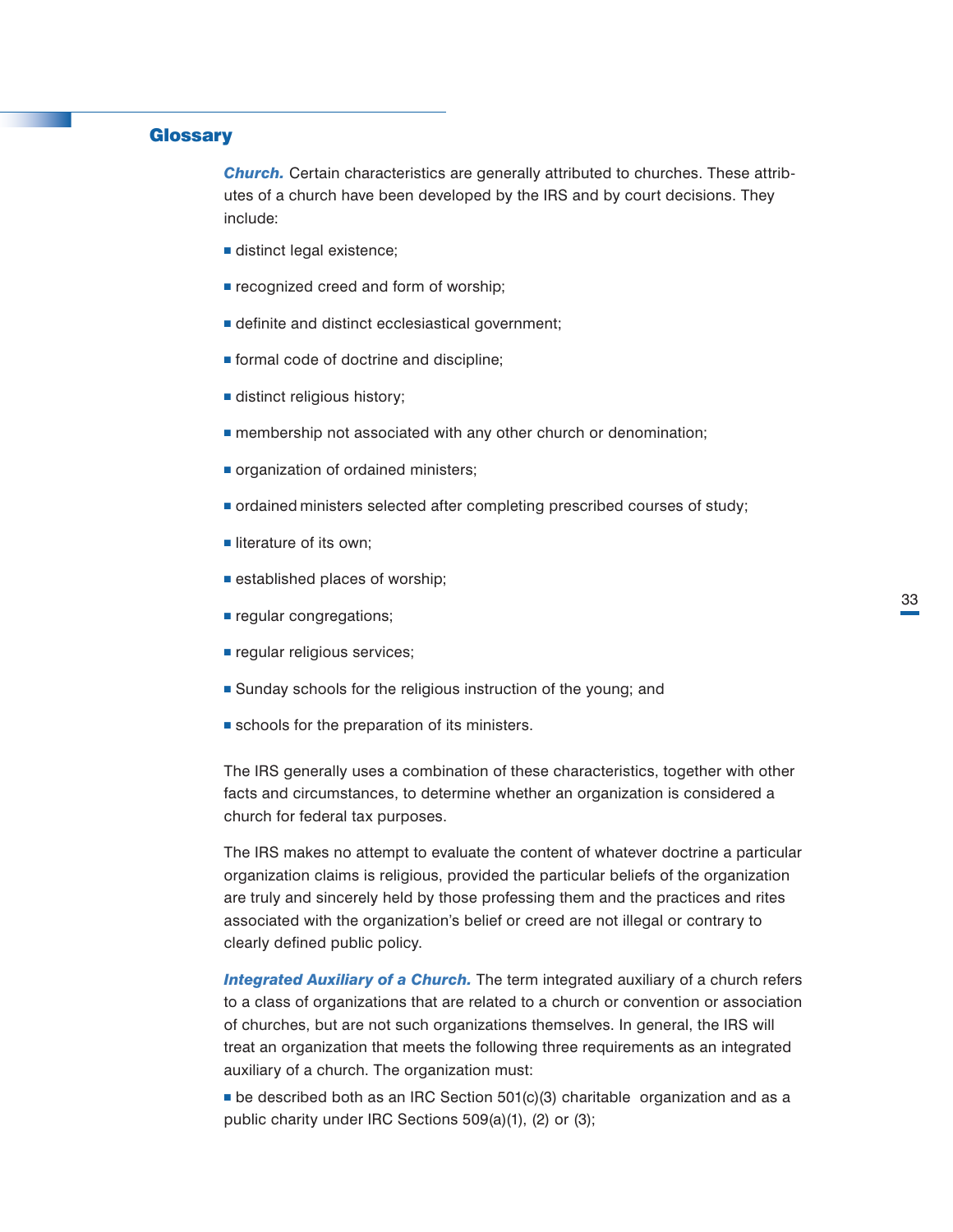<sup>n</sup> be affiliated with a church or convention or association of churches; and

<sup>n</sup> receive financial support primarily from internal church sources as opposed to public or governmental sources.

Men's and women's organizations, seminaries, mission societies and youth groups that satisfy the first two requirements above are considered integrated auxiliaries whether or not they meet the internal support requirements. More guidance as to the types of organizations the IRS will treat as integrated auxiliaries can be found in the Code of Regulations, 26 CFR Section 1.6033-2(h).

The same rules that apply to a church apply to the integrated auxiliary of a church, with the exception of those rules that apply to the audit of a church. See Special [Rules Limiting IRS Authority to Audit a Church.](#page-34-0)

*Minister.* The term minister is not used by all faiths; however, as used in this booklet, the term minister denotes members of clergy of all religions and denominations and includes priests, rabbis, imams and similar members of the clergy.

*IRC Section 501(c)(3).* IRC section 501(c)(3) describes charitable organizations, including churches and religious organizations, which qualify for exemption from federal income tax and generally are eligible to receive tax-deductible contributions. This section provides that:

nan organization must be organized and operated exclusively for religious or other charitable purposes,

- net earnings may not inure to the benefit of any private individual or shareholder,
- $\blacksquare$  no substantial part of its activity may be attempting to influence legislation,
- $\blacksquare$  the organization may not intervene in political campaigns, and

**n** the organization's purposes and activities may not be illegal or violate fundamental public policy.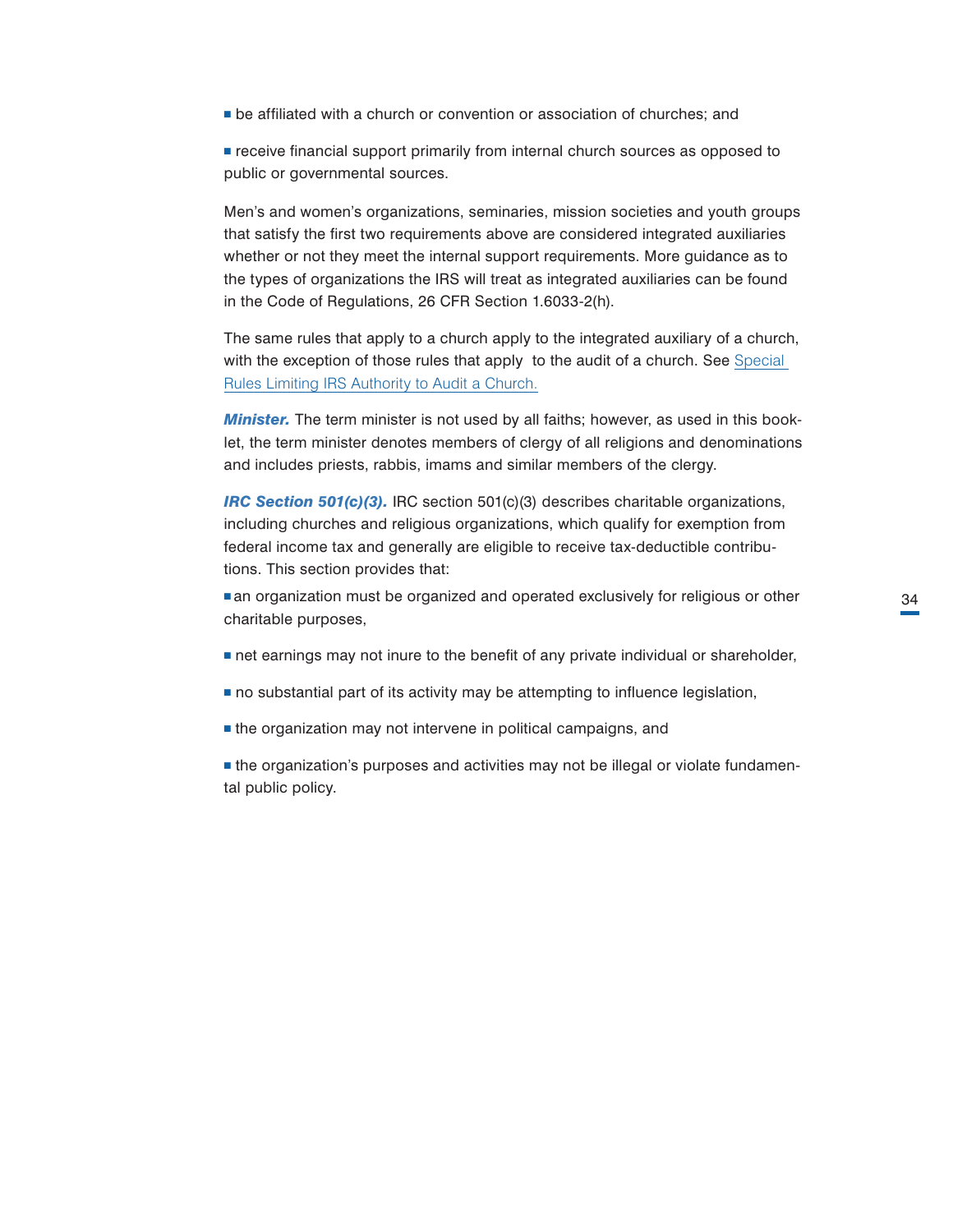# <span id="page-38-0"></span>Help From The IRS

# IRS Tax Publications

The IRS provides free tax publications and forms. Download publications and forms from the IRS website at *[www.irs.gov.](http://www.irs.gov)* The following publications may provide further information for churches and other religious organizations:

| <b>Publication 1</b>       | Your Rights as a Taxpayer                                                                                          |  |  |
|----------------------------|--------------------------------------------------------------------------------------------------------------------|--|--|
| <b>Publication 15</b>      | Circular E, Employer's Tax Guide                                                                                   |  |  |
| <b>Publication 15-A</b>    | Employer's Supplemental Tax Guide                                                                                  |  |  |
| <b>Publication 334</b>     | Tax Guide for Small Business (For Individuals Who Use Schedule C or C-EZ)                                          |  |  |
| <b>Publication 463</b>     | Travel, Entertainment, Gift, and Car Expenses                                                                      |  |  |
| <b>Publication 517</b>     | Social Security and Other Information for Members of the Clergy and<br><b>Religious Workers</b>                    |  |  |
| <b>Publication 525</b>     | Taxable and Nontaxable Income                                                                                      |  |  |
| <b>Publication 526</b>     | Charitable Contributions                                                                                           |  |  |
| <b>Publication 557</b>     | Tax-Exempt Status for Your Organization                                                                            |  |  |
| <b>Publication 561</b>     | Determining the Value of Donated Property                                                                          |  |  |
| <b>Publication 571</b>     | Tax-Sheltered Annuity Plans (403(b) Plans) for Employees of Public Schools<br>and Certain Tax-Exempt Organizations |  |  |
| <b>Publication 598</b>     | Tax on Unrelated Business Income of Exempt Organizations                                                           |  |  |
| <b>Publication 910</b>     | Guide to Free Tax Services                                                                                         |  |  |
| <b>Publication 1771</b>    | Charitable Contributions: Substantiation and Disclosure Requirements                                               |  |  |
| <b>Publication 3079</b>    | Tax-Exempt Organizations and Gaming                                                                                |  |  |
| <b>Publication 4221-PC</b> | Compliance Guide for 501(c)(3) Public Charities                                                                    |  |  |
| <b>Publication 4573</b>    | <b>Group Exemptions</b>                                                                                            |  |  |
| <b>Publication 4630</b>    | The Exempt Organizations Product and Services Catalog                                                              |  |  |